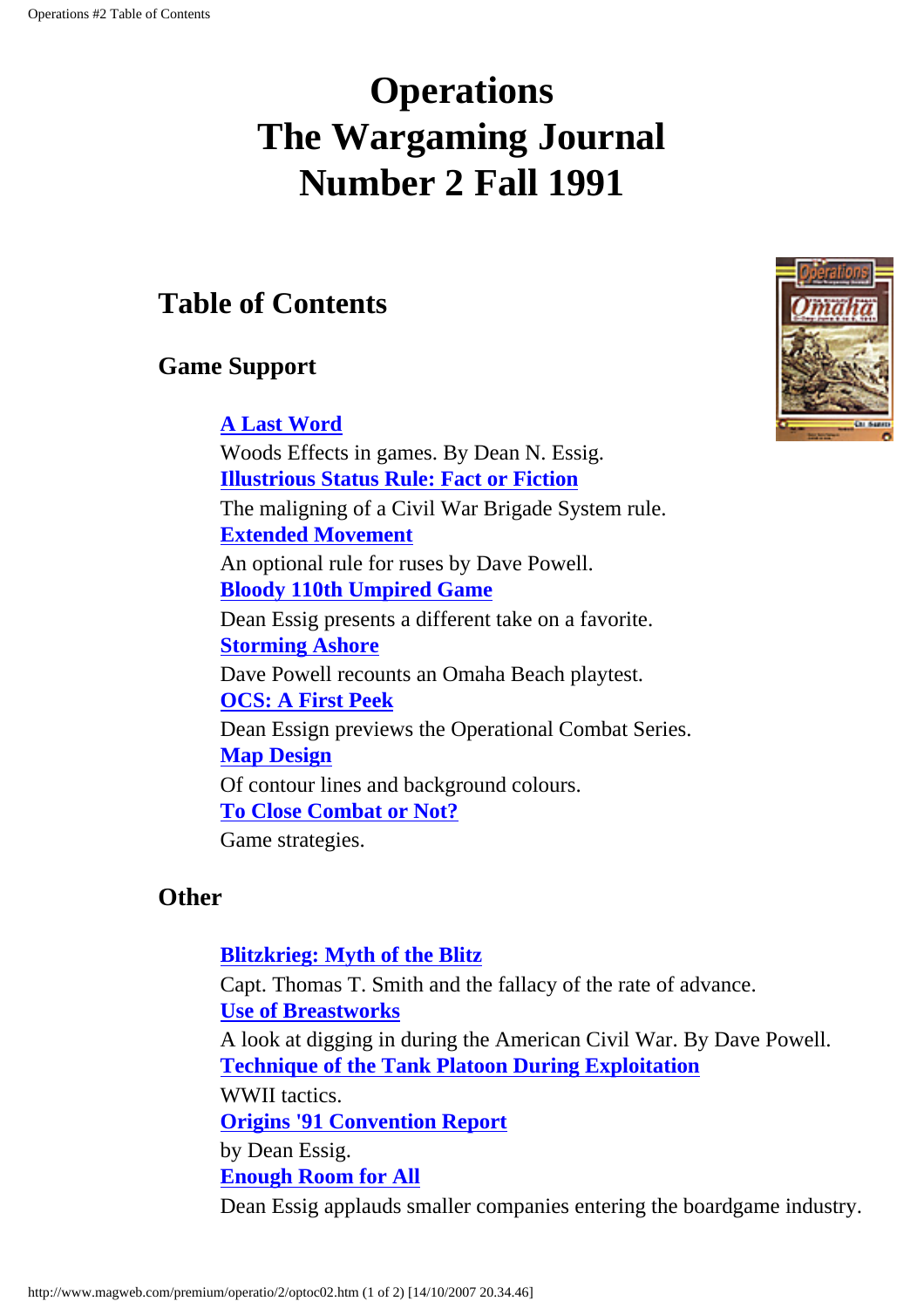### **Departments**

#### **[In Brief](#page-55-0)**

Editorial: The simulation of what? **[Out Brief](#page-58-0)** Commentary: A company philosophy.

### **Game Errata and Q&A**

**[Q&A: Civil War Brigade Series](#page-61-0) [Errata: Civil War Brigade Series](#page-64-0) [Q&A: Tactical Combat Series](#page-67-0) [Errata: Tactical Combat Series](#page-70-0) [More Tactical Combat Series Errata](#page-72-0)**

[Large version of cover \(slow: 82K\)](#page-74-0)

[Back to the list of Operations Issues](http://www.magweb.com/premium/operatio/operiss.htm) [Back to the MagWeb Master Magazine List](http://www.magweb.com/premium/maglist.htm) 

© Copyright 1998 by The Gamers This article appears in MagWeb (Magazine Web) on the Internet World Wide Web. Other military history articles and gaming articles are available at **http://www.magweb.com**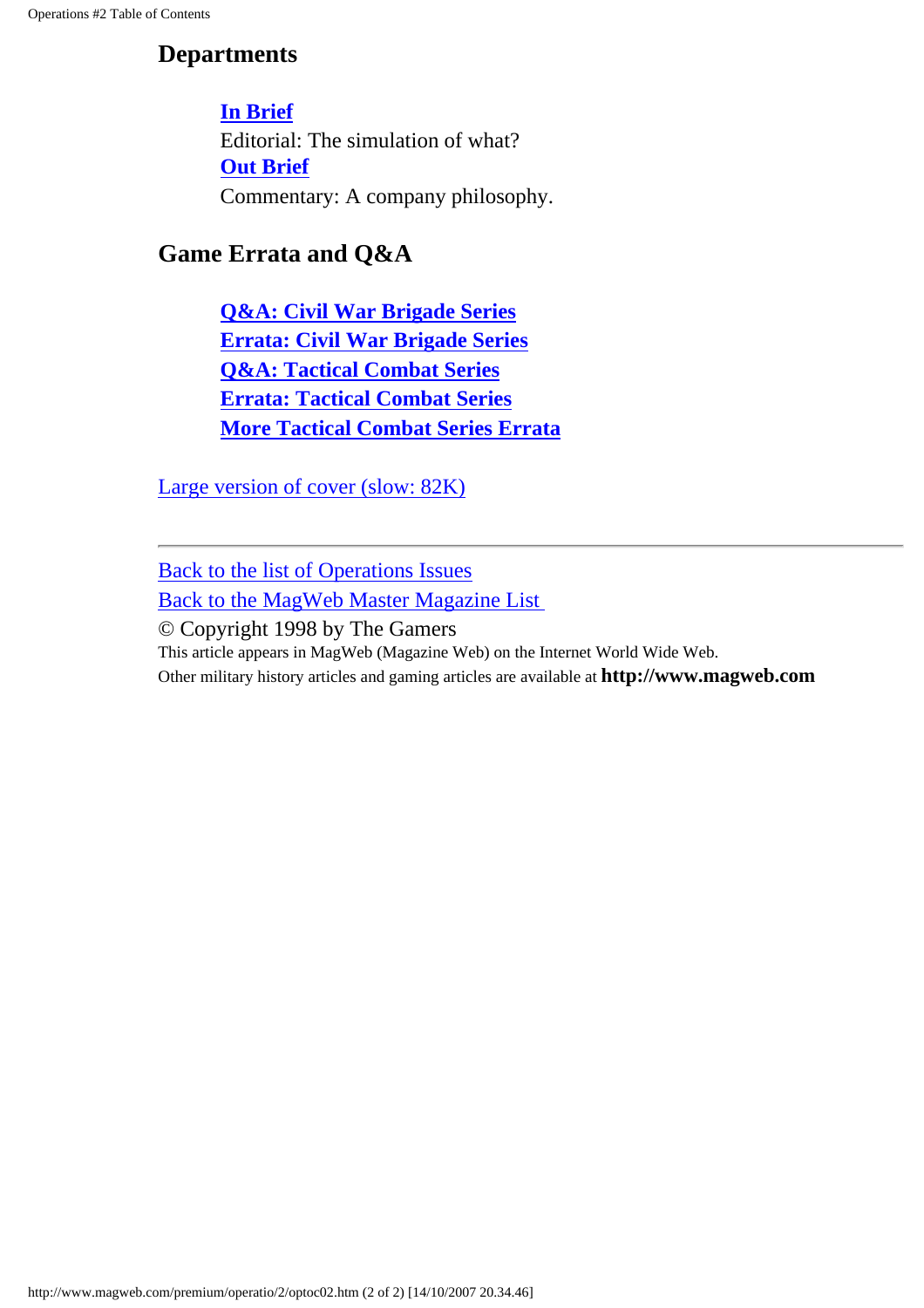<span id="page-2-0"></span>

## **A Last Word?**

#### **Woods Effects**

*by Dean N. Essig*

Some issues remain partisan much longer than actually useful -- woods effects is one. We will encourage as much debate on this subject as you, the readers, desire and allow. After Dave's article last issue, I got two phone calls from the opposition and a couple of notes from supporters. A couple of misconceptions about what Dave actually said came up more than once, so I decided to write this short article to put them to rest. The issue itself remains solved or unsolved as per your tastes. Articles from either side will be welcome.

First off, Dave does not imply that "because the soldiers form ranks between the trees, they are in clear view and shot." His basic tenant is that the trees act as the rods in a nuclear reactor, absorbing bullets, and that the lines draw ever closer together because of limited visibility. The proximity of the lines compensates for the"absorption factor" between the lines. His comments regarding the lines being formed between trees was merely to eliminate any possible idea that the troops broke ranks and each hid behind his personal tree -- as in more modern tactics.

Second, in the CWB system, two lines firing at each other shoutd not be assumed to be one hex distance (200 yards) apart. Instead, one hex range is considered to be a "nominal range for effect" whereby a given firefight may be closer if conditions require it to maintain that nominal fire effect level.

In woods, the lines are assumed to be closer together -- in order to give them the correct nominal range effects. This is a behind the scenes concept which the player need not know about but (by misconception) was being applied as "proof" of woods effects, etc. It is every subtle feature of the system's design and is intentional.

Close combats are fights at ranges closer than the nominal one hex. In concept, I always assume the troops to be able to be anywhere in a hex, and not riveted to the hex's center. Therefore, in close terrain, lines are as assumed to move toward the edges of the hex, in order to maintain the correct fire effect level--an assumed "normal" level of fire combat. In open areas, the range can be more effectively determined by the number of hexes involved -- since the base of the system is "one hex, open terrain."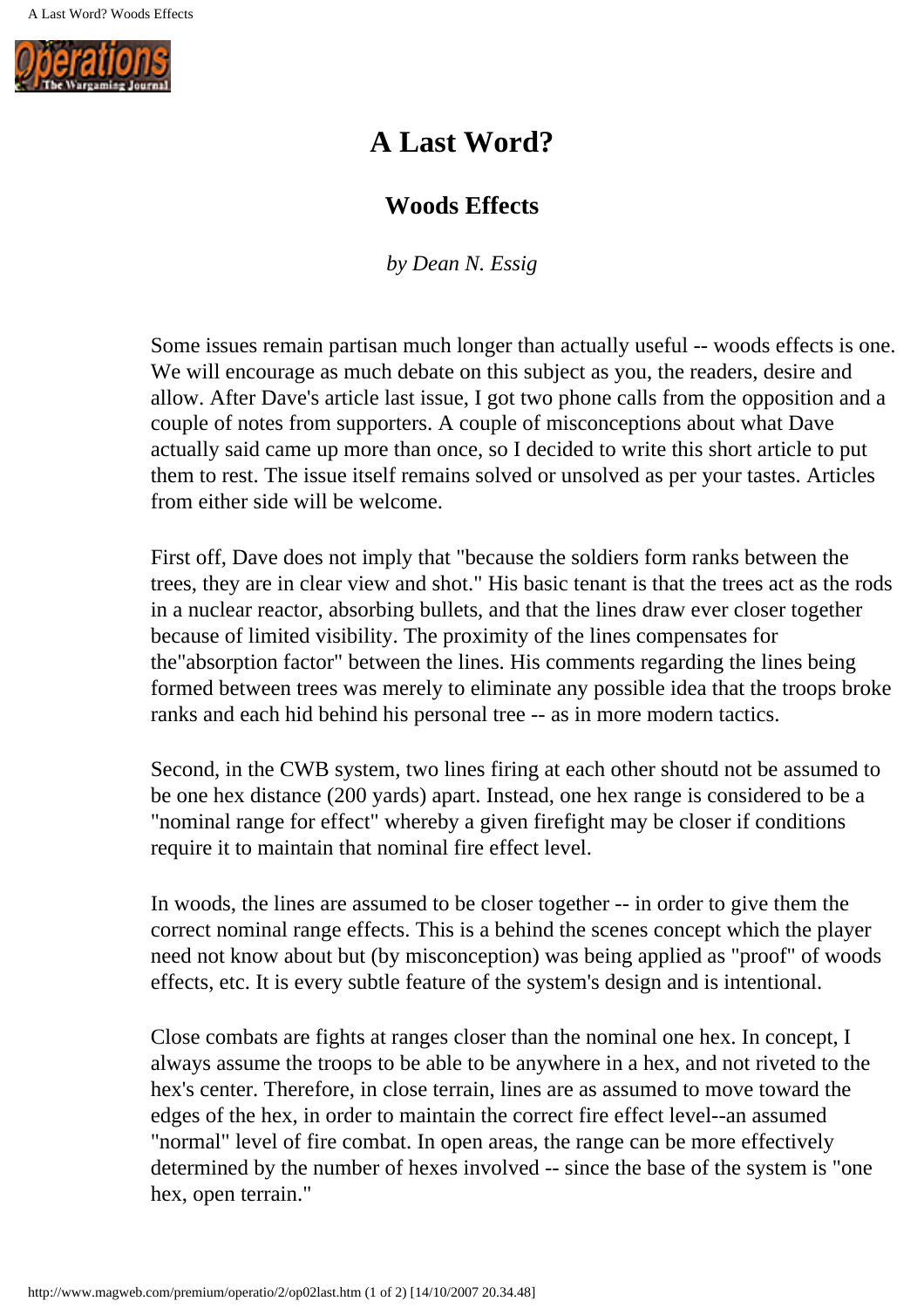Lastly, since further numeric study only served to confirm our original concepts, it is highty unlikely that a woods terrain effect will be added to the system (with Dave's variant idea of straggler adjustment aside.) One caller aimed to have a lead on examples where one force intentionally formed in and fought from woods against another which swept across the open in front of it.

OK, bring it on and we'll look at the statistics. I would like you all to bear in mind one point, however, if woods gave an advantage in defense which was noticeable, why are exampes of this kind so hard to come by? Civil War commanders were among the finest officers of their day and they would not only notice, but would go out of their way to take advantage of, any amount of edge they could get. We have a bad tendency to look down our 20th Century noses at their methods (March and fight in lines, standing up? Get real!) They knew what they were doing and what they were about. That they did not have the advantage of our hindsight should not be held against them. If the advantage of woods was perceived as less than the problem of managing troops in them, why should we corrupt the game system by giving players encouragement -- a reward -- for behaving in a way that is incorrect, ahistorical, and the opposite of the way their "onmap" commanders would have handled their troops?

[Back to Table of Contents -- Operations #2](#page-0-0)

[Back to Operations List of Issues](http://www.magweb.com/premium/operatio/operiss.htm)

[Back to MagWeb Master List of Magazines](http://www.magweb.com/premium/maglist.htm)

© Copyright 1991 by The Gamers.

This article appears in MagWeb (Magazine Web) on the Internet World Wide Web.

Other military history articles and gaming articles are available at **http://www.magweb.com**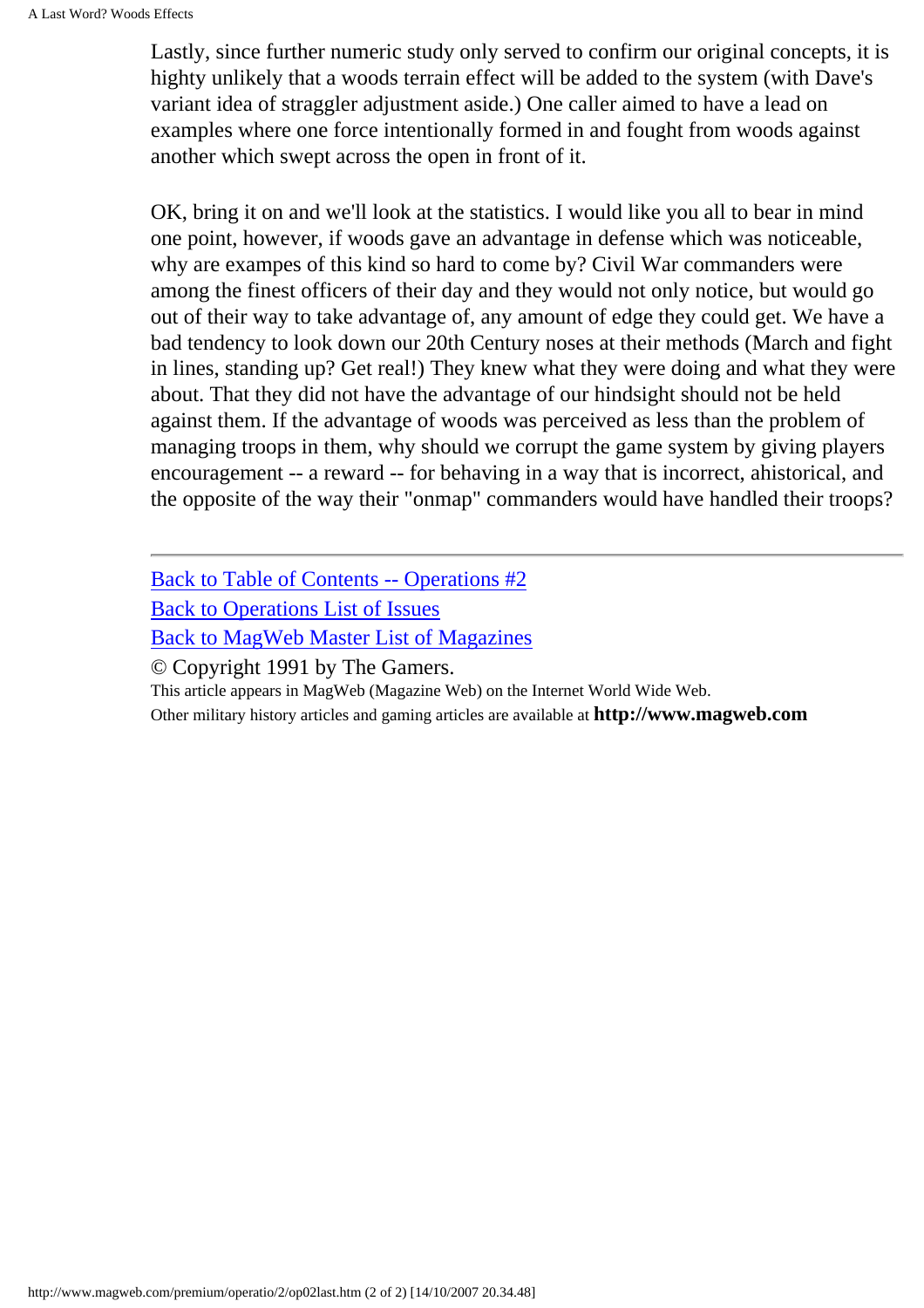<span id="page-4-0"></span>

## **The Illustrious Status Rule**

#### **Fact or Fiction?**

*by Dean N. Essig*

The CWB's Status rule is a much maligned creature. Many a player has had a hard time with it, as the assessment of the relative 'goodness' of a turn is left in the eye of the beholder. I tried to limit the teeth gnashing in that decision by the table which converts status change viewpoint into status change (in an effort to water down the effect of the player's decision.) while heavily reliant on the player's maturity and honesty, it is workable for most.

In a review the entire status system was attacked on its unhistorical or just plain dumb" grounds. This, I believe, is an improper attack on the rule. We do not suggest that the enemy commander casts a "spell of impending gloom" on his opponent or in some way orders his opposite to run away. In an avoidance of a "gamey" point based army morale system with more rules than I'd like to think about, I opted to let the enemy player enforce Murphy's Law for the game system.

Thus, when a player sees his opponent on the ropes and verge of defeat, he inflicts a panic demand on him. With no rules at all, we have created a spotting mechanism for when it is the worst possible time to make a panic check -- the enemy player. As for unhistorical, I can point out the rout of three Union armies as examples of failed panic checks.

The alternative would be to create some sort of point based army morale which accumulates during the game (and the players would have to keep trac of), followed with some sort of triggering mechanism for army morale checks. The problem would be the trigger. The correct time for the morale check would have to be at the worst possible instant This instant would have to be defined in better terms than the one dimension of losses.

Such things as relative position of units, success or failure of operations, and the player's own attitude or mood would have to be evaluated. Army morale is a slippery thing as it is generally a feeling about the future, tends to be transmitted as rumor, and is a catastrophic failure or nothing result. Armies don't get "shaken" results.

#### **Not for Everyone**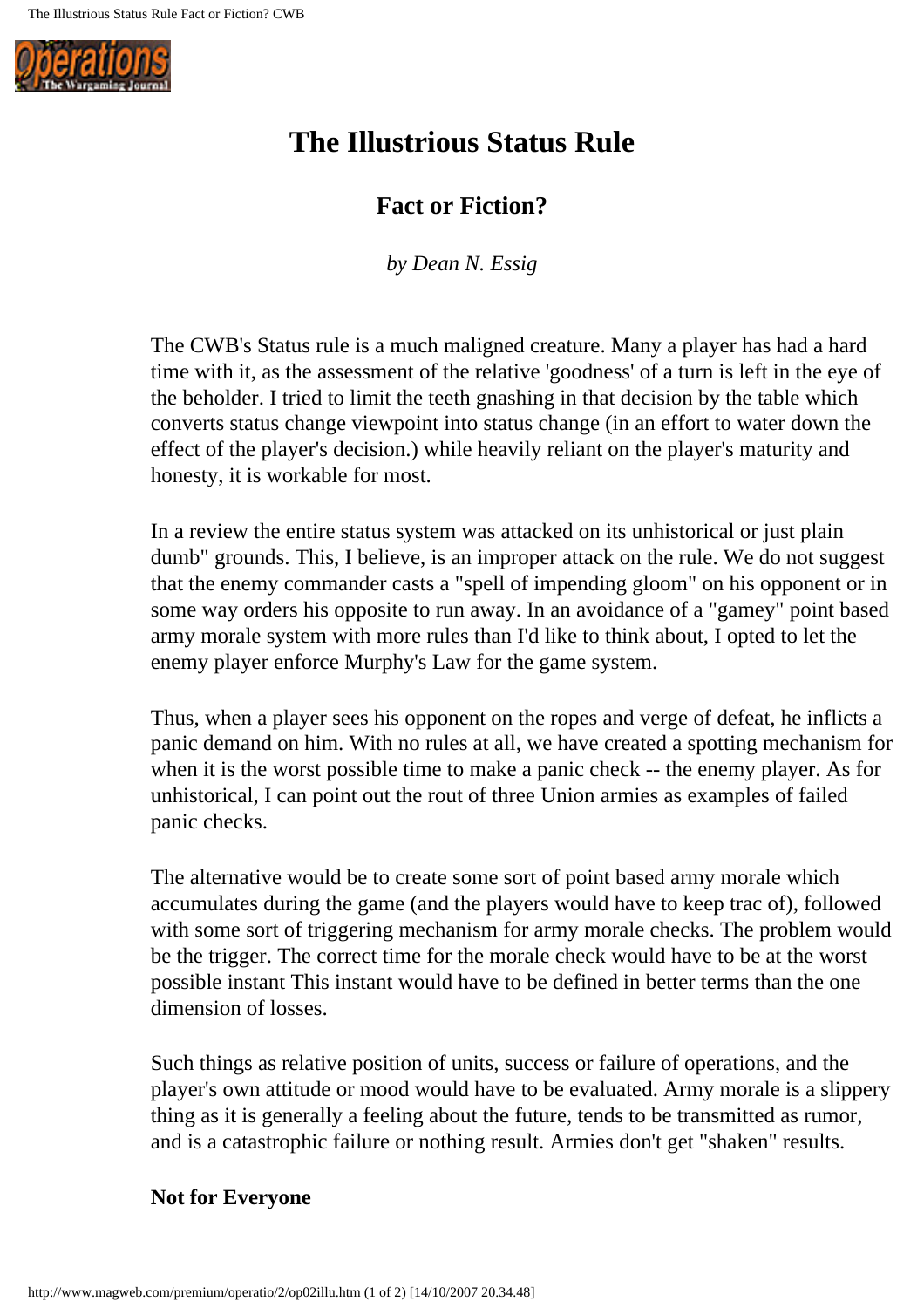The status rule is not for everyone. Certain players simply cannot admit the reality of their game situation. Others would rather lie than lose. If game victory is a very important subject to either yourself or your opponent then it would be best to leave army status alone. Certainly, the rule is not designed with the solitaire player in mind and would be very difficult to implement in such a situation (I usually drop it when playing solitaire.)

As with any of our rules, if you feel we are all wet, go ahead and change it. We won't mind and, after all, it is your game. It is my considered opinion that the rule is a correct one and reflects the historical situation with a limited number of rules. Feel free to disagree.

[Back to Table of Contents -- Operations #2](#page-0-0) [Back to Operations List of Issues](http://www.magweb.com/premium/operatio/operiss.htm) [Back to MagWeb Master List of Magazines](http://www.magweb.com/premium/maglist.htm)

© Copyright 1991 by The Gamers.

This article appears in MagWeb (Magazine Web) on the Internet World Wide Web.

Other military history articles and gaming articles are available at **http://www.magweb.com**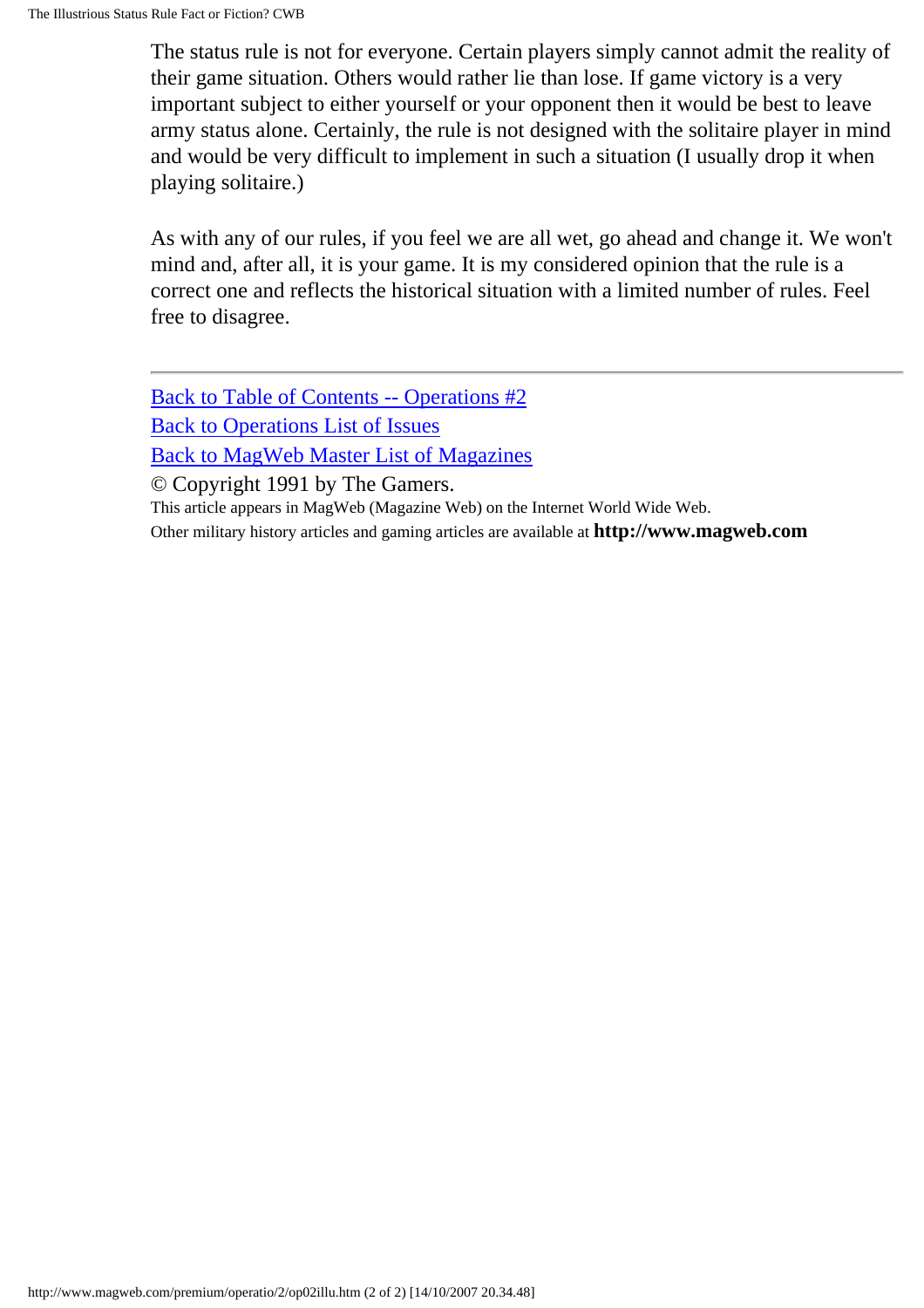<span id="page-6-0"></span>

## **Extended Movement**

### **A Gambit for Tactical Surprise**

*by Dave Powell*

One of the most common complaints about board games is that achieving true surprise over your opponent is impossible. After all, he's watching every move you make. Jackson's dramatic flank march at Chancellorsville is a waste of time, and what fool would go to the lengths Longstreet did at Gettysburg, just to avoid being seen?

The problem stems from the fact that even though you may have completely duped your opponent; once you stars movement -- with only six movement points -- you're hardly going to turn up in his flank before he issues corrective orders. He may have some trouble getting new instructions adopted, but in the end, its a good bet that at least somebody will show up to hold off your flanking column until the rest of his reserves arrive.

Of course, if you had 20 or 30 MP's to spend in one turn, you could put troops into column, slip around on an unguarded road, go back into line, and hit him a devastating rear attack -- all in one turn. Imagine the bellows of anguish tbat this would elicit from the other side of the map!

The basic thrust of this variant calls for a player to be able to issue orders to a force which allow the command in question to remain quietly in one place on the map -seemingly inoffensive and meek. All the while, the force would actually be accumuluing movement points, a full allowance for each turn that goes by. Then, at the time of his choosing, the acting player could suddenly set this command in motion, expending all of its 'saved' MP's in one devastating turn. Of course, a number of rules will be set forth cocerning visibility, etc., and to provide for discovery.

In order to reap the beneflts of this rule, the player would need to observe the following restrictions:

1. The player must issue an order to a command that specifies the directed force as making a 'surprise move.' All elements affected by this order must be listed (say, all of I Corps plus attached) and a *detailed*route. Roads work best here, since they are easier to specify.

2. Once the order is accepted, the force cannot physically move or conduct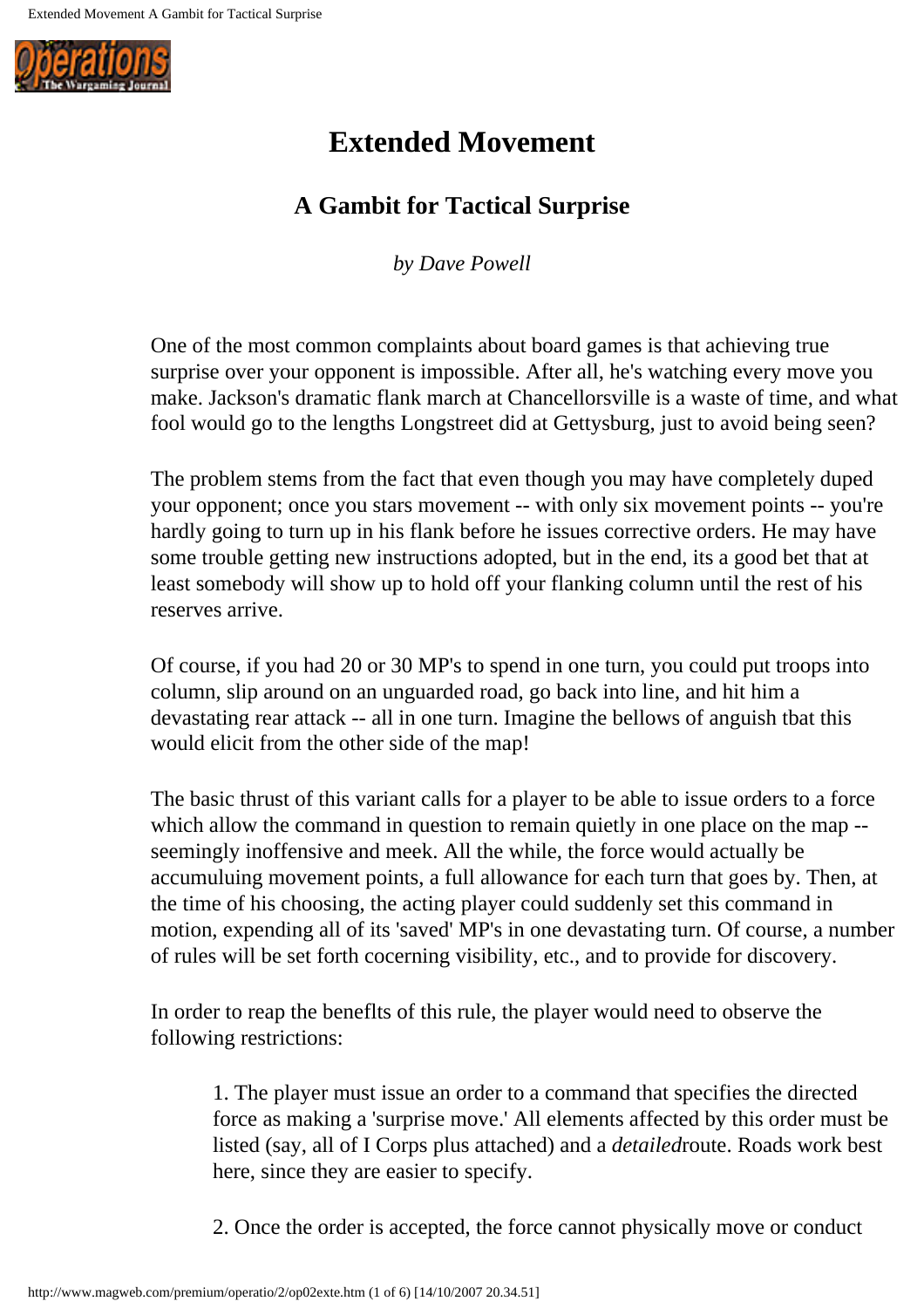activities like straggler recovery or ammo resupply. They must remain in place in their formation. They may not conduct fire combat of any type.

3. Each Movement and Close Combat Phase Commencing with the phase immediately following order acceptance, the phasing player must roll a die each surprise moving force, and consult the MP Accumulation Table. The result will either be a pass -- indicating that all of the turn's MP's may be saved and used later -- or a fail -- which means the that the march has been discovered. At the beginning of any Movement and Close Combat Phase, the player may forego this die roll and elect to execute the march voluntarily, at which time the force resumes normal functioning -- the surprise order is then carried out in a normal turn by turn manner. This initial movement may continue until all accumulated MP's have been expended or until the lead element reaches a "blocked hex." (See below.)

Upon discovery, the force immediately moves along the indicated route until all accumulated MP's are expended or its lead element reaches a blocked hex -- exactly as if the player had voluntarily elected to execute the movement.

## **Conditions and Definitions**

### **Concealed Movement**

When the phasing player actually begins the movement of the surprise force -- either by choice or discovery -- he must follow his assigned route until either all the accumulated MP's have been expended or he reaches a blocked hex. A "blocked hex" is defined as any hex at or within two hexes of an enemy infantry, cavalry, or artillery unit.

Furthermore, a "blocked hex" is considered reached if the phasing player, while following his route, enters a hex that can be seen by an enemy unit or leader in keeping with standard LOS and current visibility. Once the blocked hex is reached, the moving player may move the surprise units 6 more MP's or the remainder of their accumulated MP's -- whichever is *less*. He may conduct close combat and normal fire combat.

#### **Enemy Interference**

If the enemy attacks any unit of a surprise force with artillery fire at five hexes or greater, the combat is resolved nommally, except that the defending player secretly ignores the result and does not record any straggler or casualty losses. Morale results are also ignored, but the defending player can mark his units with appropriate results (Sh, Dg, etc.) and execute any retreats to preserve the illusion.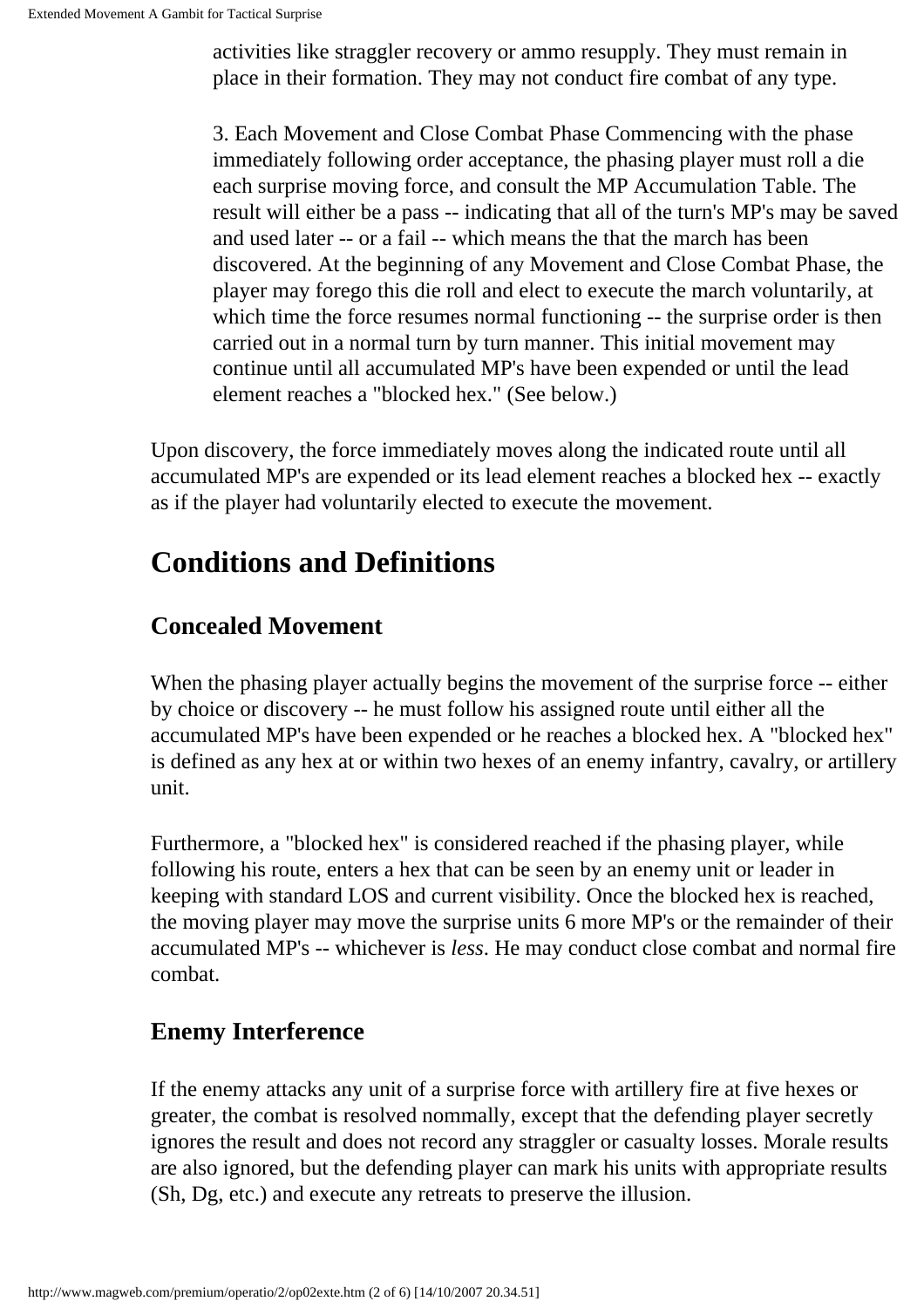Units may recover morale and return to their previous locations -- the only kind of movement allowed in exception to #1 above. When the owning player initiates his surprise move, simply remove any of these 'sham' markers and return units to their proper locations.

If the enemy attacks any surprise unit with units at four hexes or less, the surprise move is triggered. Additionally, any enemy combat unit (infantry, cavalry, or artillery) that ends its movement at or within two hexes of a surprise unit also triggers the order. This trigger is handled in the following manner

1. The surprise player informs his opponent that a surprise move has been triggered. Any attacks against surprise units are ignored, but enemy units may not pass through or move into hexes occuped by surprise units. They may fire through such hexes.

2. At the beginning of his Movement and Close Combat Phase, the surprise player immediately executes the surprise order subject to the following conditions:

A. He must follow the designated route. B. He may only expend 1/2 of his accumulated MP's. He may not expend the additional 6 MP's he would normally get for that turn. He may not stop short of expending 1/2 of his MP's unless he reaches a blocked hex -- in which case all movement ceases. All additional MP's over the 1/2 allowed are lost.

#### **Voluntary Cancellation**

A player may change a surprise force's order during a normal Command Phase by sending it new orders or by initiative. When sending new orders, arrival time is calculated by adding the expected amount of accumulated MP's to the actual distance to the force's HQ.

For example, if the 1st Corps HQ is 20 MP's away from the Army commander - normal time delay would be two turns. However, Ist Corps has accumulated 12 MP's so another two turns must be expended to deliver the order -- for a total of 4 turns. Initiative requires no such time delay calculation.

Once the time delay has passed, the surprise force begins to check for acceptance normally. Until the new order is accepted, the surprise order must be followed. At any time during this stage, the player could still choose to implement the surprise order, but would continue to roll for the newly received one.

Once he has succeeded in changing his orders, the player has two options: He may execute the old surprise order as it has progressed so far, and then begin to execute the new order's instructions. Alternatively, he may reverse the order -- rolling on the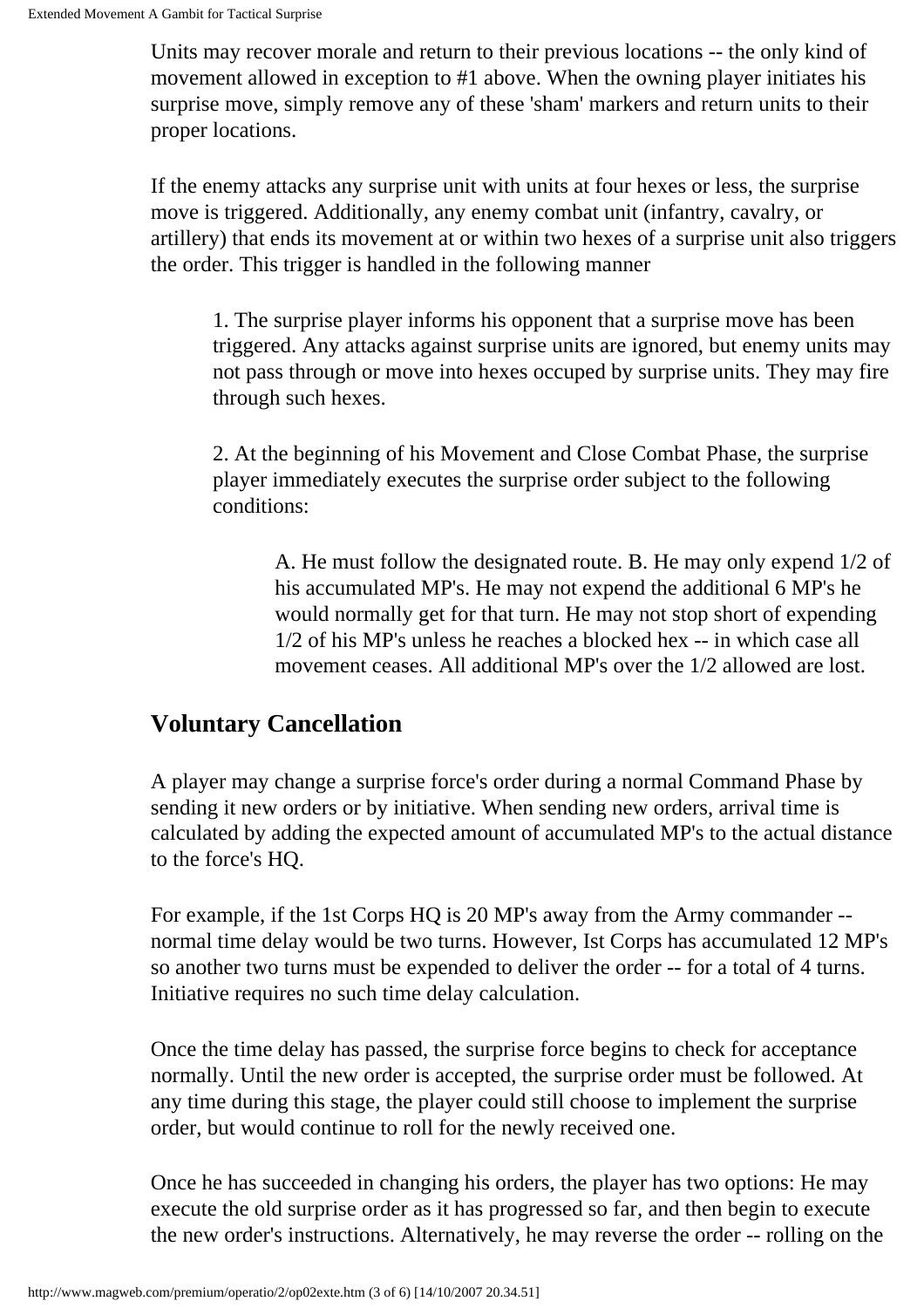MP Accumulation Table to *subtract* MP's from the accumulated total in order to preserve secrecy. Once the total is zero, he could then start executing the new orders. If discovered, however, he would still have to immediately expend the accumulated MP's as described in Enemy Interference above.

#### **Surprise Move Collision**

It is possible, though unlikely, that both sides will attempt to use portions of the same route for a surprise move at the same time. In tbese cases, the players can either allow the player who started his move first to complete all of it and consider the other player's move cancelled with accumulated MP's lost. Or, both players can conduct a semi-imultaneous move in the following manner

1. Player A begins his move and indicates his route.

2. Player B checks for any overlap with bis own move, and if finding any, informs A.

- 3. A now moves his force 6 MP's.
- 4. B does the same.

5. Both players continue alternating this until either all MP's are expended (if one side has more accumulated, he may simply finish his move at the end of the alternation) or they come within 6 MP's of each other. At that point, both forces are done moving and the normal sequence of events resumes. Note that in this instance the non-phasing player actually moves his force during his opponent's phase. These units may not move again in their own following Movement and Close Combat Phase -- consider them already moved. The phasing player, however, may move freely in his next phase giving him a slight advantage, getting the jump on things so to speak.

Either method may be used as long as both players agree beforehand.

#### **Initiative Use**

In addition to the use of initiative to change or supercede an order, players may use their leaders to alter a specified route in order to avoid a blocked hex. If, as he expends his accumulated MP's, a player discovers he is about to enter a blocked hex he can have the ranking leader of the force (not a subordinate) roll for initiative to alter his route.

If successful, the player may deviate from the specified route in order to avoid the blocked hex. He must announce his intended detour route, and his detour must seek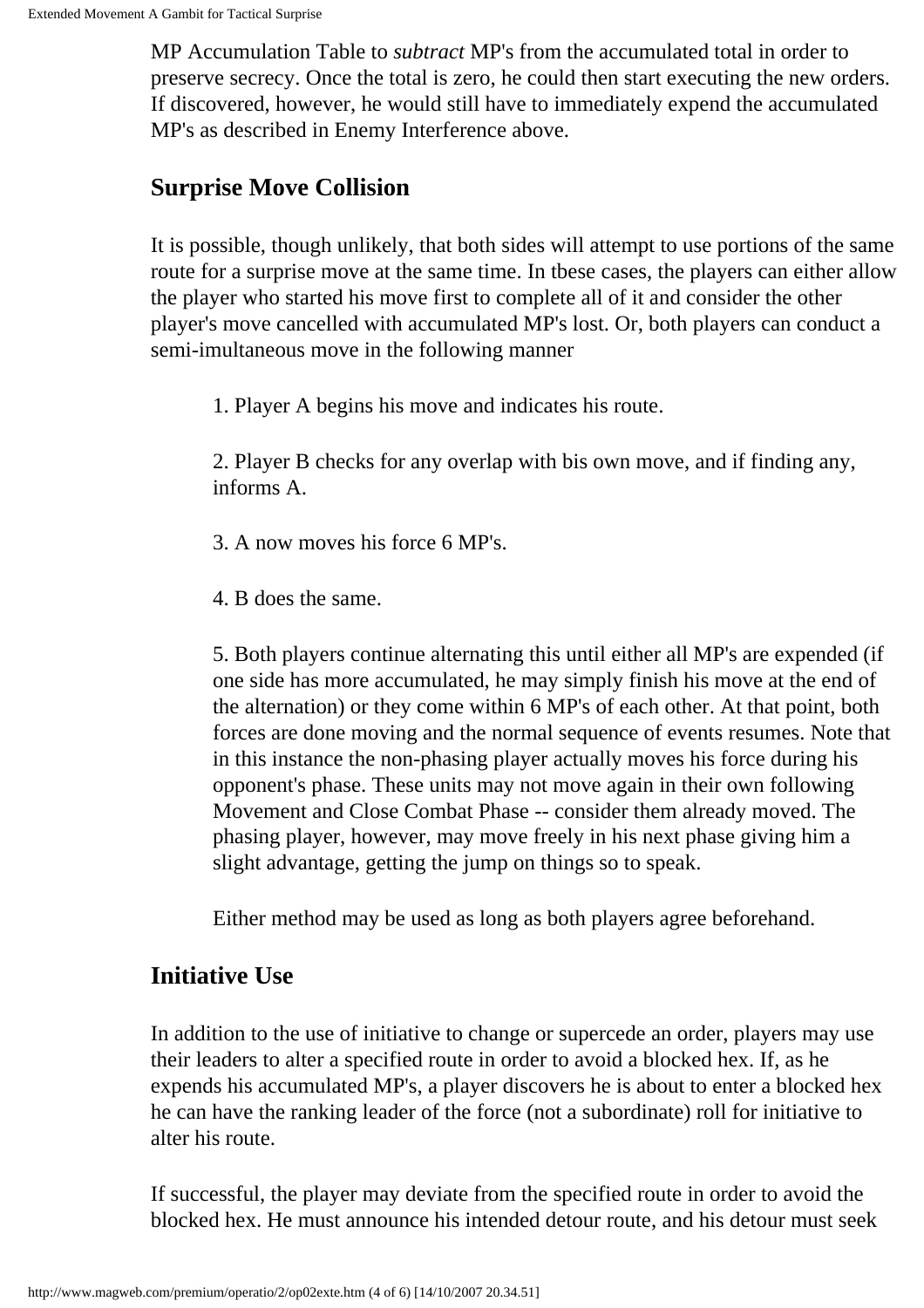to regain the speciffed route as rapidly as possible. Note that each avoidance of a blocked hex requires a separate initiative roll.

Failure to receive initiative means that the force enters the blocked hex and follows the procedure above. Note that changing the objctive or the orders as a whole via initiative would still need to be done in the normal Command phase not during this detour procedure. Only the route may be modified in this manner. As an added bonus, allow any force that is accompanied by at least one cavalry brigade to modify this detour initiative roll by  $+1$  to the dice.

#### **Forced Marches**

Players may also add forced march MP's onto the accumulated MP total, up to the four max each turn, as per the normal rules. Of course stragglers should be checked for normally, but rolls should be made secretly to preserve the surprise. Note that even if a surprise move is cancelled and a unit is subtracting MP's, it still must make straggler checks if using forced marching.

### **Visibility Limits**

A maximum visibility limit of 20 hexes is imposed. In the series, no visibility limits are set during clear weather as no unit can ever fire more than 10 hexes. Here, a special limit needs to be imposed as a limit to long range observation which would be hindered by woods, buildings, and brush too small to be printed on the map as well as the ever present haze. In situations where weather intrudes, games will specify other (shorter) maximum visibility limits.

#### **General Comments**

The above rule simulates wide flanking marches such as Longstreet's and Jackson's in an admittedly abstract manner. Yet, it adds a real measure of suspense. Suddenly, control of high ground like Little Round Top or Cemetery Hill becomes critical, providing vantage points to keep an eye on the other guys. Cavalry, with fast movement and more latitude in using divisional goals, will be used in their historical role by alert commanders -- to screen flanks and to cover hidden roads.

In order to prevent too much tedious plotting, I suggest specifying road routes whereever possible. In some instances, it may be necessary to list specific hexes to avoid disputes. Another clue would be to conduct approach movements at night, when visibility is nil and only the presence of enemy troops need be worried about.

The two hex radius of enemy forces represents the posted pickets of those units. These pickets would rarely be placed further than four hundred yards from their parent units. Again, this makes cavalry especially useful in screening flanks these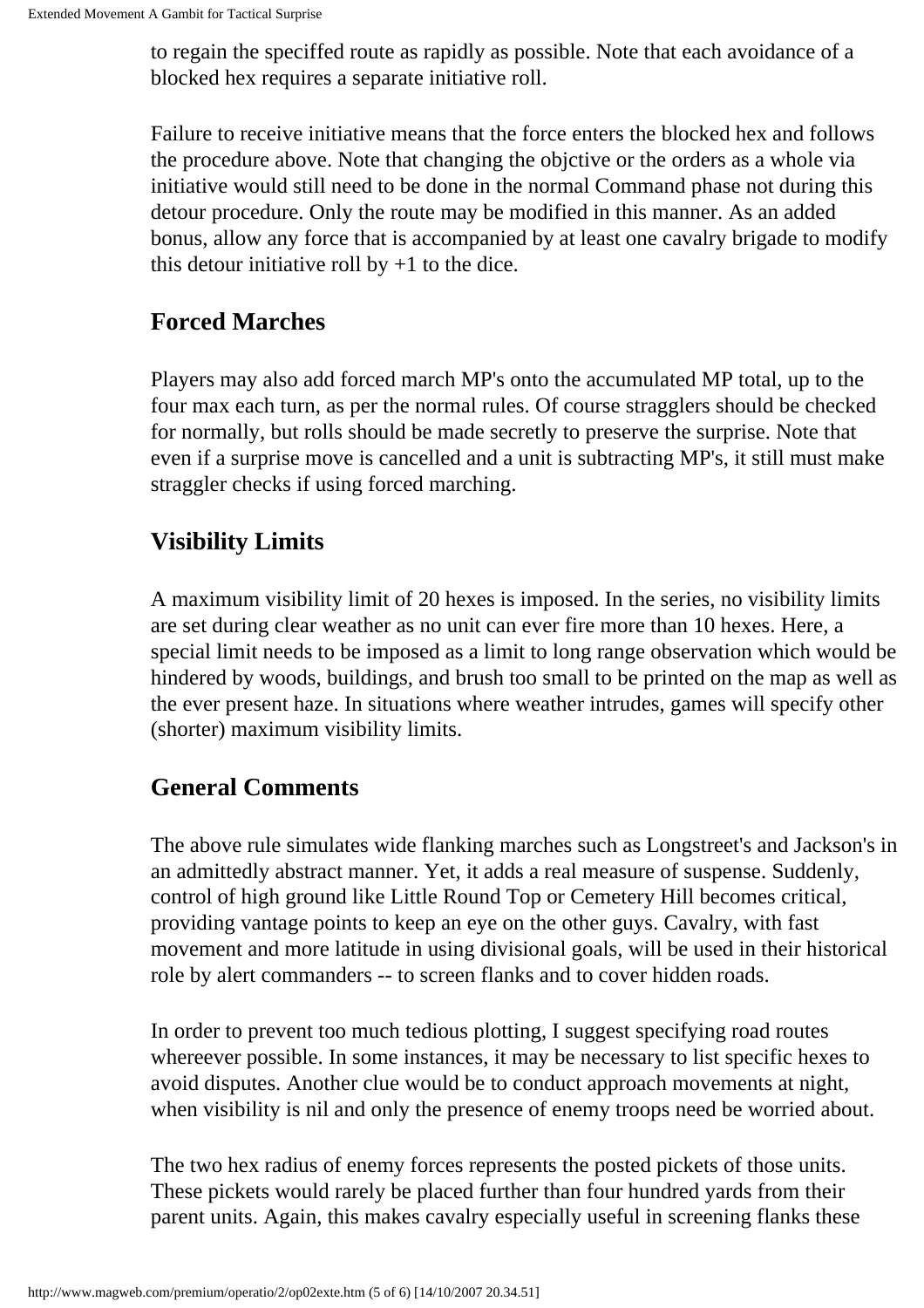brigades serve as tripwires against enemy formations.

The table is provided to make surprise marches more difficult to achieve the greater the distance that is attempted. Hence, the longer the march, the more the risk of premature discovery, and subsequently the more separated and exposed to piecemeal destruction one's forces will be. While somewhat abstract, this increasing risk simulates some of the actual burden borne by commanders who attempted such actions, most notably Robert E. Lee.

Some players may feel that as long as they can see the enemy, how can he get up and leave? To a certain extent this is an abstraction, but also remember that a number of ruses were used to good effect during the war. Nathan Bedford Forrest once convinced a Union commander he was badly outgunned by having one artillery battery circle the same stand of trees repeatedly. That same Federal commander - who was very inexperienced -- then asked Forrest's advice on whether he should surrender or not! All in all, if your enemy slips one over on you, simply chalk it up to the fortunes of war and drive on. Stranger things have happened.

| <b>MP Accumulation Table</b>                             |                           |             |           |             |                |
|----------------------------------------------------------|---------------------------|-------------|-----------|-------------|----------------|
| Roll                                                     | # of Turn Being Attempted |             |           |             |                |
|                                                          |                           | 2           | $\vert 3$ | $4+$        |                |
|                                                          | $1 - 3$                   | P           | P         | $ {\bf p} $ | $\mathbf{P}$   |
|                                                          |                           | P           | P  P      |             | $\overline{F}$ |
|                                                          | 5                         | P           | P         | F           | F              |
|                                                          | 6                         | $ {\bf p} $ | F F       |             | $\overline{F}$ |
| -1 from die roll if during a full or partial night turn. |                           |             |           |             |                |
| $P = Pass F = Fail$                                      |                           |             |           |             |                |

[Back to Table of Contents -- Operations #2](#page-0-0) [Back to Operations List of Issues](http://www.magweb.com/premium/operatio/operiss.htm) [Back to MagWeb Master List of Magazines](http://www.magweb.com/premium/maglist.htm)

© Copyright 1991 by The Gamers.

This article appears in MagWeb (Magazine Web) on the Internet World Wide Web. Other military history articles and gaming articles are available at **http://www.magweb.com**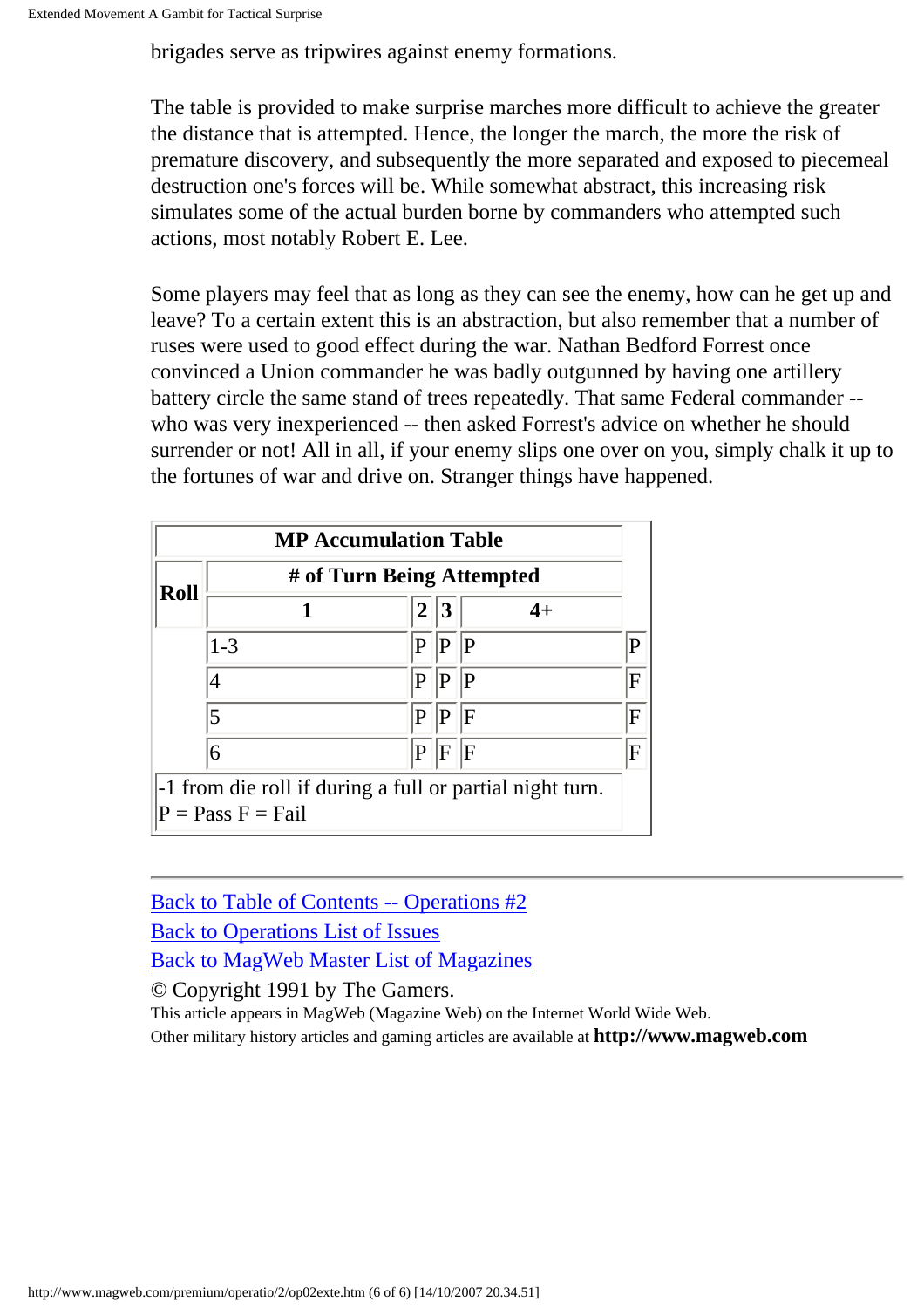<span id="page-12-0"></span>

## **Bloody 110th Umpired Game**

#### **The Rules**

*by Dean N. Essig*

### **Umpired Bloody 110th--Intent**

In April of this year, we gathered to play a prototype umpired game of *Bloody 110th.*. This article is a listing and explanation of the intent of that game, rules for it, if you will. The results of the game will be published in a later issue. A number of you have written asking for information and replays regarding umpired games. Others might be interested just to hear how one went, since solitaire play is most common. These articles are an effort to fill those needs.

### **Duties and Organization**

The game presented here needs at least 5 players, we used more, but the minimum was 5. Of these players, one is the umpire/judge. His role and judgement is critical to the success of this type of game. The remaining players are divided into two teams of a minimum of two players each. One player per team is the off-map commander for the side, remaining players move counters on the map according to the off-map player's wishes.

In setting up our game, we placed experienced, fairly fast players on the map so as to keep the game flowing quickly enough to keep the off-map players awake. The duties of each player are listed below:

### **The Judge/Umpire**

This person's ability and organizadon will make or break the game. His pur,oose is to handle the information flow to the two off-map players, control op sheets and their issue to the on-map players and generally keep things popping. Since the off-map players must determine the situation based onthe kind of reports they would get in real life, the judge must insure that an appropriate amount of screwed-up information is sent. The on-map players will generate some reports and requests, but theirs will tend to be both accurate and important. The judge must both interfere with the onmap players's communications and add useless informadon (which is coming from units not in contact -- such as requests for reinforcements, supplies, ermneous situation reports and the like.) The idea is to make the off-map players shift through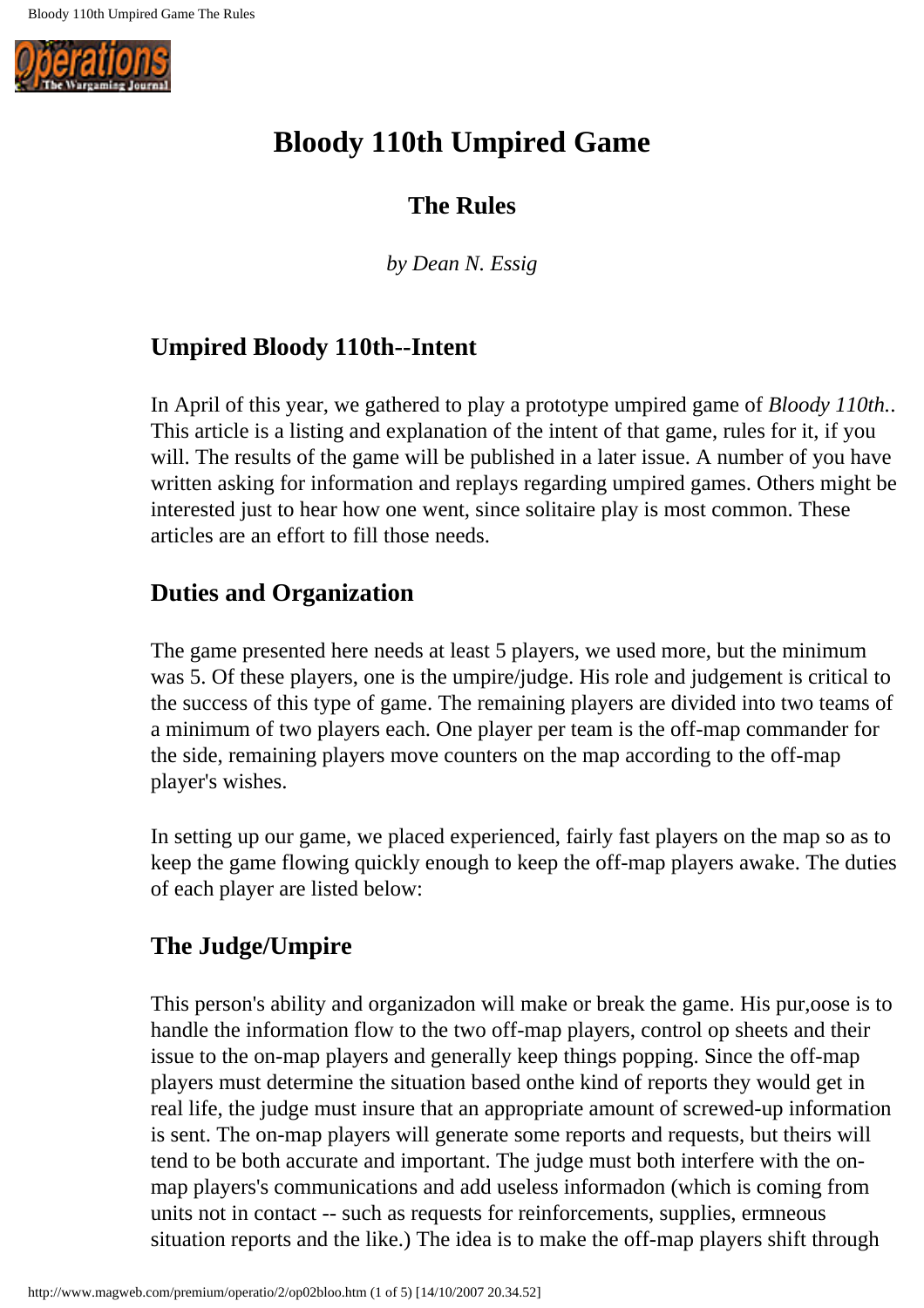conflicting reports in order to make intuitive decisions on their accuracy. We have all seen this problem in the first days of the war with Iraq -- remember the first three weeks and the multiple incorrect, exaggerated and out and out mistaken reports?

When the on-map player makes a communication he scribbles it onto a scrap of paper. This paper is added to all others going to the off-map player in an "information period" (roughly 5 minutes) and is rolled for on the "Commo Table." We decided to use a table to inflict pain on the information process to avoid any conscious or subconscious bias. The Table is above ard uses a two die, dice roll.

Roll Result 11-24 Message Transmitted OK 25-26 Mildly Incorrect (wrong locations and times) 31-34 Exaggerations 35-36 Underestimates 41-44 Vague or incomplete 45-61 Strongly Incorrect 62-66 Message Not Transmitted, lost or not received.

I immediately decided that the table must be inflicted on all messages, including my own "noise," and that I should read the message to the receiver aloud (letting him take his own notes.) The latter not only keeps the player from getting clues from handwriting, but interjects a slight potential of additional (real) transmission error. Also, a rule should be that the message cannot be repeated (the judge must, of course, read slowly and carefully enough to not make it too tough!)

Actual communication between players on a team (on- to off-map, that is) should be strictly limited to this periodic exchange. Requests for specific data from the off-map players should be severely limited. Time delays should be inflicted. Messages should sometimes get to the off-map player after a period of up to 15 minutes. A further die roll per message is made every information period:

1-4 Deliver the message, Roll on the above table.

5-6 Postpone till next period.

This would act much like the delays in the CWB Series command rules -- giving each message a 67% chance of being delivered in a given period, 33% of being delayed till next time.

The second major job of the judge is to control the implementation of op sheets drawn up by the off-map player. He controls the entire implementation pmeess, giving weighted points, rolling on the table. The off-map player is allowed to give "preliminary instructions" on his op sh~eets, which the judge transposes to a message sheet, to bc delivered to the on-map player in the manner above. These instructions should be limited to: forces involved, assembly area (if any), start time (if any), and type of mission. The on- mapplayershould not tee told the objective of the mission or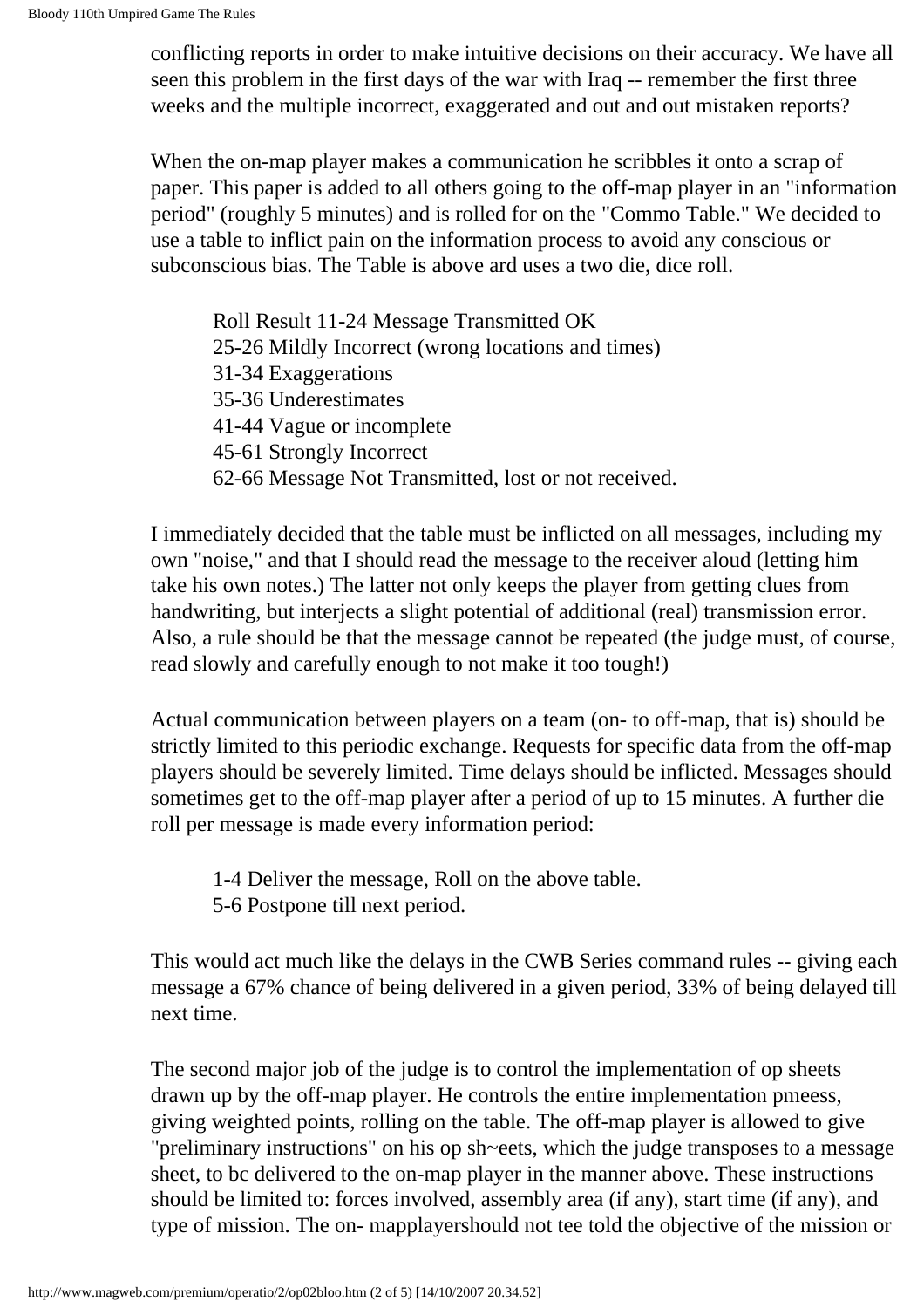its location, only that he is to do a defense, starting around 1300. He should not know ahead of time. The goal of this rule is to keep the player from starting the mission early using preliminary instructions as an excuse. "Well, I know I have to take hill 702 at 0900. I figured it would be easier to take if I was already on it..."

I decided not to distort the actual op sheets given by the off-map player. This was to avoid re-drawing all of them, or exerting even more confusion than reality. When implemented, the op sheet would simply be handed to the on-map player.

Organization of the umpire is the key to the enjoyment of the other players.

#### **The Off-Map Players**

These two guys are the "brains" of their forces. Their jobs include: the assessment of all reports coming in, preparing and submitting to the judge op sheets driving map play, deciding on the artillery fire missions to be fired, and maintaining a situation map. For our purposes, the off-map players are also to maintain a journal of their viewpoint for the production of the companion article to the game. The off-map situation map is a full size game map with a mylar cover. As the off-map player records situation reports, he draws/writes on the mylar with overhead markers. This map, of course, is posted on the wall.

The off-map player jots down his notes based on the umpire's oral messages, updates his situation map, plans fire missions (on-map players submit only hex grids and target descriptions infantry in open, tanks, etc. -- the off-map player must determine concentration type and number of battery fires to expend,) and makes any desired op sheet for implamentation. His most important task is to separate important from unimportant information and guide his force with a steady (not schizophrenic) hand. The judge must give him enough information (good and bogus) to keep him involved. Command communications -- Exactly WHY haven't you moved out yet.' -- are allowed but should be infrequent. These must be carefully controlled by the umpire to keep the on-map player from finding out too much.

#### **The On-Map Players**

It is up to these guys to keep the whole thing moving. Their jobs include moving counters, executing fires and combats, maintaining game functions, requesting fire missions, and following op sheets. They are tophy the game, and keep it rolling in real time or faster if possible. They prepare fire requests for the off-map player to decide upon. The more the merrier, since every map unit thinks the world revolves around it and it alone.

#### **How it Should Work**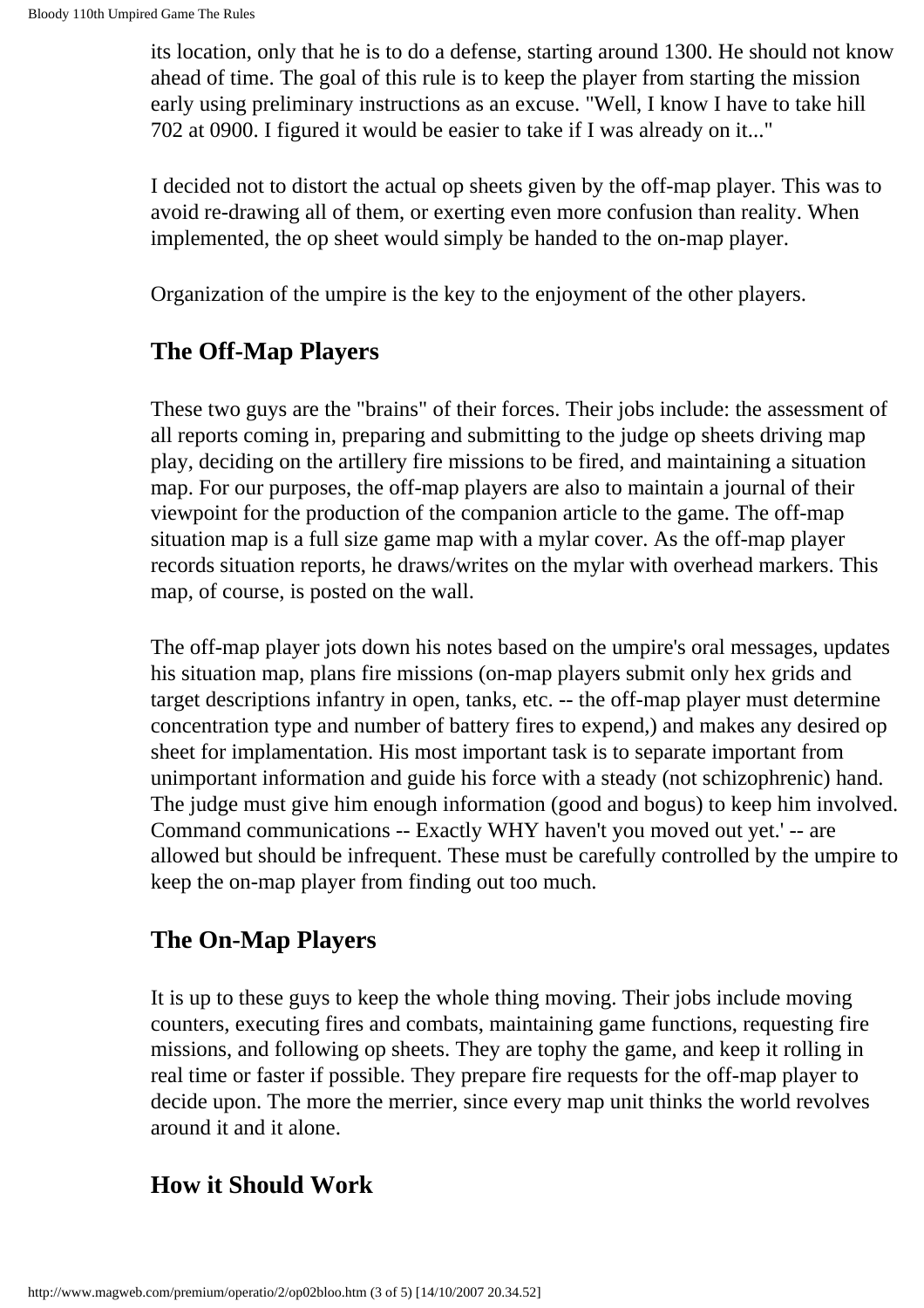Before the game begins, the two-player teams should be allowed time to get to know each other's work habits, level of aggression, need for detail, etc. A general, overall plan should be created by the off-map player and he and his on-map countepart should discuss it. When the game is to be set up, the off-map player must be cloistered away from the game map and the other off-map player (separate rooms if available, which is the way we did it.) The judge should set up a desk somewhere for his message and op sheet handling.

The on-map players set up their counters based on the game rules and their understanding of the off-map player's overall plan. The off-map player sets up his situation map using the game rules and his understanding of his overall plan. Note that the two players are not allowed to communicate exact set ups to each other, thus leaving the situation map incomplete and less precise tban a game map.

Game play begins. The on-map players begin following the sequence of play, omitting any segments run by the judge or off-map players. The draw up fire requests and situation reports, and give them to the judge. The judge draws up additional ones to add to the pooL

At the end of five minutes, the judge goes to his desk and rolls for ddivery of each message. Those being ddivered are checked for distortion. Messages in hand, he heads for first one off-map player, then the other, giving them the messages orally. They make notes, update their situation maps, and hand over any new op sheets or fire missions.

After both off-map playes have been briefed, the judge returns to the on-map players to check the current turn. If a new turn has started, he checks all op sheets on his desk for implementation. He checks any masages for the on-map playes for delivery and distortion, derives the same along with fire missions to be executed in the turn, and the process begins again.

While this is all going on, and the judge getting his workout, the on-map players are merrily pushing counters, resolving fire combats, morale checks, and drawing up artillery requests. The off-map playes spend their time sorting out conflicting reports, assigning artillery priorities, planning operations, and updating their maps according to their best guesses.

At the end of it, all have received the closest game to reality possible, and had fun, to boot!

[Back to Table of Contents -- Operations #2](#page-0-0) [Back to Operations List of Issues](http://www.magweb.com/premium/operatio/operiss.htm) [Back to MagWeb Master List of Magazines](http://www.magweb.com/premium/maglist.htm) © Copyright 1991 by The Gamers.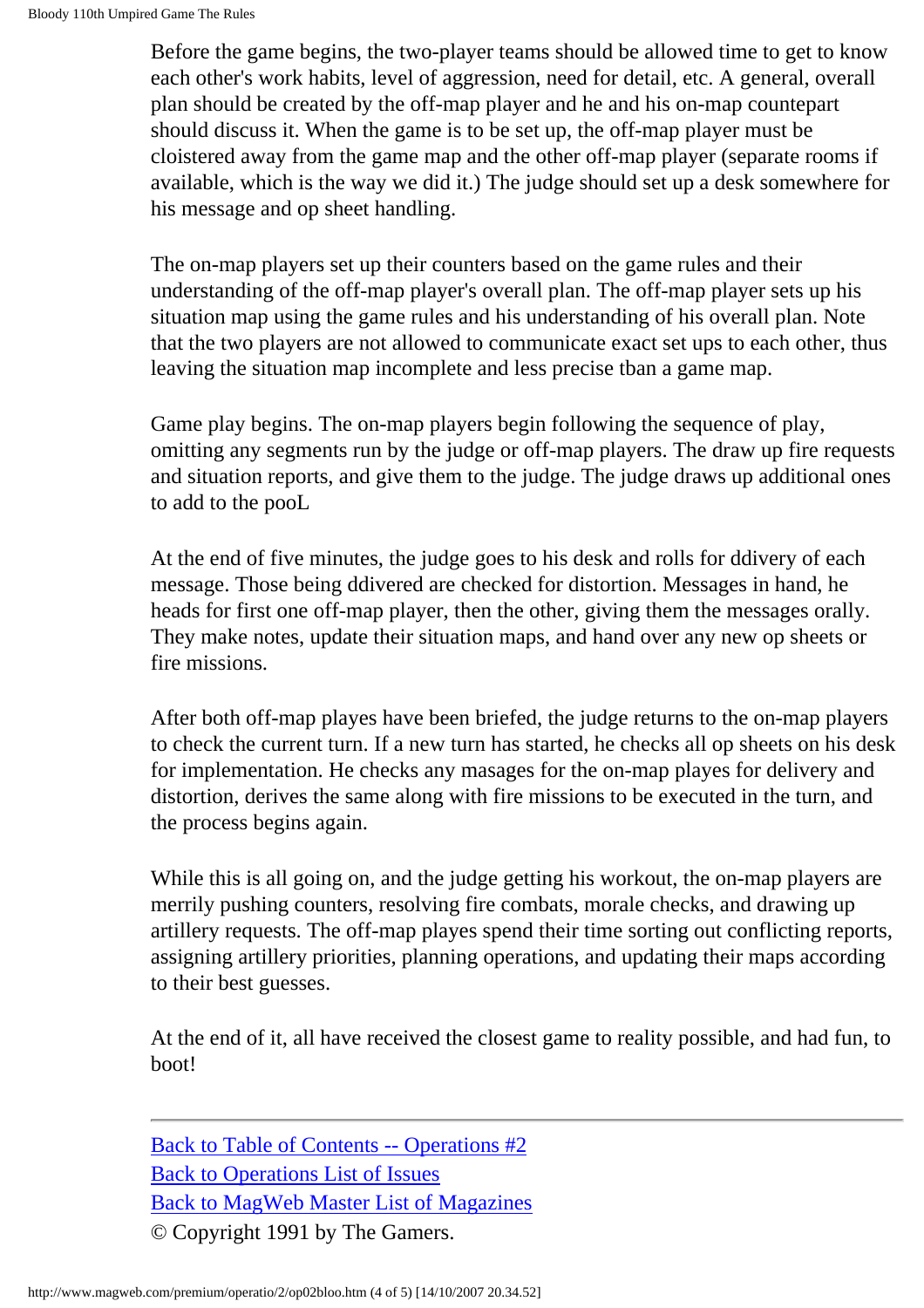This article appears in MagWeb (Magazine Web) on the Internet World Wide Web. Other military history articles and gaming articles are available at **http://www.magweb.com**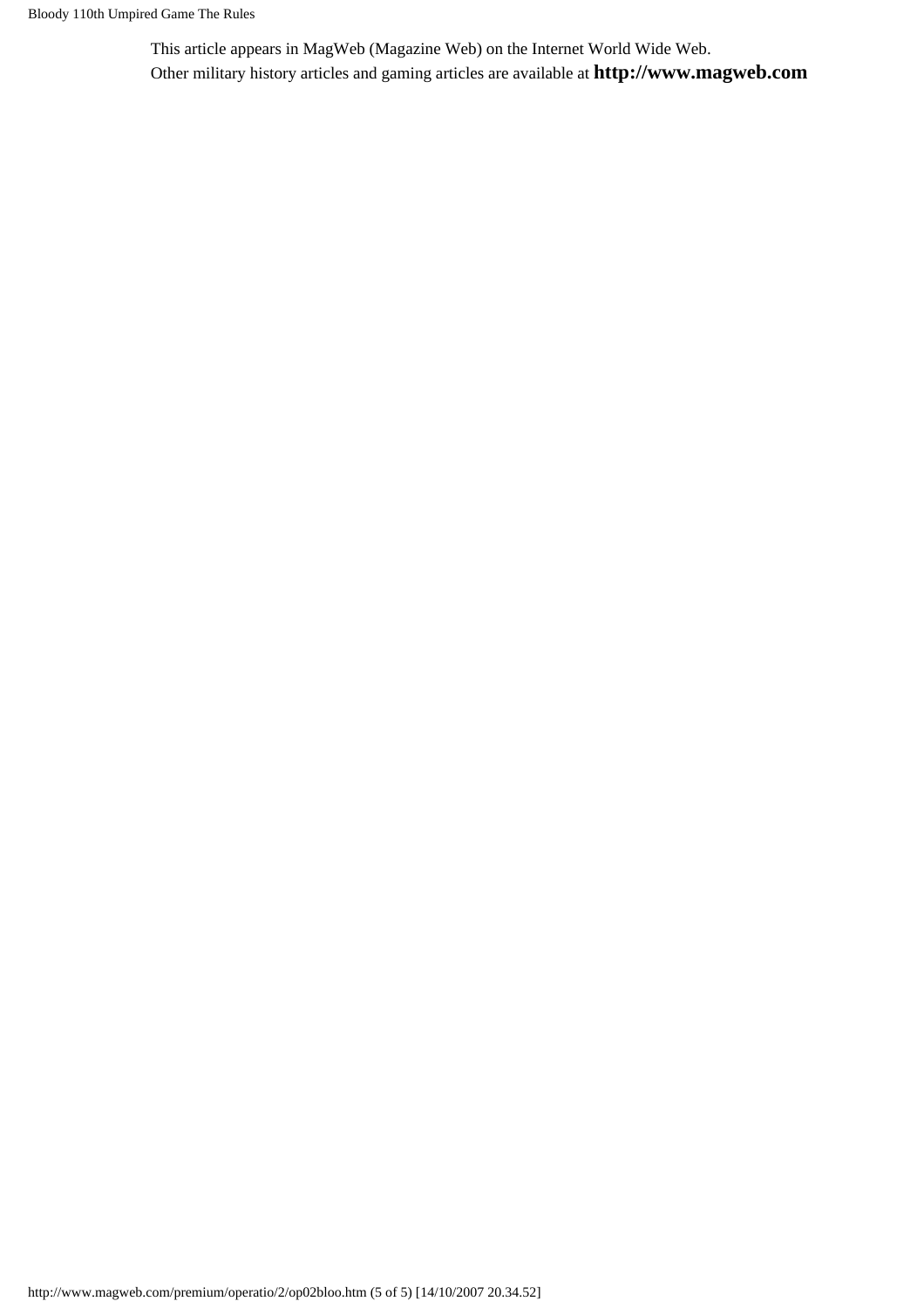<span id="page-17-0"></span>

## **Storming Ashore**

### **Recounting an Omaha Beach Playtest**

*by Dave Powell*

In the last issue, I covered some of the various design aspects of Omaha in general terms. I thought it would also be interesting to view the thing from closer in. What follows is an infantryman's view of hitting the beach: a retelling of the last playtest done on the project.

For the final test drive, I decided to run through an historical scenario of the campaign game solitaire, playing to a clear conclusion or at least sometime on June 7th. I quickly set up the German troops (despite the game's size, few units actually start on the map) and drew out the initial US historical forces for the first wave. Then I rolled to see what leaders I would have for the Americans, and right away could tell it was going to be a long day at the beach. I only got three out of twelve possible: Taylor 16RCT, Bingham 2/116, and Williamson 2/18. These three men would lead my initial charges off the beach.

0640 6 June. The first wave hits. The fighting begins. German fire and high surf are rough on my DD tanks. Of the 32 attempting to land, only 5 survive. Happily, however, A/741st Tank Btn lands via LST's, and 10 of those 16 Shermans reach the Shingle. Losss are also fierce among the rest of the landing troops, with few platoons reaching coer without step loss.

For the next hour, the men of the 16th and 116th hug the shingle, while US tanks duel with pillboxes. German artillery missions begin to work over the landing sites. It is the begirming of a pounding destined to continue for a long time. Col. Taylor and Maj. Gingham are also ashore. American losses rise steadily, including several of the all-important tanks.

By 0740, the US forces ashore look downright puny. (Admittedly, the first wave is the smallest anyway.) So, the arrival of the second wave forges is a welcome relief. The heavy weapons companies arrive, bringing in AT guns to pin the battle against the pillboxes. The first artillery (Cannon/16 and the 7th FA) tries to land, but are mostly done in by their transport, the treacherous Dukws.

The first priority for the American is to knock out as many pillboxes as possible, in order to increase the survival odds of later landing forces, as well as start moving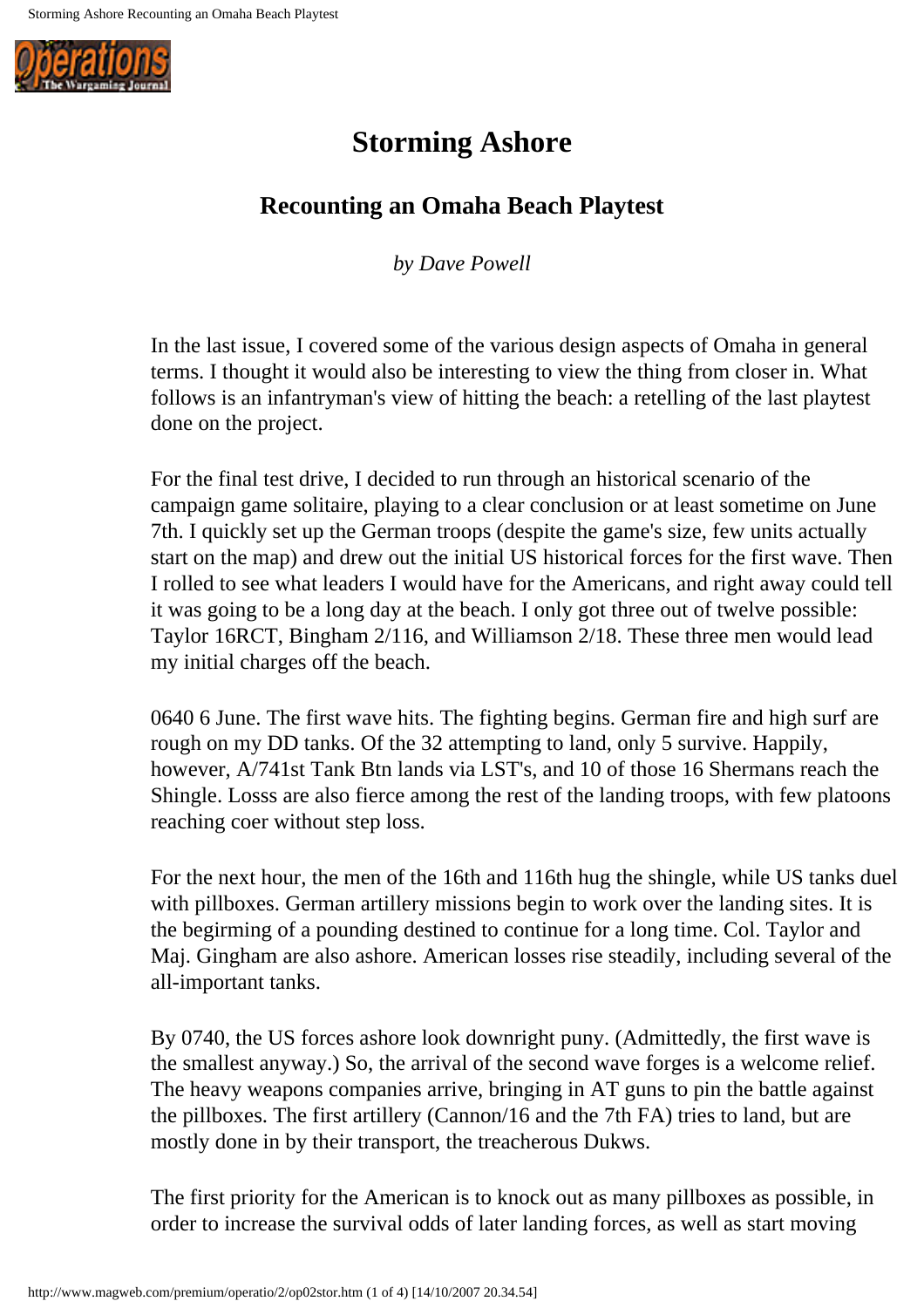inland. The landing pattern has radically scattered the arriving forces. Now the leaders become critical assets (fortunately they are hard to kill), sending infantry platoons over the shingle to begin the dangerous job of breaching the minefield and wire obstacles. With only three commanders, the US is limited to only a couple of breakthrough sites, which quickly become German artillery magnets.

The AT guns and the 4 artillery pieces that do get ashore now lend a hand in killing pillboxes, replacing the hard-hit tanks. Of the 15 tanks that made it ashore, less than half are left by 0840. The real punch is in the Artillery, who are especially effective in direct fire against the pillboxes. Unfonunately they run out of ammo (having lost most of it on the run in) too soon.

By 0900, the US forces are beginning to make some progress. Attrition among the German pillboxes has been heavy, aided by a less than perfect set-up on my part. I now discover that I have placed too many Gemman defenders on the west edge of the map, around St. Laurent, and now have 6 or 7 pillboxes who lend virtually nothing to the fight. This underscores the lesson of care in unit placement. Every German unit counts.

Still, US losses are severe, and no easy task lies ahead. In the hour before the landing of wave 3 at 0940, US troops are taking their first tentative steps inland, through the obstacle line. Here is where the critical leader shortage begins to pinch. I have managed two breaches, the first just east of the E-1 draw and the second around E-3. With only two leaders--Williamson (2/18) isn't in yet -- I'm forced to escort small clumps of units inland, and with each suppressed or paralyzed unit I am forced to chaose: halt the whole force or leave the laggards.

Finally, the third wave hits, bringing in fresh traops from the 18th RCT, as well as the 115th of the 29th Division. The beaches are less dangerous ww, as German artillery shifts to the more immediately dangerous inland drives. The fresh infantry is desperately needed, as almost all five battalions of the 16th and 116th have had over 50% losses, with some battalions even worse off.

The first German reinforcements (exclusive of artillery releases) now appear -- I rolled and got the l/915th Bn. They enter at the south map edge, center, and begin working on a counterattack order. In the meantime, two on-map infantry companies of the 916th start a tentative counterattack against the E-1 breach. Soon battles are raging for Le Brag and the approaches to St. Laurent. Most of the German reserves remain uncommitted, however, as I have not had great dice rolls.

By 1100 hours, two US reinforcement waves have landed, the beach is getting crowded, and new problems are popping up. Firstly, at noon the US leaders will go away, thus leaving numerous US troops inland without orders. Even a mod\$rately effective German counterattack will send these troops scurrying back to the beach aftertwo turns. Secondly, getting orders is a slow process. The US command prep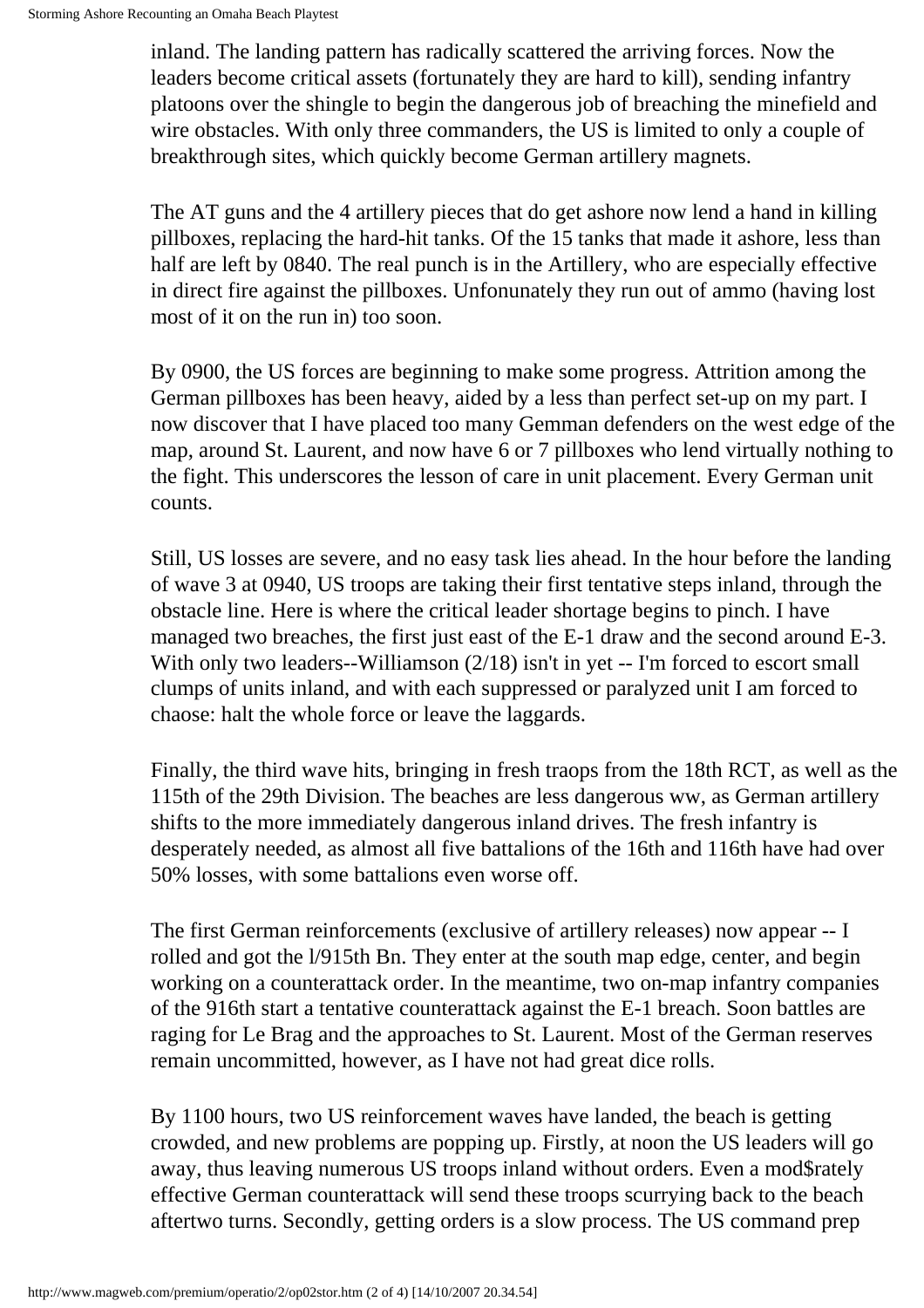rating for June 6tb is 5, and when the size modifier for a full battalion is used, it is obvious that it is going to take awhile for my fresh battalions to get off their duffs. I'm limited to only 10 active US op sheets (which reflects the command assets ashore) and am now forced to use some of these on company sized forces. Two or three line companies must rush inland to take up defensive positions in order to hold off the German arrivals while the rest of the American behemoth languishes on the sideline.

The midday period follows the following odd course. G/2/16 holds off 1/915 for several turns, but suffers almost complete extinction -- by noon orly two steps of infantry of the original 15. US airpower is often present, but at least half the time it is in the hands of the German player, and so is kept at a distance. Still, the A-20's do get to savage the German mortar units, who quickly scramble for hard cover. Colleville is held by 2/16 and 1/116, both without orders. 2/18 and 3/16 are in firm possession of Le Brag -- 2/916 is pretty shot up by now -- but also is without orders.

On the beach, strong concentrations of AT guns, newly landed tanks -- by now, all the DD tanks are gone -- and some fresh artillery do further damage to pill boxes, and, by 1300, only the strong defense group north of St. Laurent remains. The scattered German squads and MG units are no real threat.

Early afternoon brings a lull to the fighting. More US troops get Op Sheetts for hasty defense which halt the German attacks. Once the possibility of triggering a "No-Orders" stampede back to the sea is removed, German attacks are suicide exercises. Therefore, I trigger some failure instructions and start working on area defense Op Sheets. Another German arrival, the Pioneers of the 352nd Division arrive on the west edge and start digging in near Formigny. Other remnants of the beach defenders and 2/916 hole up in St. Laurent. Initially, German artillery stops firing, since I can no longer place effective observed fire on the beach and inland Americans are defending in towns and woods.

Without good targets, I choose to hold the rounds in order to blunt future US attacks. Since turn one, I've run at least two fire missions every turn. *[Better let those tubes cool, Dave. -- Ed.]* No wonder there's so many US losses.

Finally, as the aftemoon slides into evening inkily, daylight lasts until 2200 hours, so there's still plenty of light -- some offensive action begins. 3/116 mops up the east end, clearing tine last few pill boxes from their beachfront positions. The bulk of the 18 RCT begins to accomplish the same task westwards, driving through St. Laurent. None of these actions brings on serious fighting, however, since the Germans need to conserve their limited strength for a tenacious defense further inland. By the end of June 6th, the Americans own all of the first two maps, exclusive of the still strong enclave around Les Moulins.

Throughout the night, US troops and artillery continue to land, including the fresh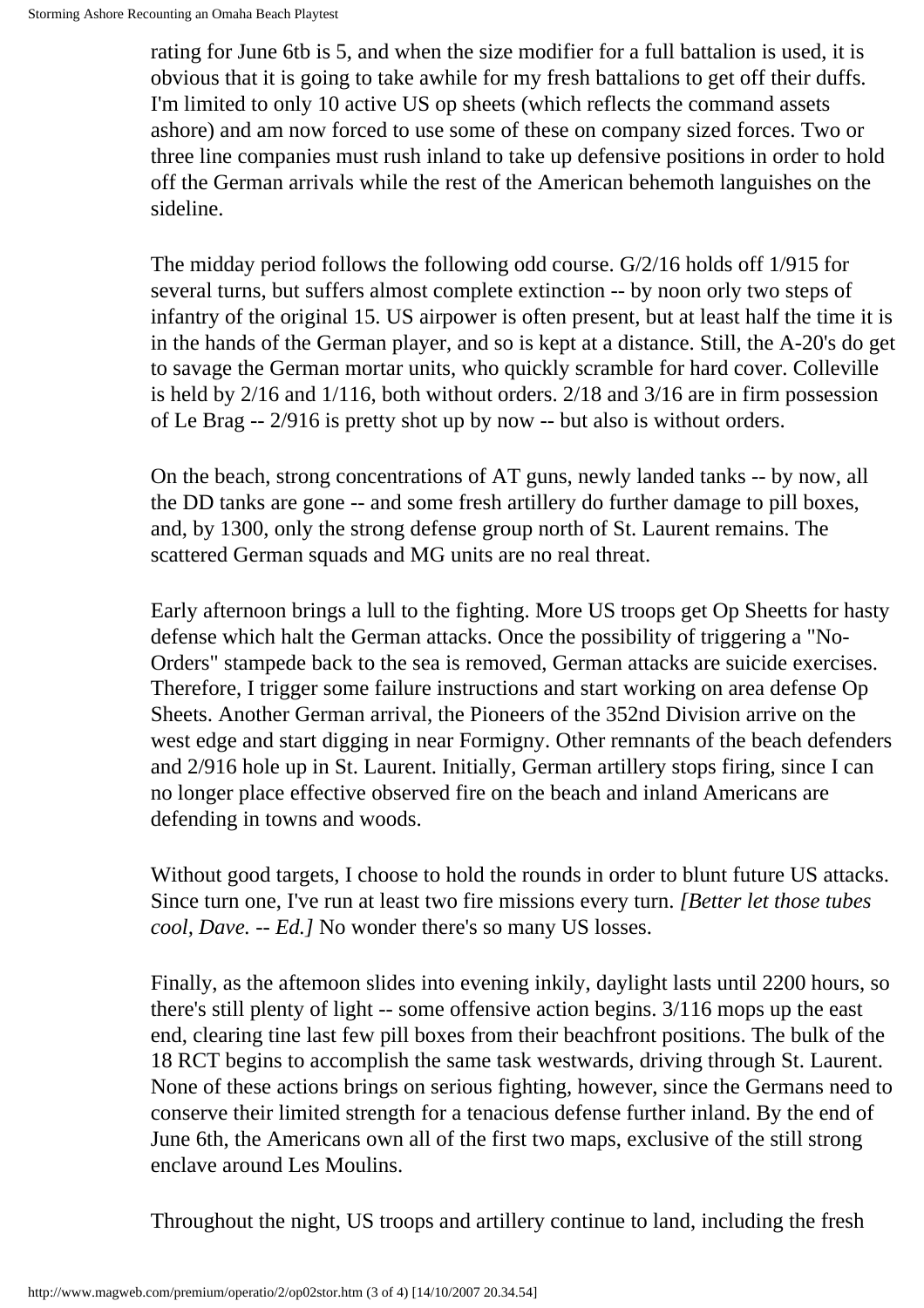strength of the 26th RCT and the entire 745th Tank Battalion. Since the Germans have been much less successful in their own reinforcement efforts, June 7th promises to be a day ripe with Allied successes.

I chose to end this playtest as June 7th was dawning, since I managed to accomplish my primary goal--a close look at the landing stage itself. The Americans got ashore in strength, of course, especially since the German reinforcement rolls were so urlucky. Still, the US lost heavily, and by dark on June 6th, over 100 American units had been eliminated outright.

Overall, I was very happy with the results of the test, and had fun to boot--not always the case when playtesting. I think gamers will find *Omaha* to be rich in tactical detail, and a puzzle solving effort for both sides -- unhindered by the size of the thing.

[Back to Table of Contents -- Operations #2](#page-0-0) [Back to Operations List of Issues](http://www.magweb.com/premium/operatio/operiss.htm) [Back to MagWeb Master List of Magazines](http://www.magweb.com/premium/maglist.htm) © Copyright 1991 by The Gamers. This article appears in MagWeb (Magazine Web) on the Internet World Wide Web.

Other military history articles and gaming articles are available at **http://www.magweb.com**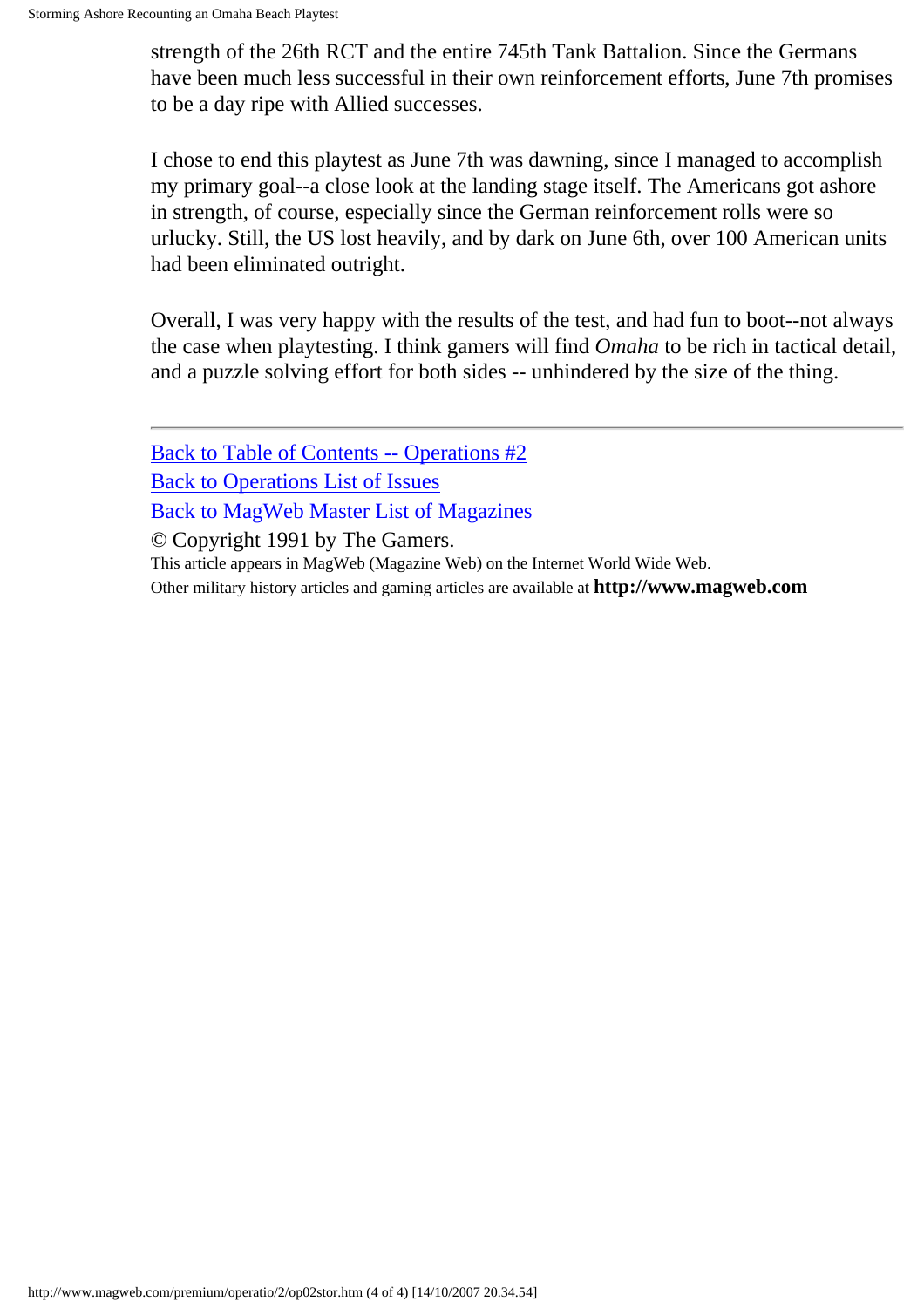<span id="page-21-0"></span>

## **Operational Combat Series**

### **A First Peek**

*by Dean N. Essig*

The OCS started to be designed in earnest in the summer of 1988. I ran through every imaginable system, standard stuff, capability points, assorted sequencing methods, and a bunch of ideas I'd care to forget. The evolution of the current set of rules was long and tedious -- a process that both allowed me to re-examine many gaming concepts and their relationship to actual historical occurrence (a self-education that would not be wasted on a few of my fellow designers...)

The result is the rules which are now undergoing a dress rehearsal playtest using our test- bed North Africa game. The draft underwent extensive playtesting in the last year or so which allowed the game to be stripped down to its essence, refined, and checked for errors. The process also calibrated the games charts and tables, so that they would provide historically accurate results.

### **An Overview -- The Major Ideas in the System**

The OCS presents a number of interrelated concepts which attempt to recreate combat as a coherent whole, these Modes, Combat Chits, Surprise, and Supply. I'll examine each in turn, but first I want to emphasize that this game is moderately complex and gives an accurate rendition of operational combat If you want something very simple and abstract, it would be best to look elsewhere...

### **Modes**

A tradition, of sorts, here is our innovative command rules. This game system, at first glance, has none. If you feel cheated, look again -- they are there, built into the game for you, no writing required! I determined early on that our standand method of command-orders specifying actions to be conducted in the future was not needed here. Given the ground, unit and time scales (5 miles per hex, Battalions and up, 1 week per player turn) the ability to switch from one operation or set of objectives to another need not be planned so far ahead. What was needed was a method of determining the overall operational posture of units, a posture the player would select and then have to live with for all or part of the turn. Modes were the system of choice. Six modes are available, of which the player can choose four (the remaining two are "inflicted" on the player as a result of combat.) These are: Combat, Move,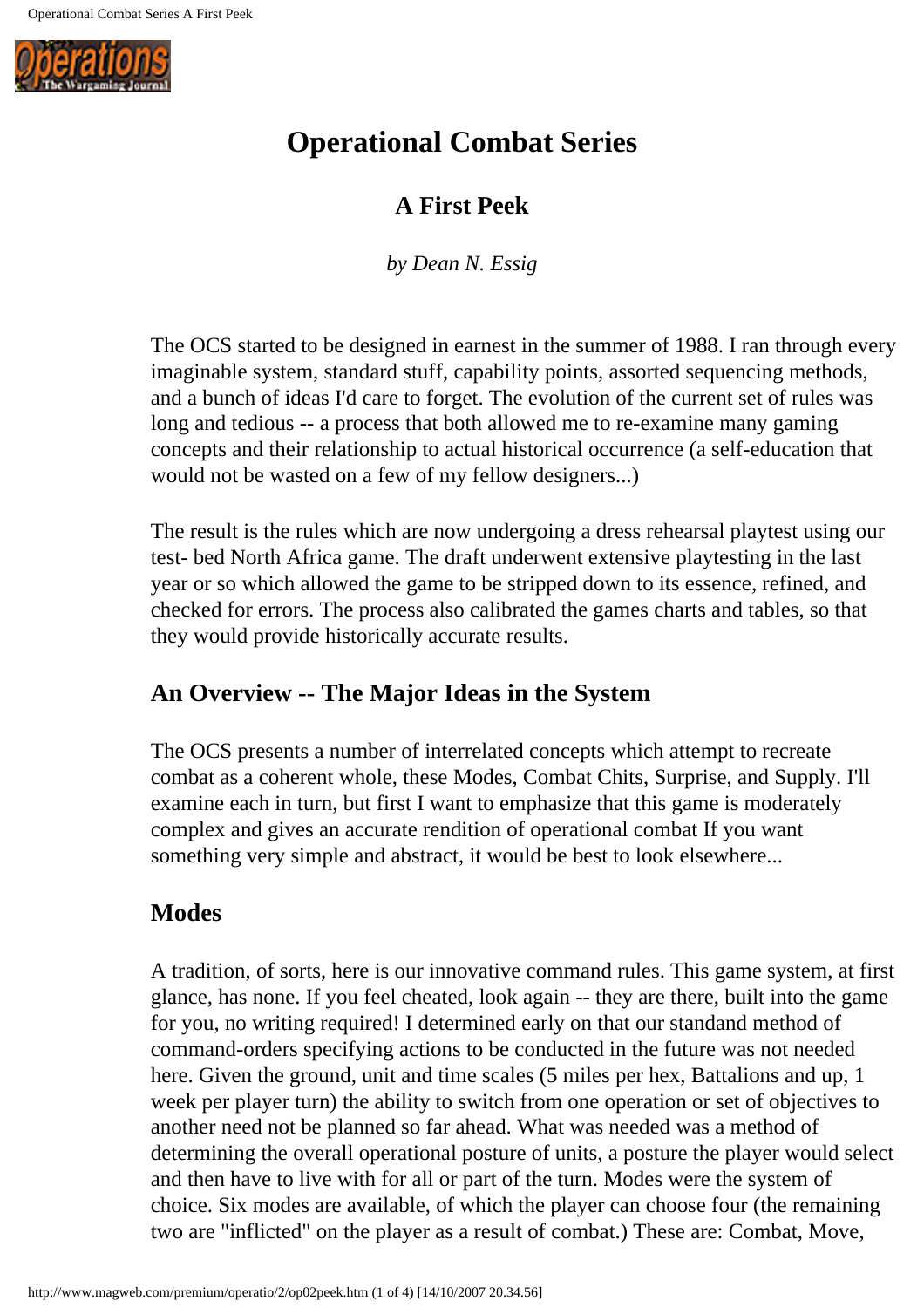Strategic Move, and Reserve Modes. Combat and Move modes are almost identical in that they can move, fight, overrun, but have differing combat and movement values. The difference between the two is that in combat mode the unit is more deployed for combat than movement, and move mode is the opposite. Units in Strategic Move Mode are incapable of attack, but are able to move at two- times their movement allowance and are restricted to roads. Reserve Mode units are able to move some during regular movement, but, more importantly, are able to be "released" in the Reaction and Exploitation Phases in order to react to momentary opportunities or to assist defenses by counterattacking or reinforcing trouble spots. How a player controls his modes will either put him in the right position to take advantage of what happens or not -- based completely on his skill.

The two modes which a player has little control over are Exploitation and Disorganized Modes -- the good and the bad that come out of combat.

#### **Combat Chits**

In addition to modes, the Combat Chit selection process (as wellas supply, below) is a part of the command command system in the game. Before each attack is resolved, bath players choose one combat chit and this choice detennines how hard their units fight and the actual combat result. The attacker from "At All Cost" "Normal," and "Diversion" and the defender chooses from "Last Man, Last Bullet," Normal," and "Screen." These allow the players to influence the shape of the battle in the same way as real commanders -- you feed the battle with the resources you have and tell them how hard you demand they try -- with the results of greatness and disaster based on the choices made. There is also a random combat chit selector for use when playing solitaire -- which chooses the defender's combat chit for you based on the odds of the battle.

#### **Surprise**

A basic law of actual battle is that surprise is much more important than numbers in determining victory. If one side has it, it will probably win. A corollary of that is that the better the unit, the more likely it will gain surprise over enemy forces worse than itself. In the OCS, the most important number on the counter is the Action Rating, not the combat factor. Action ratings run from 0 (the pits) to 5 (outstanding.) Even when surprise is not obtained the Action rating differentence acts as a dice roll modifier in combat, so that better troops have better chances of doing weli than poor ones at the same odds level.

Surprise (while critically important is still an optional rule) is obtained by a dice roll before the combat is resolved, using the Action Rating differential as a dice roll modifier. Both the attacker and defender have a chanoe of obtaining surprise. When obtained by one side or the other, surprise is inflicted as a number of column shifts one way or the other depending on who has surprise equal to a single die -- thu is, up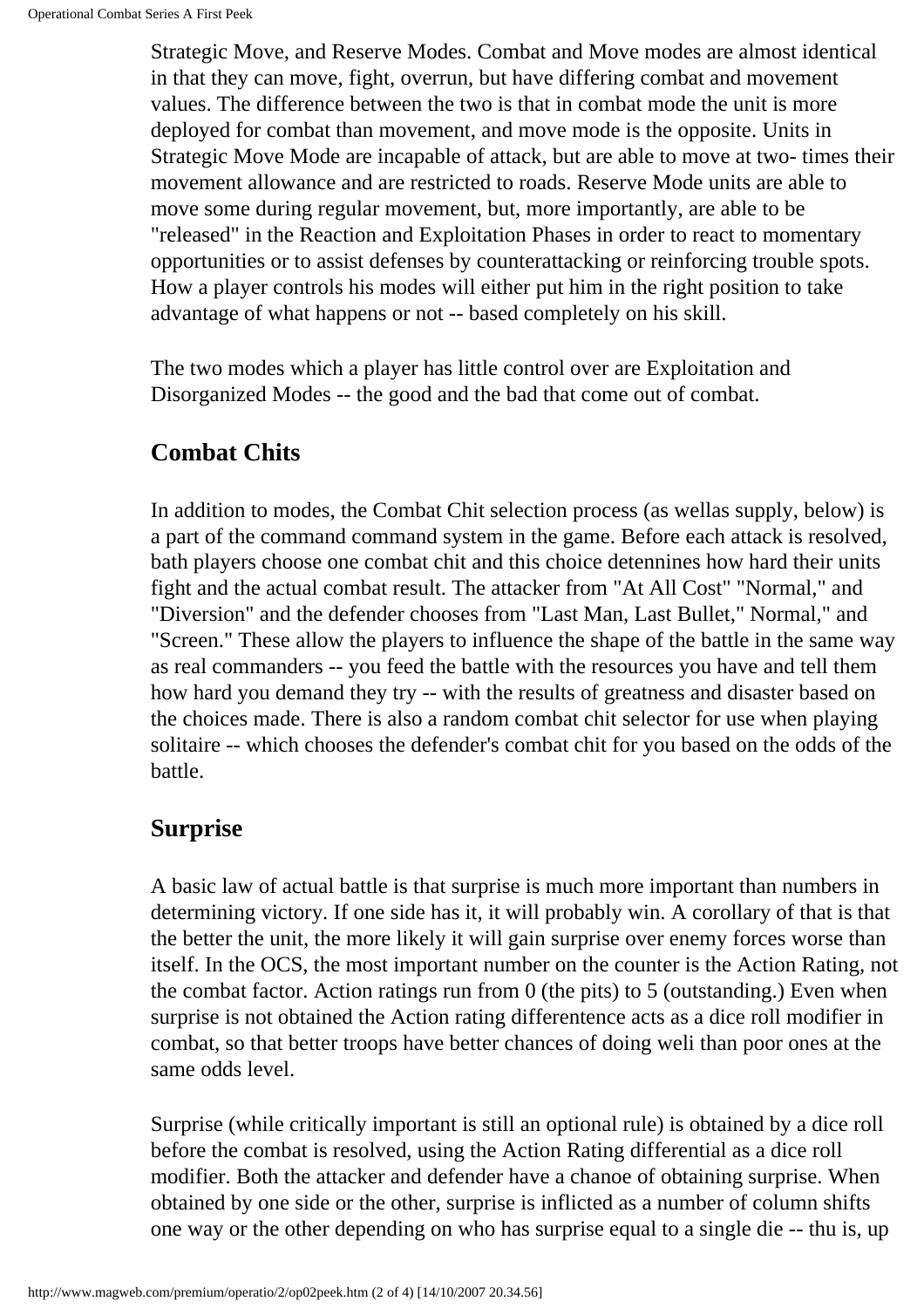to a SIX column shift! When I say its more important than numbers, I mean it.

## **Supply**

Logistical preparadon of operations is the absolute key to victory, period. That is a basic fact in real life, but is almost ignored in wargames. I wanted a supply system that foHowed a few simple principles of logistics and one of playability -- it must provide: the consumption of supply through time based on unit size and type; the atility to andgile for the future; the degradation of ability due to distance; and a minimal amount of bookkeeping.

I think we have succeeded in all respects. Starting with an originally unwieldy system, playtesting gradually pared it down to its bare guts in which any further "improvement" would eliminue one or more of the desired principles. It requires no paperwork.

Players simply move supply points about using trucks, trains, ships, and wagons to the places they think they will need them. Again, this is the command system in acttion -- you can't divert your attack simply by moving the unit rapidly down the road -- the logistical support you put in the wrong place must also be relocated (with the reverse being true if you planned properly...)

Once within range of units or their HQ's, the units can expend them in a weekly overphase food, clothing, office supplies, and gas needed to keep the units running - and during combat operatioos -- ammunition, medical supplies, more gas. Supply points represent 1500 tons of assorted stuff (no multiple supply types to juggle assume the unit staffs are competent enough to send forward the right kind of supply, even though this isn't always the case.) Players expend supply during the overphase and in each combat.

Mechanically the system is very simple once players get used to it. And, I think, it adds greatly to the game's simulation without a corresponding over-subtraction of playability.

### **A Summation**

The system operates using a weekly overphase followed by two idendcal half week player-turns. Therefore the game's supply functions (other than combat) are handled after every two complete turns which as a by-product adequately simulates the amount of stores carried with the unit as it funcdons. Player-turns are basically divided into: Movement, Reaction, Combat, and Exploitation phases. Overrun and some Barrage combats may occur in any of these phases, which gives the player able to properly utilize his army an enormous edge overone who can't.

Aircraft are on-map units which may fly out from their bases to be "on station" and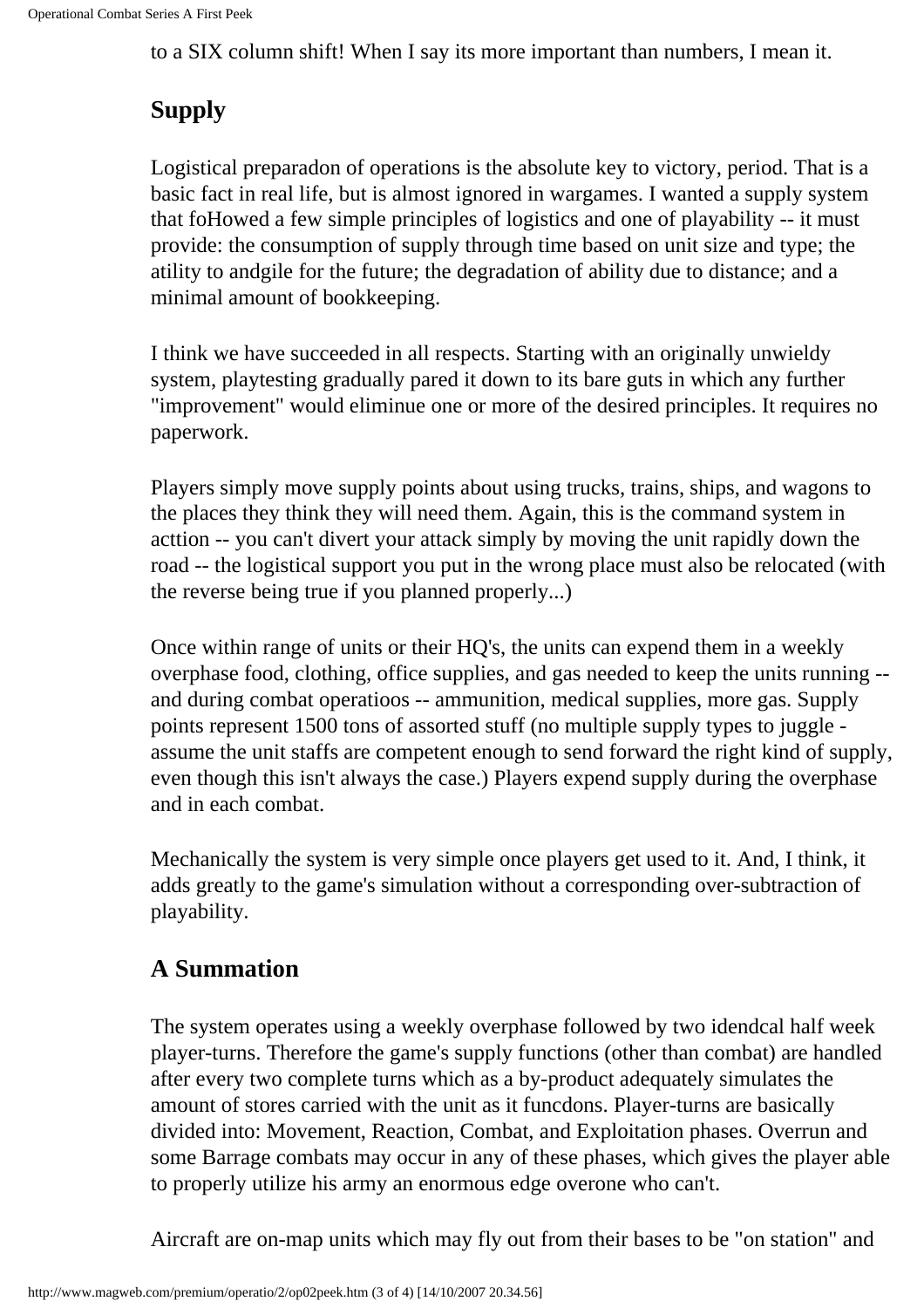provide interdiction capabilides or may fly from base to a target to deliver a ground support strike. Air activity is allowed in most game phases which keeps it fluid and active -- as air power should be. The air units represent 45 aircraft (transports somewhat more.) Air to air combat is handled on a unit vs. unit manner using the differential between the aircraft until the hex is owned by one side or the other.

Keep in mind this is an intense simulation. It involves no required paperwork and can be played fairly quickly, but it is a fairly complex beast. It was designed to give the player a deep challenge, one that requires a fair amount of sweat in planning ahead and making your army work the way you want. Like real life, your gaming army will not magically fall into place with the right logistical requirements -- I guarantee it!

[Back to Table of Contents -- Operations #2](#page-0-0) [Back to Operations List of Issues](http://www.magweb.com/premium/operatio/operiss.htm) [Back to MagWeb Master List of Magazines](http://www.magweb.com/premium/maglist.htm)

© Copyright 1991 by The Gamers.

This article appears in MagWeb (Magazine Web) on the Internet World Wide Web.

Other military history articles and gaming articles are available at **http://www.magweb.com**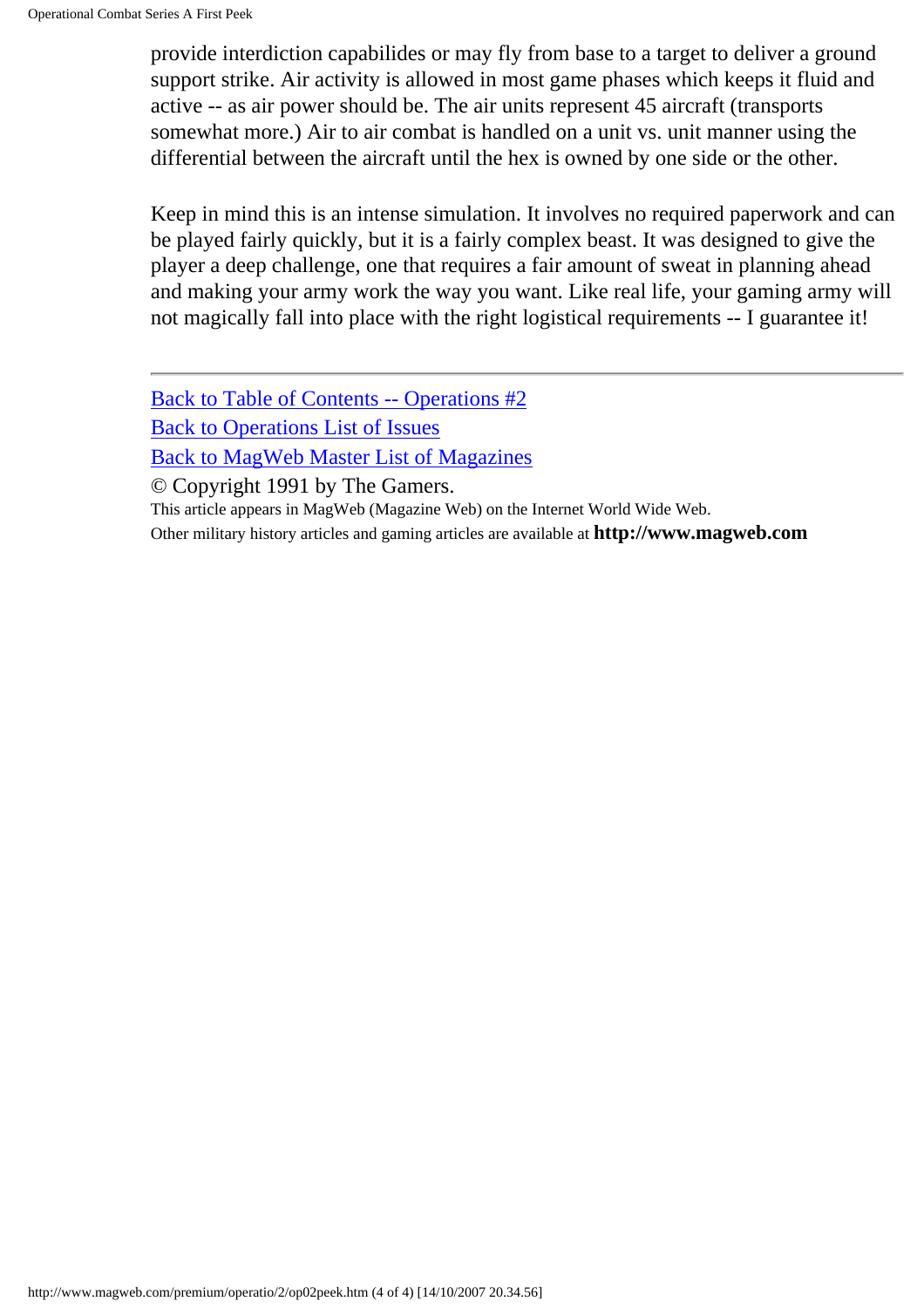<span id="page-25-0"></span>

## **Map Design**

### **Of Background Colors and Contour Lines**

*by Dean N. Essig*

A feature that confuses some gamers in TCS games is the use of contour lines for elevation detemination. Since these players have been trained bg other games (and not mal maps) the tendency to try to determine the elevation of a hex as "falling to the next lower contour line" makes itself apparert. This creates the layer cake form of terrain games have taught some to expect. The problem is that TCS games were not designed to be interpreted in that manner and this leads to problems like "what elevation is it if the line goes through the middle of the hex?"

Contour lines in our games, as in real topographic maps, show the exact elevation for points along that line. Elevations between lines are assumed to progress smoothly through the contour interval until the next line where they are equal to it. Hexes are assumed to have the elevation from an imaginary center dot. Therefore, a hex with the line going directly thmugh the center is the easiest case -- read the number along that line and you have it.

For cases falling between two lines of different elevation, one must determine a rough proportion of the distance from one line to the other used by the hex in question and then add the appropriate amount to the lower of the two contour line values. Most of the time the actual determination of a hex's elevation is unneeded - but that is how it is done if you want to be exact.

For hexes falling between two lines of the same elevation (as on top of a hill or in a valley) merely add (hill) or subtract (valley) 1/2 of the contour interval from the last available contourlinc. Guesstimating thc crests of hills and ridges is not hard after you get used to judging quick proportions of distance from one set of lines to another. If all else fails, trace a line across the center of the hill or ridge in question perpendicular to your LOS -- if your unit is on the enemy side of the line the LOS is not blocked, if the line falls between your unit and his, the LOS is blocked.

#### **Coloration**

A feature of all our tactical games (those requiring an LOS) is a coloration of the hexes to help indicate elevation. The CWB games use a hex color code system for devation which is very similar to that found in many other games. What does confuse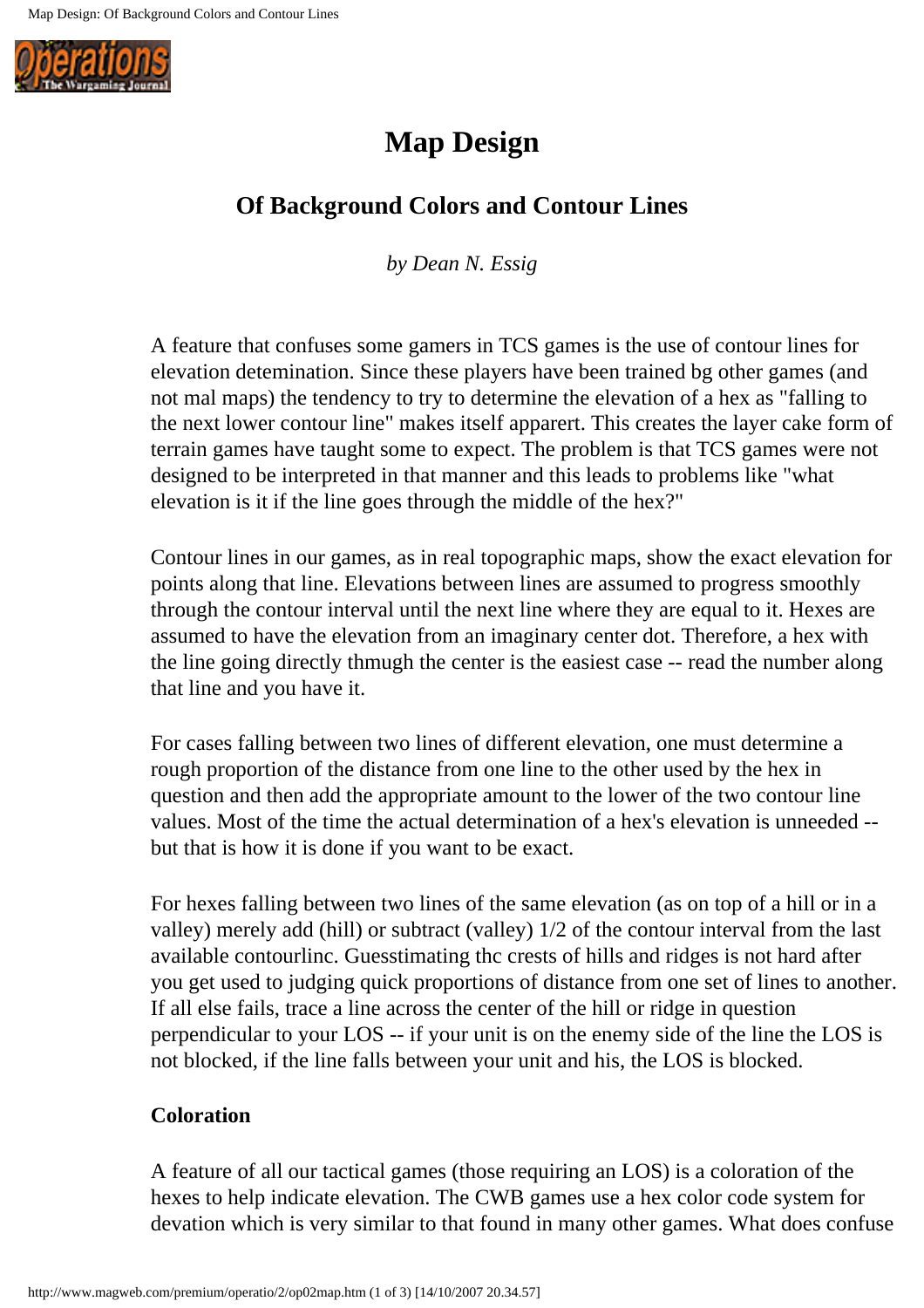some is ow method of color coding (which has changed somewhat with *Barren Victory*, more on that later in this article) in which lower devations appear darker than higher ones.

This is based on some fairly standard cartographic concepts which were either ignored or unknown to earlier game-mapmakers. Everyone used to "dark is up," so now maps took some by surprise -- we had violated a law! No, actually, the earlier maps were incorrect. Cartographers have kept to a "dark is down" concept for years. Why? Basically, both the appearance of aerial photographs and human eye perception follow this color scheme. From above, valleys are darker than surrounding hills because the lower levels have a higher concentration of moisture. The human eye perceives dark things as further from the observer, therefore if dark is down it is more natural to the eye's perception.

So why the change in Barren Victory? Actually, what you are seeing is a perceived change, not an actual one. The above concept still holds in my map making. What changed was that our computer based map production allowed more freedom than ever in color selection. Barren Victory's maps make use of a color hue change as well as simple darkness in order to show devation. Thus, you still have dark valleys but as you go up you transition to tans, browns, reds, etc.

Prior to that map, we were constrained to variations in two colors (yellow and blue) to generate the levels we needed. Those maps followed a succession of tones of each from 0 to 30 percent Blue and 0 to 100 to 10 percent Yellow in a bewildering number of separate over1ays. Not only was this process clumsy and expensive, it limited rather severely the number of levels possible.

When a map required a large number of levels (like *Thunder at the Crossroads*) I had to resort to tones which became too-close-to-call in difference or, gasp, my "light red" which I was reminded later was another term for pink! Just another bad spasm. with the computer, we are free from that menace but subject to numerous other traps...

In the TCS maps another technique was used (also to be altered with the "computerbased freedom" with the *Omaha* maps.) Those were color coded to help identify the features given by the contour lines, only. The colors on those maps are not designed to determine exact elevation-- that's what the contow lines are for. The colors exist to help the map stay away from that devil of contour lines the spaghetti map. Without a color system of some sort contour maps devolve into a mess of spaghetti like lines with little rhyme or reason until the player spends a few hours studying them. Ask any infantry Second Lt who had no prior service before commissioning... So, I added to color coding to help out, but not to solve the puzzle.

In the *Omaha* maps, I will be grouping devations by color so as to not kill the computer with excessive data (maps our size ride right on the line of what is possible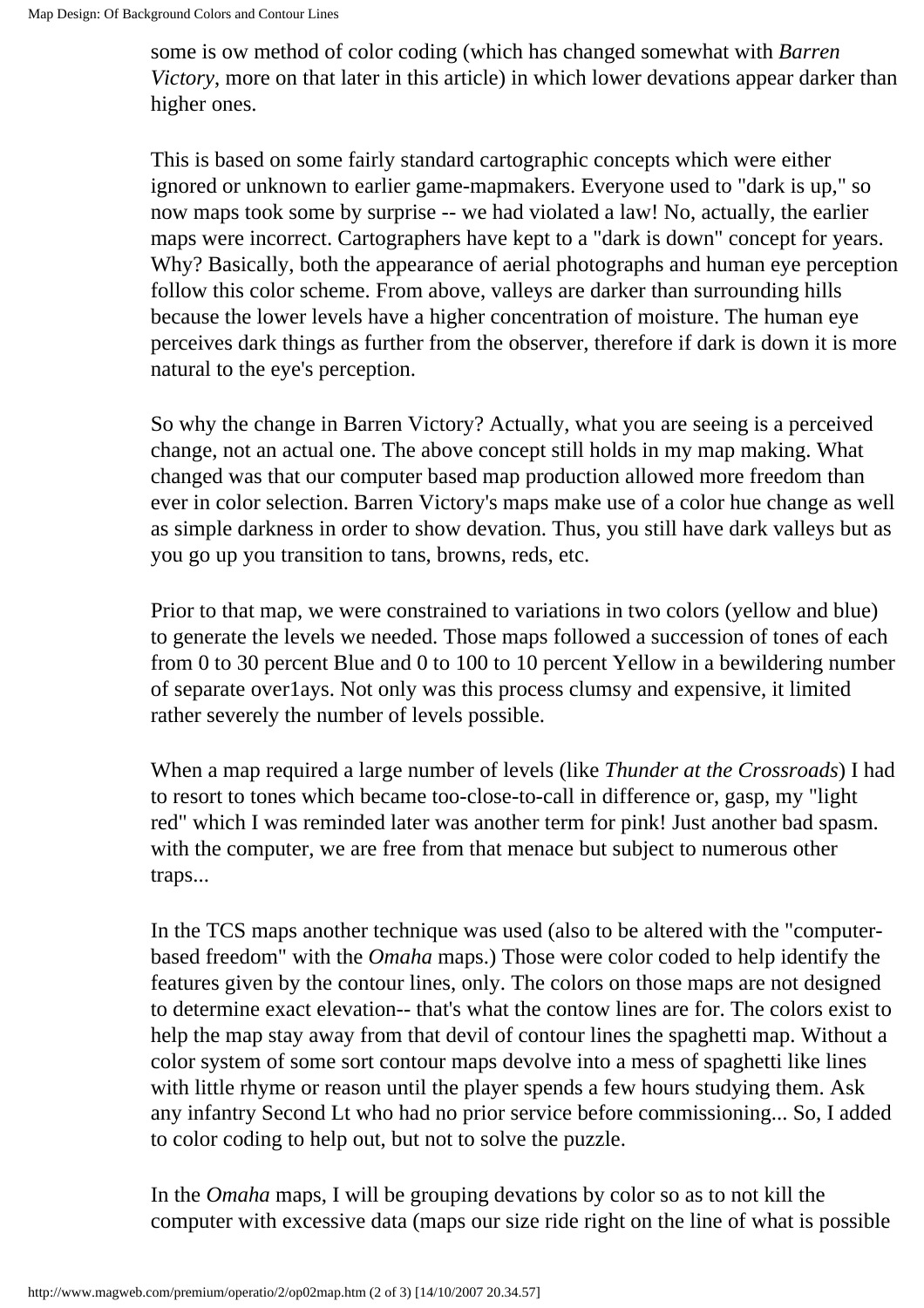to do as it is, no need push it and risk total failure) and 2. take advantage of the lay of the ground and colors available to make it work well.

Those maps can easily be divided into three wnes for color purposes: the beaches, the bluffs overlooking the beaches, and the inland areas. The beaches are basically flat and can be handled in one color -- sand. The bluffs include a large elevation change over a very short distance and it would be wasteful to show this in more than two colors. The inland areas are fairly flat, but what devation change that exists is important, so I'll give one color per deviation there.

I hope the above was useful to at least some of you. If you can think of anything else you would like this sort of "behind the scenes" look at, please let me know.

[Back to Table of Contents -- Operations #2](#page-0-0) [Back to Operations List of Issues](http://www.magweb.com/premium/operatio/operiss.htm) [Back to MagWeb Master List of Magazines](http://www.magweb.com/premium/maglist.htm)

© Copyright 1991 by The Gamers.

This article appears in MagWeb (Magazine Web) on the Internet World Wide Web.

Other military history articles and gaming articles are available at **http://www.magweb.com**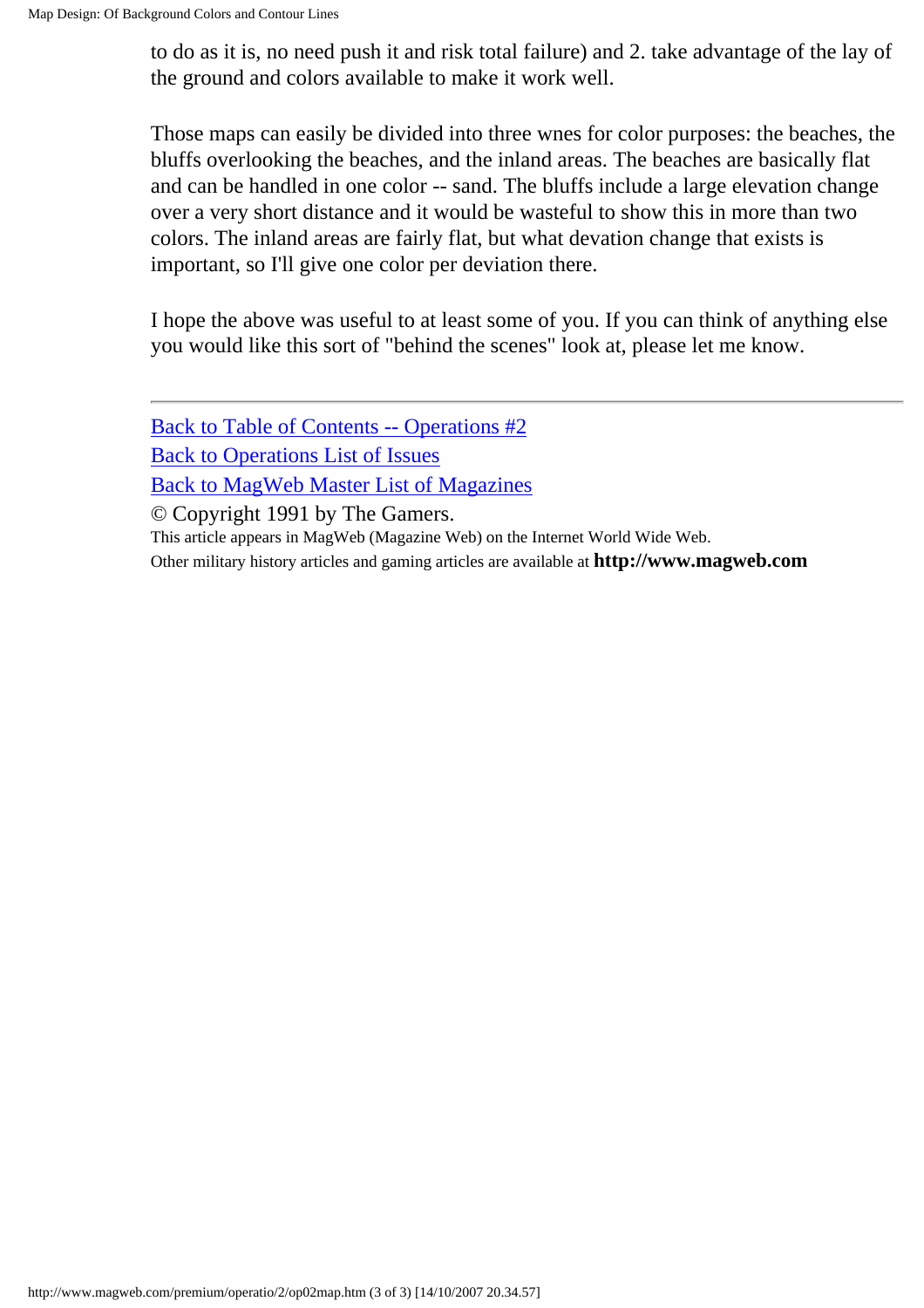<span id="page-28-0"></span>

## **To Close Combat or Not**

#### **Game Strategy**

*by Dean Essig*

One of the trickiest, alluring, and potentially self-destructive questions in the CWB and to some lesser extent in the TCS is when to close that final distance with the enemy -- to close combat or assault the enemy units own hex. While I cannot give any analytical, statistical formula for this determination (I'll leave that to others who might be so inclined, who will remain nameless, Rod), I can give some guidanoe on when I think its a good idea and when I think it isn't.

As a caveat, I play my game from the hip usually -- which means I'm usuallly not interested in squeezing that last little bit of performance out of my units and that I'll accept what amounts to a higher order of both risk and mistakes simply because I play by "feel" and not in a highly calculating manner. So, with that in mind, you can take or leave what I have to say as it suits you and your style of play.

Generating close combats (in this article, I'll address the CWB specifically, and TCS only by your own transposition of concepts, for the sake of simplicity) is as close to an act of desperation as you can come in our games. I'll initiate a close combat only as the *coup de grace* to a stricken unit or as a final level of punch toward the end of an assault. It is not the approved manner of attack in general. Conditions must be mainly correct or a close combat will entail needless levels of loss at a highly exaggerated rate.

In our games, troop conservation is a high priority -- players who run up huge butcher's bills and compare the system's tables are out of whack take note: unlike in most games, the player must take an active part in conserving his army for the long term battle. The system gives historical results when used historically, period. Since close combat goes against the grain of troop conservation, it must be looked upon as a specialized event used for effect in certain situadons, not as a line softening device!

Used incorrectly, close combat can cripple large formations in a very short penod of dme. For instance, in a playtest game of *In Their Quiet Fields* (a long time ago, I'll admit), yours truly pounded one Confederate brigade stacked with guns with the Union 2nt Corps. In the course of one turn's attack, 2nd Corps launched repeated assaults against that one hex and, in the process, eliminated itself as a viable force. The *entire* corps, that is. The hex, of course, wasn't taken. Used correctly, as by Tom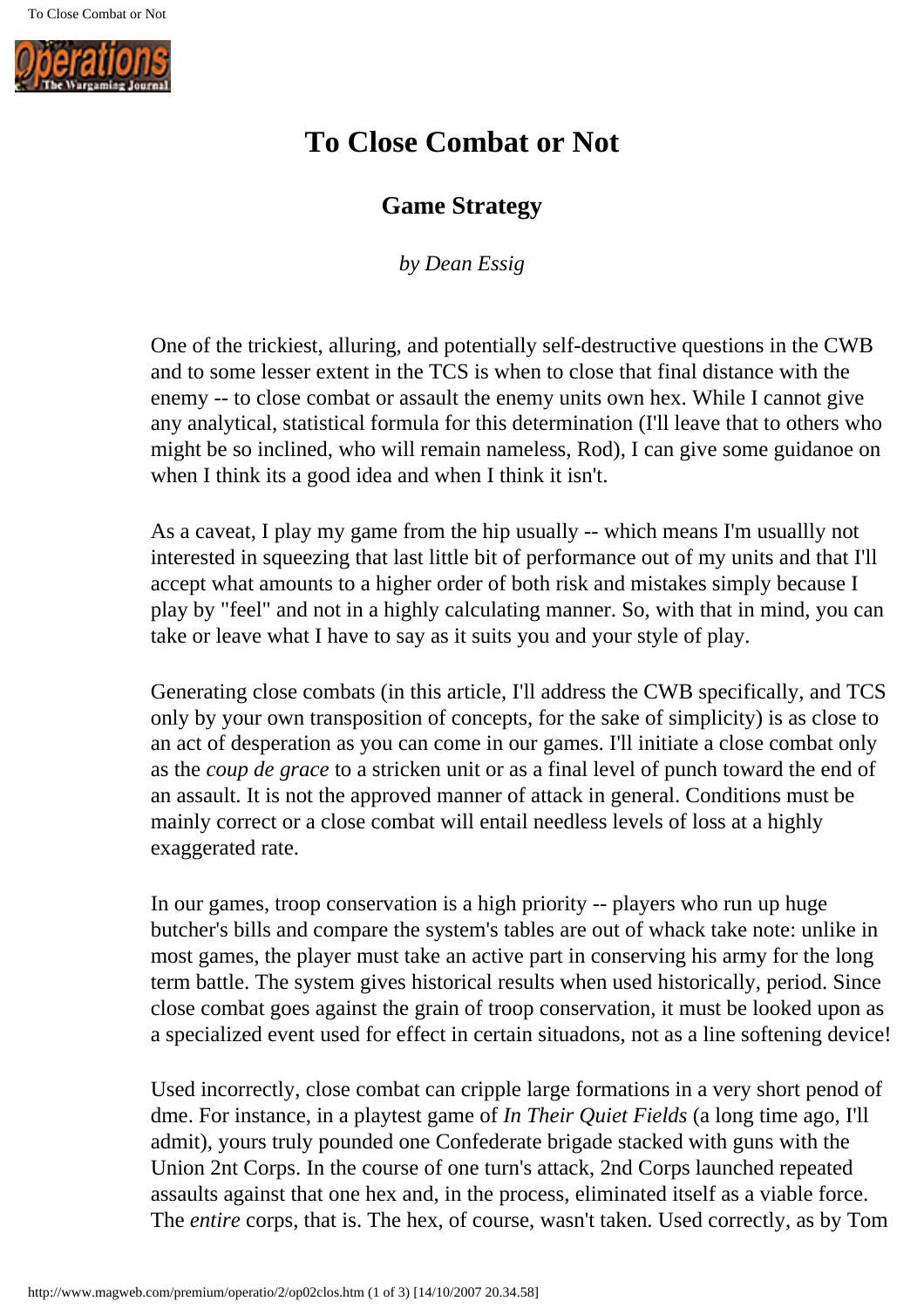Watson in our Spring Retreat game of Pipe Creek (albeit with a great degree of luck) such assaults can rupture the enemy line and send him flying back. As a caveat to Tom's assault, while in one or two instances it was very successful, in other cases it wasn't, the net result was a near-victory and a bloody stalemate with some 8,000 casualties in Longstreet's reinforced Corps but that is a long story...

#### **Conditions**

The conditions needed for good close combat usage involve the units on either side and the potential events after the attack. The attacking units must be B morale or better with a good leader (unless they are bloodlusted in which case it doesn't matter.) Strengths of above average to be preferred with enough buffer such that no matter what happens in the fire combat, the unit will skill do well on the Odd's Table.

Obviously, line formation is a must. I would stay away from assaulting with units which have extended lines (wasteful and clumsy.) Units from wrecked divisions or ones which are wrecked themselves should never close combat as attackers. In the 2nd Edition rules, wrecked units are expressly forbidden from attacking.

The target should be in as bad a condition as possible -- DG or Routed, no leader, no cannons, as weak as you can estimate their strength or in some formation (column comes to mind) in which they are helpless. There is no chivalry in close combats. Pound the weak and the sick. Hit 'em while they are down -- the harder the better. Never expend a close combat on someone who can put in a decent fight -- always aim at those whom you can slam on the floor witwut too much effort or drain on the attackers. It's not a pretty sight, but kicking the enemy when he's down is half the fun, isn't it?

Terrain such as trenches, sunken roads and the like should be avoided unless the enemy gives you a nice juicy target like limbered guns or infantry in column (or that greatest of all targets -- mounted cavalry!)

A word about guns as targets limbered ones are easy and fun to kick around, unlimbered ones, unless taken in the flank, are very painful but can be productive if, and only if, they are unsupported by infantry in line. Gun units are pretty fragile and cannot take much in the way of lumps if you get at them uncovered -- when you get the chance go in and tear them up, if you get to the Odds Table you almost can't lose!

The player must look ahead to the future when executing these attacks. A failure to do so may very well end a fun turn of slamming the sick and weak with a disaster. This is especially true in the 2nd Edition rules where the "turn to meet 'em option" has been removed. Before defenders could readjust their facing if the attacker had to do so in order to get at them. This is no longer the case. Now, if you squirm into his line in a one hex breach, one or the other of the adjacent units will be able to close combat your flank in the coming phases. You must breach at least a two hex wide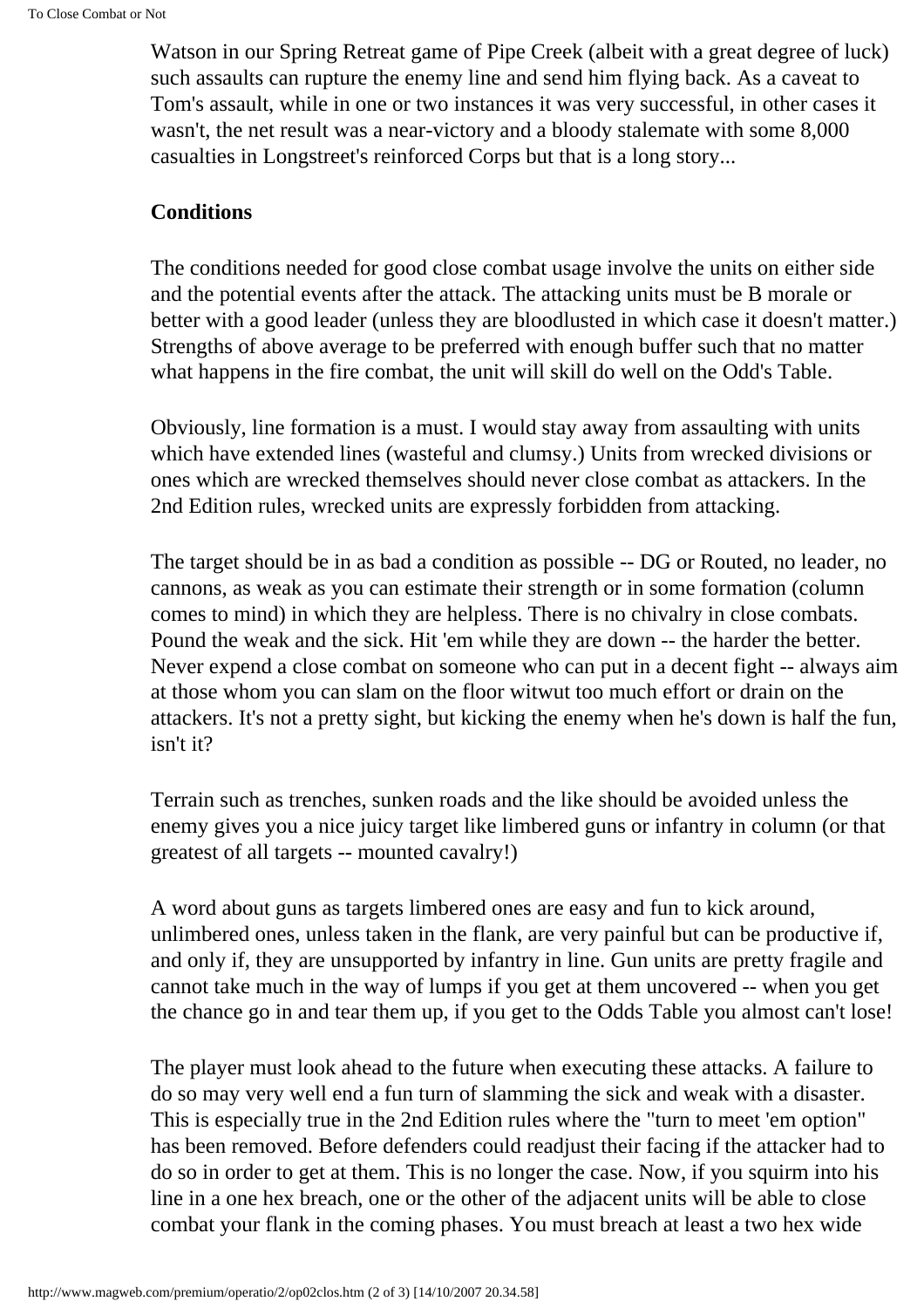hole in his line to avoid this unhappy situation.

Exploiting a close combat created situation must be handled with great care. Once you've blown that nice hole in his line, pouring through with every available unit may not be the best plan. Pounding the flanks of the hole (the expanding torrent, B. H. Liddell Hart) may or may not be either. It was in pounding open the flanks of a breach in which Tom's attack above lost some of its initial great success.

It may be best to pull back, form a good firing line studded with artillery, and let him try to reoccupy. I can't give much advice on how to choose between the above options as it is so heavily dependent on the local situation, your orders, and your manner of play. I can say that if the initial success can be attributed to a great dice roll (in combat or morale) chances are it isn't going to be productive to leap into the gap or try and expand it. If, however, it was due to a wrecked unit and you think that others nearby might be or become wrecked (or are in any of the above juicy categories) go for it.

With all the cautions above, I'm afraid I might make you be too tentative about making close combats. I can only follow by giving you the advice not to putter around with your attacks -- if you are going to attack, then ATTACK like you mean it -- as U.S. Grant said "Hit him as hard as you can, as often as you can, and keep moving on." Limp, halfhearted attacks in this game system do not cut it -- they needlessly remove the fighting edge of the attacking troops with little or no gain.

If you are going to do it, then by all means do it, but if you're not sure make a decision -- attack all-out to see if it works, or don't attack at all. And, as a last word, its always best to let your opponent to attack you in the place of your choosing -- a strong line in good terrain heavily studded with cannon. Let him pay the butcher's bill, so you don't have to. When he's crippled himself, he won't be able to stand your attack in the second half of the game...

[Back to Table of Contents -- Operations #2](#page-0-0) [Back to Operations List of Issues](http://www.magweb.com/premium/operatio/operiss.htm) [Back to MagWeb Master List of Magazines](http://www.magweb.com/premium/maglist.htm) © Copyright 1991 by The Gamers.

This article appears in MagWeb (Magazine Web) on the Internet World Wide Web. Other military history articles and gaming articles are available at **http://www.magweb.com**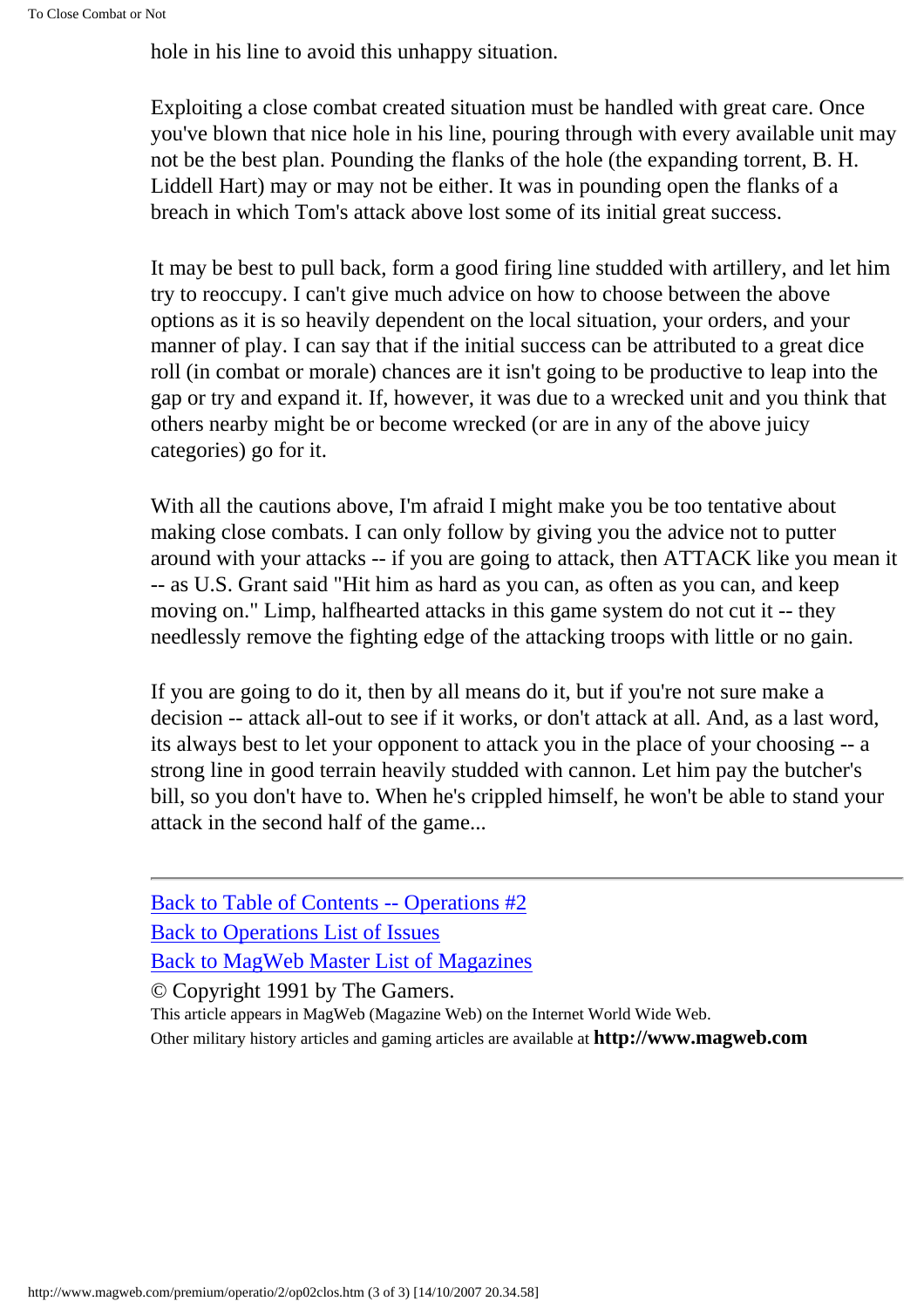<span id="page-31-0"></span>

## **Blitzkrieg**

#### **Myth of the Blitz**

*by Capt. Thomas T. Smith Infantry: Jul-Aug 1990*

Anyone who stands on "The Whale" at the National Training Center, or "Antelope Mound" at Fort Hood, or "Old Baldy" at Hohenfels in Germany will probably soon see an M1 tank or M2 Bradley platoon roaring by in a 40-mile-per-hour charge and a boil of dust.

This is what we in the combat arms like to think of as displaying an aggressive spirit, always in the best tradition of Rommel or Patton. The fact that this offensive spirit translates into great speed in miles per hour is an unfortunate misconception of past events.

Our concepts of the rapid pace of armor operations are firmly rooted incertain assumptions we make about the historical legacy of previous events. Jackson in the Valley, Stuart's ride, Sherman's march, Guderian's blitzkrieg, and other legendary episodes shape our maneuverthinking and sometimes drive us ever forward, ever faster.

But in those past operations, how fast was fast? Blitzkrieg (or"lightning war") is a term that conjures up the very image of speed. But what did blitzkrieg really amount to in miles per hour or per day? An examination and comparison of the estimated pace or rate of advance of a selected series of battles, campaigns, or specific operations may be surprising and may challenge our concept of the speed of past military operations.

The examples I have chosen are well known to military professionals, and were certainly not the run-of-the-mill kind. I selected them because they are outstanding examples of the use of maneuver and movement to pin an objective.

Except when noted, the average mile per hour figure was obtained by dividing the average daily advance by 12 hours, a compromise figure based on the infrequency of night operations for mechanized or armored forces as well as the need for maintenance, resupply, and sleep. No variables or coefficients were used to account for weather, terrain, enemy strength, or other factors. All of the operations were executed, however, under the general conditions of a movement to contact.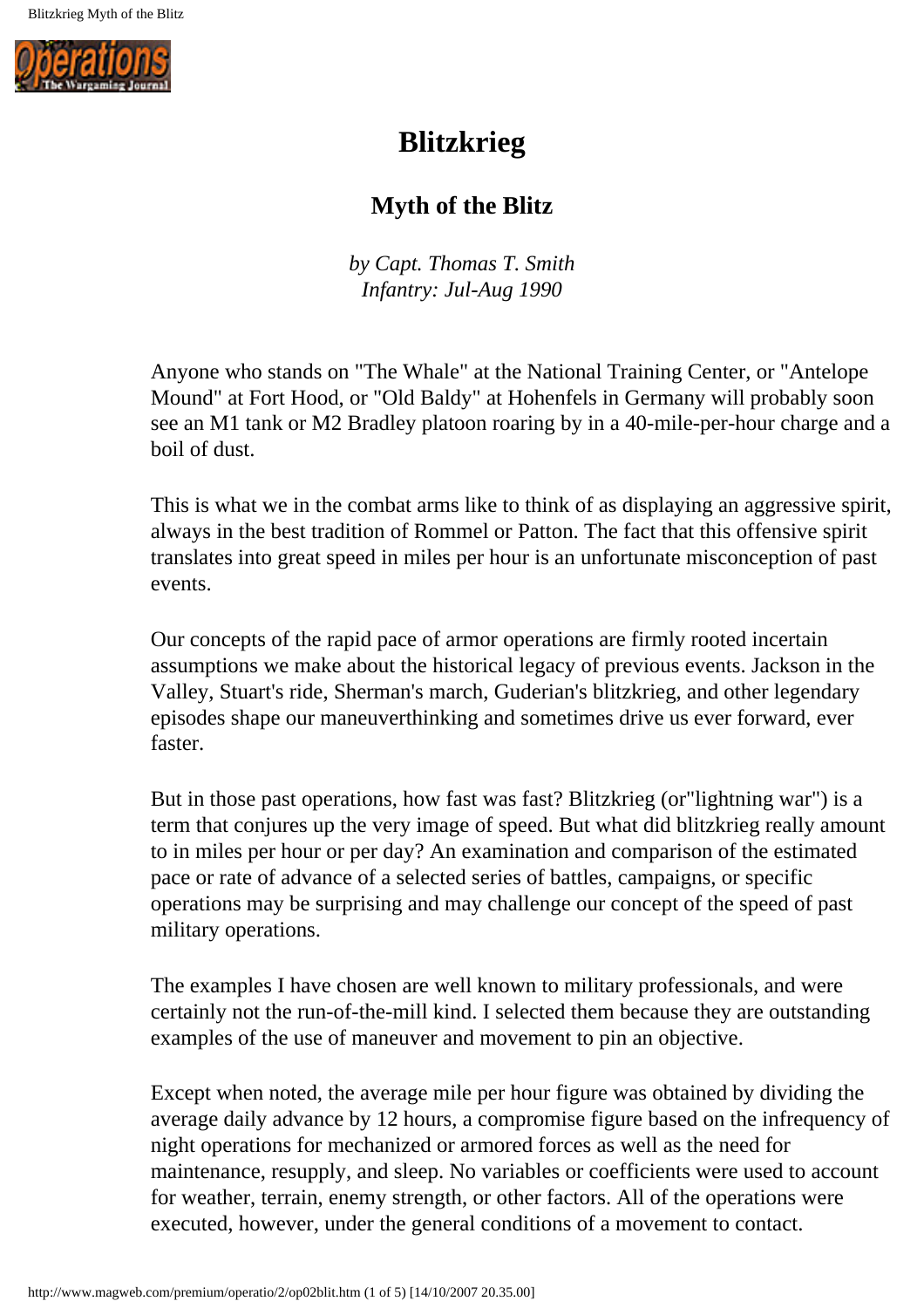Since dismounted infantry should represent the slowest rate of advance, the first two examples are of marching infantry from the U.S. Civil War. These provide a standard base for the others.

#### **Civil War**

After a number of diversionary moves and zigzag feints, Confederate Lieutenant Gen. Thomas J. "Stonewall" Jackson with 17,000 of his quick-marching "foot cavalry" invaded the Shenandoah Valley in the summer of 1862. His command fought five battles from McDowell on 8 May to Port Republic on 9 June, and marched 260 miles. Jackson's movement averaged 8.6miles (13.7 kilometers) per day, 0.7 miles per hour.

Major General William T. Sherman, in the 25 days between 15 November and 10 December 1864, led 62,000 Union soldiers in his march of 250 miles from Atlanta to the sea at Savanah. Sherman averaged 10 miles (16 kilometers) per day, 0.8 miles per hour.

The Civil war and frontier cavalry provide four more examples of rates of movement.

During the Peninsular Campaign, Confederate Gen. J. E. B. Stuart made his reconnaissance ride around Major General George B. McClellan's Army of the Potomac. Stuart and his 1,200 horse soldiers left Richmond on 12 June 1862 and covered 95 miles in three days. They averaged 31.6 miles (50.5 kilometers) per day, 2.6 miles per hour.

Between 17 April and 2 May 1863, Colonel Benjamin H. Grierson led 1,700 Union cavalry on a raid from Grand Junction, Tennessee, to Baton Rouge, Louisiana. The brigade rode 600 miles in 16 days, averaging 37 5 Miles (60 kilometers) per day at 3.1 miles per hour.

In 1873, Colonel Ronald S. Mackenzie led 400 men of his 4th Cavalry on a raid from near Fon Clark, Texas, across the Rio Grande to Remolino, Mexico. From 17 to 19 May, MacKenzie's command remained in the saddle for the 140-mile round trip to attack a village of Kickapoo Indians who had been using Mexico as a sanctuary after their depredations. His average was 70 miles per day (112 kilometers) and (since they rode 24 hours a day) 2.9 miles per hour.

Lieutenant Colonel George Armstrong Custer and the 7th Cavalry left Fort Abraham Lincoln, Dakota Territory, on 17 May 1876 and arrived at the Little Bighorn River on 29 June after riding 320 miles in 41 days. Their average speed was 7.8 miles (12.4 kilometers) per day, 0.6 miles per hour.

#### **WWII**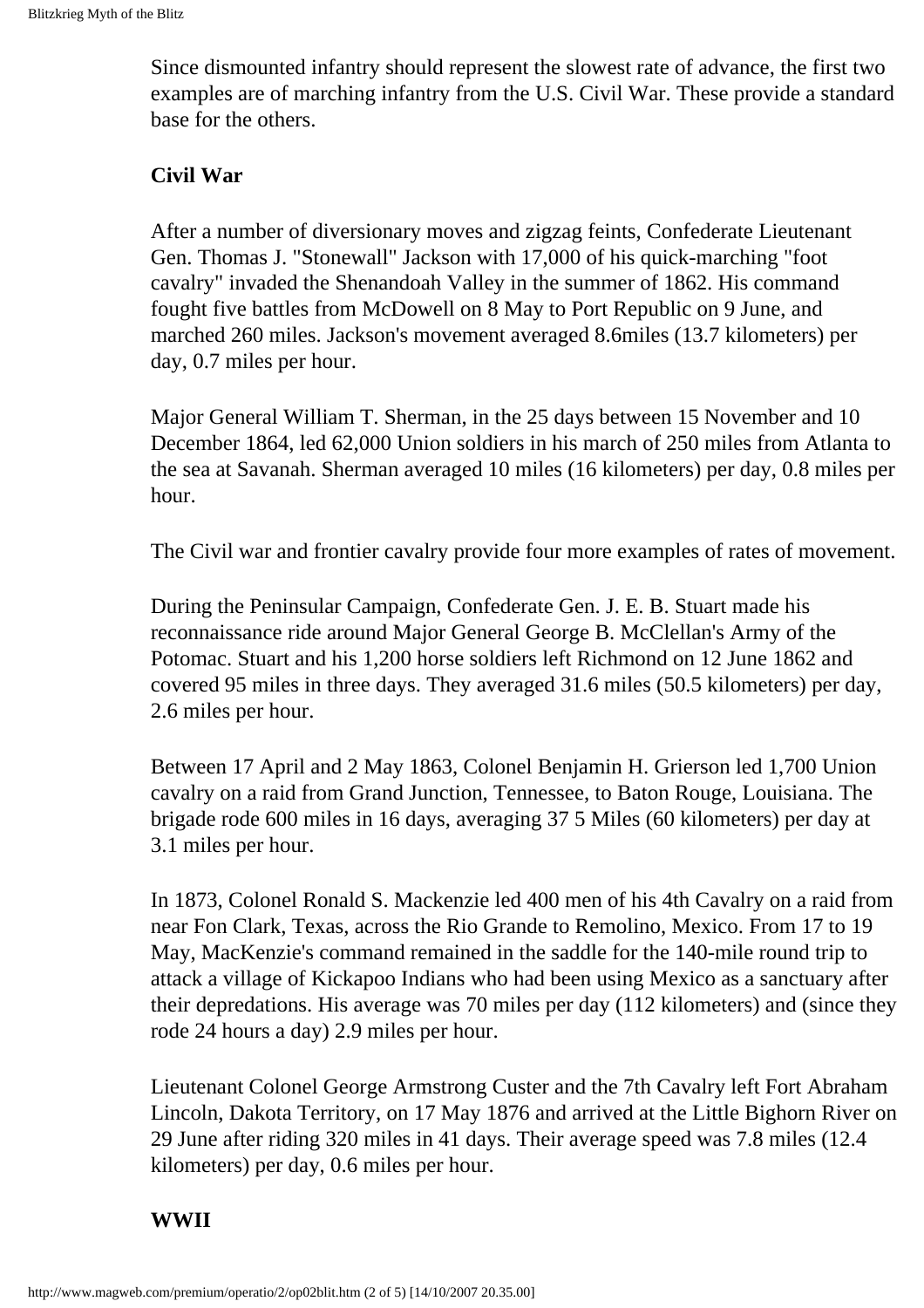An examination of modern Mechanized maneuver begins with German General Heinz Guderian, the principal architect of the operational aspects of blitzrieg.

In the original blitzkrieg -- the first 14 days of the invasion of Poland, 1-14 September 1939 -- Guderian's XDC Corps of panzers and motorized infantry traveled 325 miles from their attack position to Brest-Litovsk, Poland, an average of 23.2 miles per day (37.1 kilometers), 1.9 miles per hour.

During the invasion of Franoe, 10-23 May 1940, Guderian's III Corps traveled 255 miles from the German border to Calais. Although their best day was 56 miles, their average daily rate was 19.6 miles (31.3 kilometers), 1.6 miles per hour.

Gen. Erwin Rommel's campaign in the desert of North Africa offers another four examples. I have also included as an example the British pursuit of Rommel's retreating forces:

His first major offensive across Libya, launched on 24 March 1941 at El Agheila, drove 320 miles to Tobruk, arriving on 10 April. In 18 days the German 5th Light and 15th Panzer Divisions averaged 17.7 Miles (28.3 kilometers) per day, 1.4 miles per hour. (The 5th Light Division later became the 21st Panzer Division.)

When he was eventually driven back to the border, Rommel launched a second offensive over the same ground in 1942. From El Agheila to the Gazala line, the Africa Corps covered 350 miles between 21 January and 4 February 1942. This was an average of 23.3 Miles (37.2 kilometers) per day, 1.9 miles per hour.

Between 26 March and 2 June 1942, Rommel conducted his end run around the Gazala-Bir Hacheim Line. From their laager to the beginning of the Cauldron battles, the 15th and 21st Panzer Divisions traveled about 60 miles in 8 days for a daily average of 7.5 miles (12 kilomaers), or 0.6 miles per hour.

In the Battle of Alam Halfa Ridge, Rommel's 15th Panzer traveled 30 miles on 31 August and 1 September 1942. Their average was 10 miles (16 kilometers)per day, 0.8 miles per hour.

I think the limits of this sample, Rommel's offensive operations in Africa averaged 14.6 miles per day, or 1.1 miles per hour.

After Rommel's defeat at El Alamein, his retreating forces were pursued 1,400 miles to Tunisia by Lieutenant General Bernard L. Montgomery's British Eighth Army. This pursuit, slowed by skillful German delaying actions, lasted from November 1942 to February 1943, about 90 days. Montgomery's command averaged 15.5 miles (24.8 kilometers) per day, 1.3 miles per hour.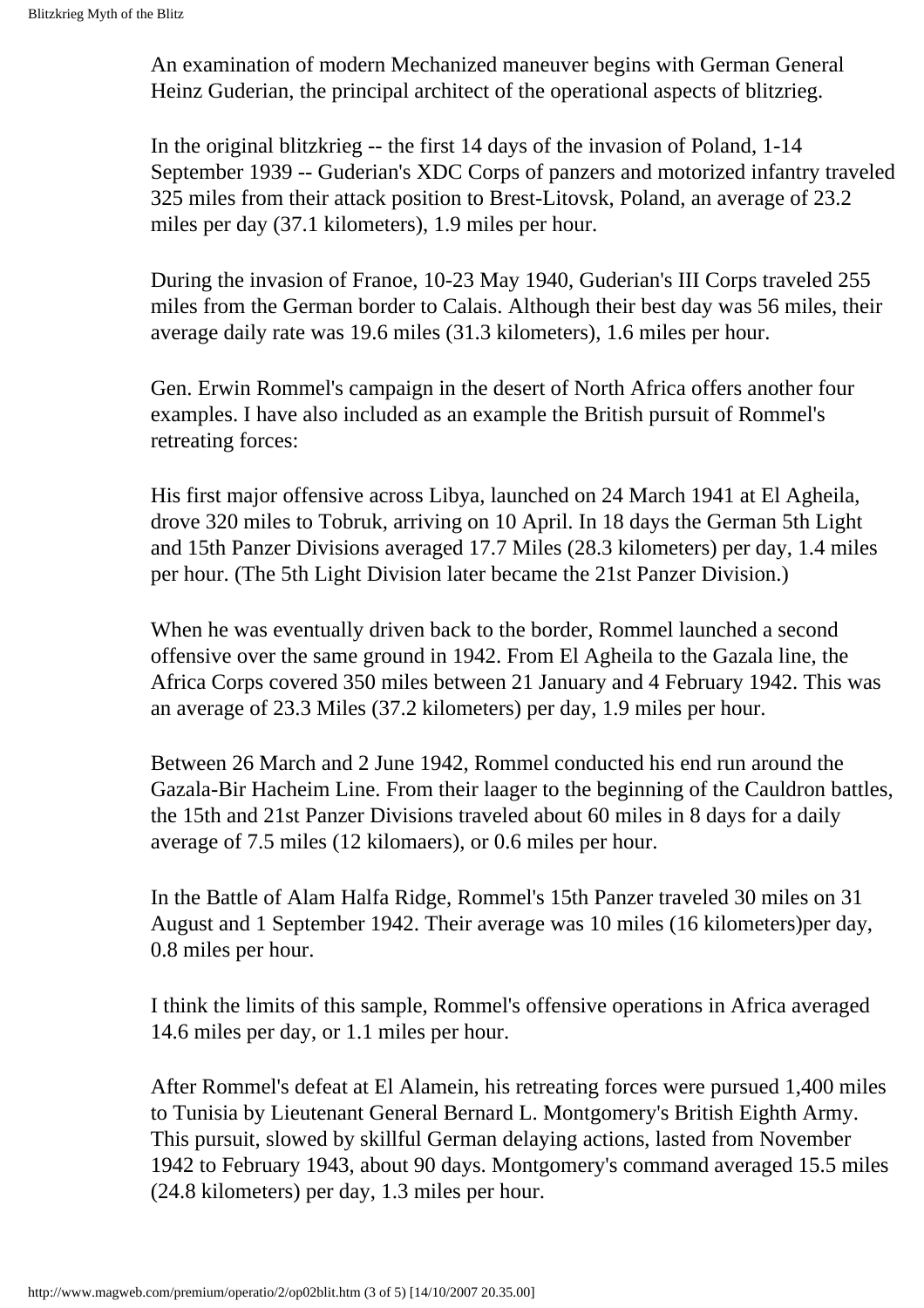On the U.S. side, I put forth the following examples:

In July 1943, as part of LtGeneral George S. Patton's U.S. Seventh Army during the invasion of Sirily, the 2d U.S. Armored Division attacked from Gela to Palermo in 5 days. At the same time, the 3rd U.S. Infantry Division attacked from Agrigento to Palermo. These divisions averaged 20 miles (321 kilometers) per day, l .6 miles per hour.

In France during the St. Lo breakthuough operations, the 4th and 6th U.S. Armored Divisions were elements of Major General Troy Middleton's VIII U.S. Corps. During the period 25-31 July 1944, the VIII Corps advanced 40 miles for an average of 5.7 miles (9.1 kilometers) per day, 0.4 miles per hour.

These two divisions became part of Patton's forces when his U.S. Third Army became operations on 1 Aug 1944. During the breakout phase, the 6th Armored drove from Avranches to Brest, 180 miles in 7 days. The 4th armored Division advanced from Avranches to Nantes, 160 miles 1-13 August, a daily average of 12.3 miles (19.6 kilometers), 1 mile per hour.

#### **October 1973 War**

A final example of a relatively rapid armor rate of advance comes from the October 1973 Mideast war.

After a 30-hour armor battle, Israli Mapr General Avraham Adan's armored division crossed the Suez Canal on a pontoon bridge near Deversoir the night of 17-18 October 1973. With other forces, Adan's division attacked south against Egyptian mechanized infantry and tank forces and reached Suez on 23 October, trapping the Egyptian Third Army. This attack averaged 7.5 miles (12 kilometers) per day, 0.6 Mph.

#### **Rates**

From this limited survey, the following rates of advance have been calculated for better-than-average units and leaders:

The Civil War infantry in this survey averaged 9.3 miles (14.8 kilometers) per day, 0.8 miles per hour.

The raiding cavalry had the highest averages of the survey -- 36.7 miles (58.7 kilometers) per day, 2.3 miles per hour.

The average for the armor/mechanized/motorized infantry advances is 14.9 miles (23.8 kilometers), 1.1 miles per hour.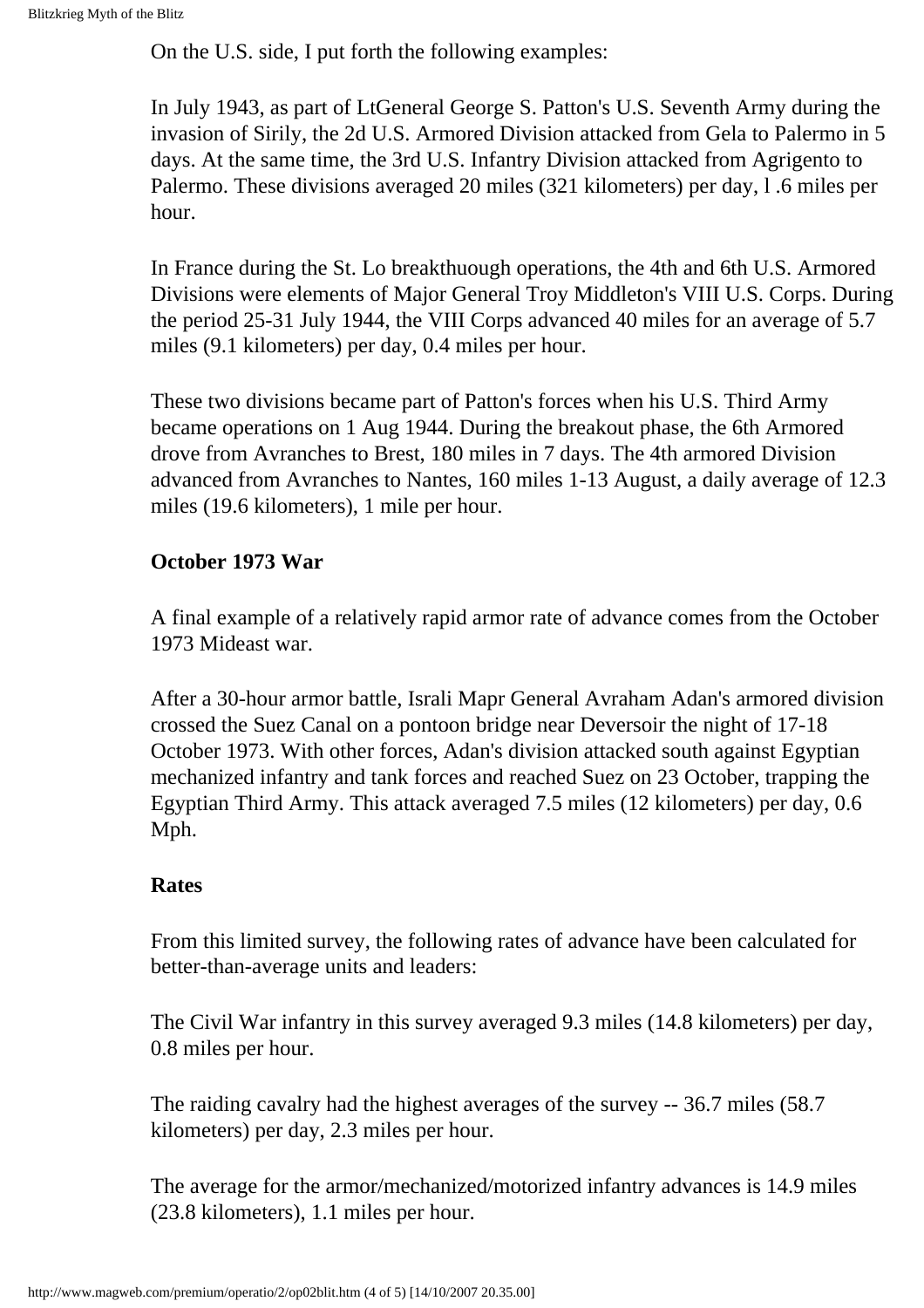The rate of advance for an armored force is always limited, of course, by its appetite for fuel and ammunition and by the speed at which these commodities can be transported. The German armored blitzkrieg in Russia, for example, had one-half million horses in its supply column. In the absence of a road network or deep mud, the animals often proved more efficient than wheels.

None of these examples of armored force advances produced an average speed of more than 2 miles per bour. Long advances are a product of steady momentum and perseverance rather than dash. This is not to suggest that the mobility and speed of armored vehicles are not important to operations. Armor battles have brief opportunities that can be seized only by a burst of speed or a bold assault.

Certainly, the dash speed between firing positions gives a vehicle an important element of protection, and also allows it to seek cover rapidly or the even evade enemy fire. Vehicle speed also allows commanders to shift forces rapidly during a battle. As the evidence in this study suggests, however, our historical models such and Guderian, Rommel, and Patton did not use the potential speed of their forces to sacrifice security or to rush blindly into uncertain situations.

[Back to Table of Contents -- Operations #2](#page-0-0)

[Back to Operations List of Issues](http://www.magweb.com/premium/operatio/operiss.htm)

[Back to MagWeb Master List of Magazines](http://www.magweb.com/premium/maglist.htm)

© Copyright 1991 by The Gamers.

This article appears in MagWeb (Magazine Web) on the Internet World Wide Web.

Other military history articles and gaming articles are available at **http://www.magweb.com**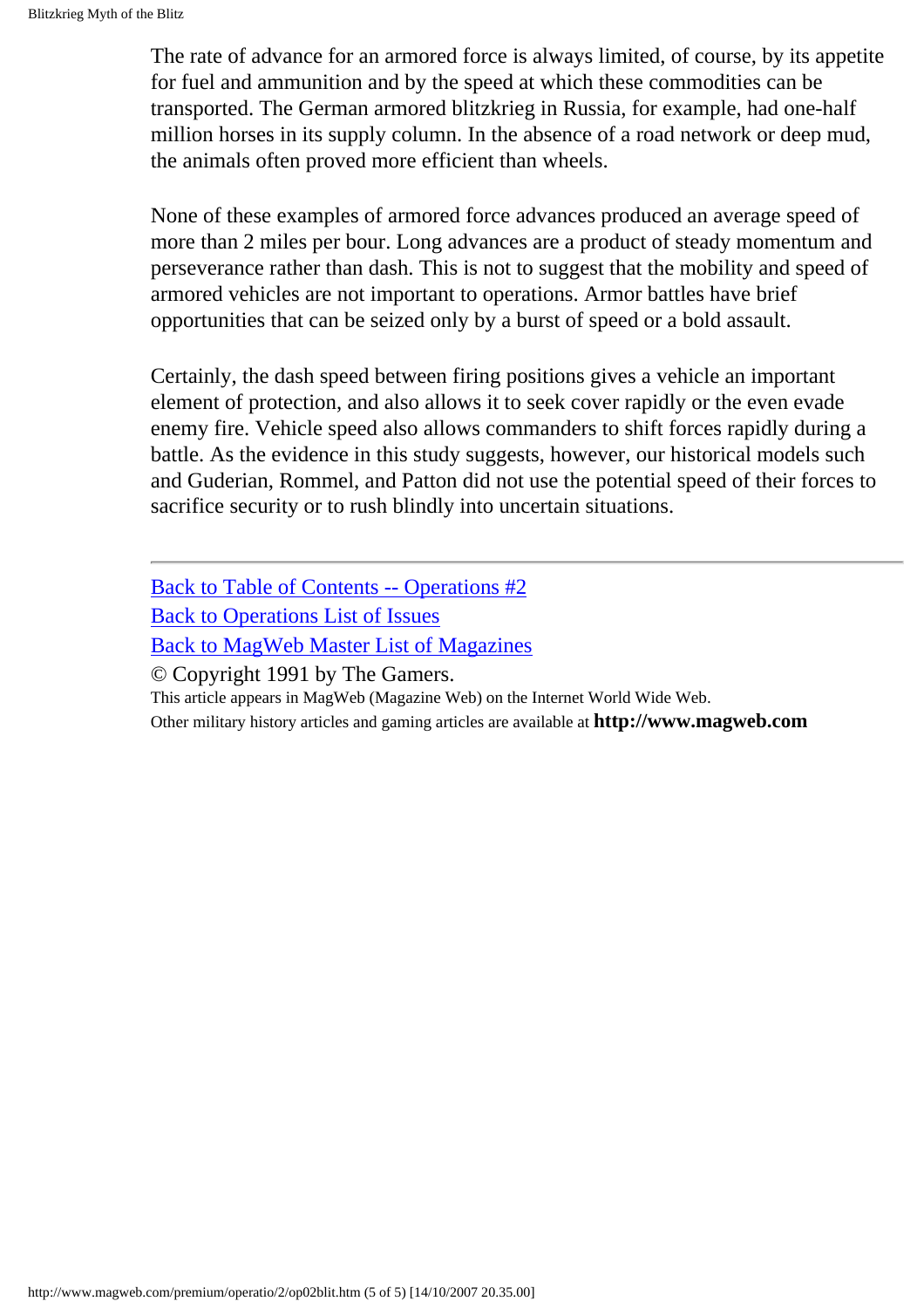

# **The Use of Breastworks**

## **American Civil War**

*by Dave Powell*

Armies, both North and South, may have entered the Civil War with a naive attachment to the tactical precepts of a bygone era, but they definitely emerged with a firm grounding in warfare's harshly dictated realities. The lessons were dearly bought. Still, the open, bloody fields of '61 and '62 did finally give way to the eartworks of the late war -- as both sides took to the ground for survival.

This evolution from open fields to trench warfare is worth examining, especially in the context of gaming. The increasing use of field fortifications throughout the war represents the sector of greatest tactical evolution, and hence is also the most difficult area to successfully create in a game series purporting to simulate the whole war.

Opinions were always mixed concerning the use of field defenses, with some commanders insisting that such works deny their troops of some "offensive spirit" and encourage cowardice. To further aggravate the problem, even the definition of the word "breastworks" changed as time went on. Early on, fences, piled logs, or even piles of felled brush might be referred to as breastworks in regimental commander's reports.

By late 1864, both sides were digging elaborate trench systems with firing steps, head protection, and support trenches -- all forming lines studded every few hundred yards with fully developed artillery bastions. In between these extremes, troops adapted to the newer conditions of warfare with varying degrees of reluctance.

Antietam was probably the last eastern battle in which virtually no effort was made by the troops to provide themselves with improved positions -- not insignificantly, the battle was also the bloodiest single day of battle in American history. To be sure, the Rebels used the Bloody Lane, but that was a naturally occurring feature. Even the "rifle pits" employed by Toombs' Georgians on the bluff above Burndde's Bridge were more depressions in the mucky soil, augmented slightly, than any real defensive works.

Three months later at Fredericksburg, Longstreet's powerfully strengthened the Marye's Heights position, most notably by digging a trench behind the famous Stone Wall, creating a five-foot bulwar to fire from. Thirteen separate Union assaults faced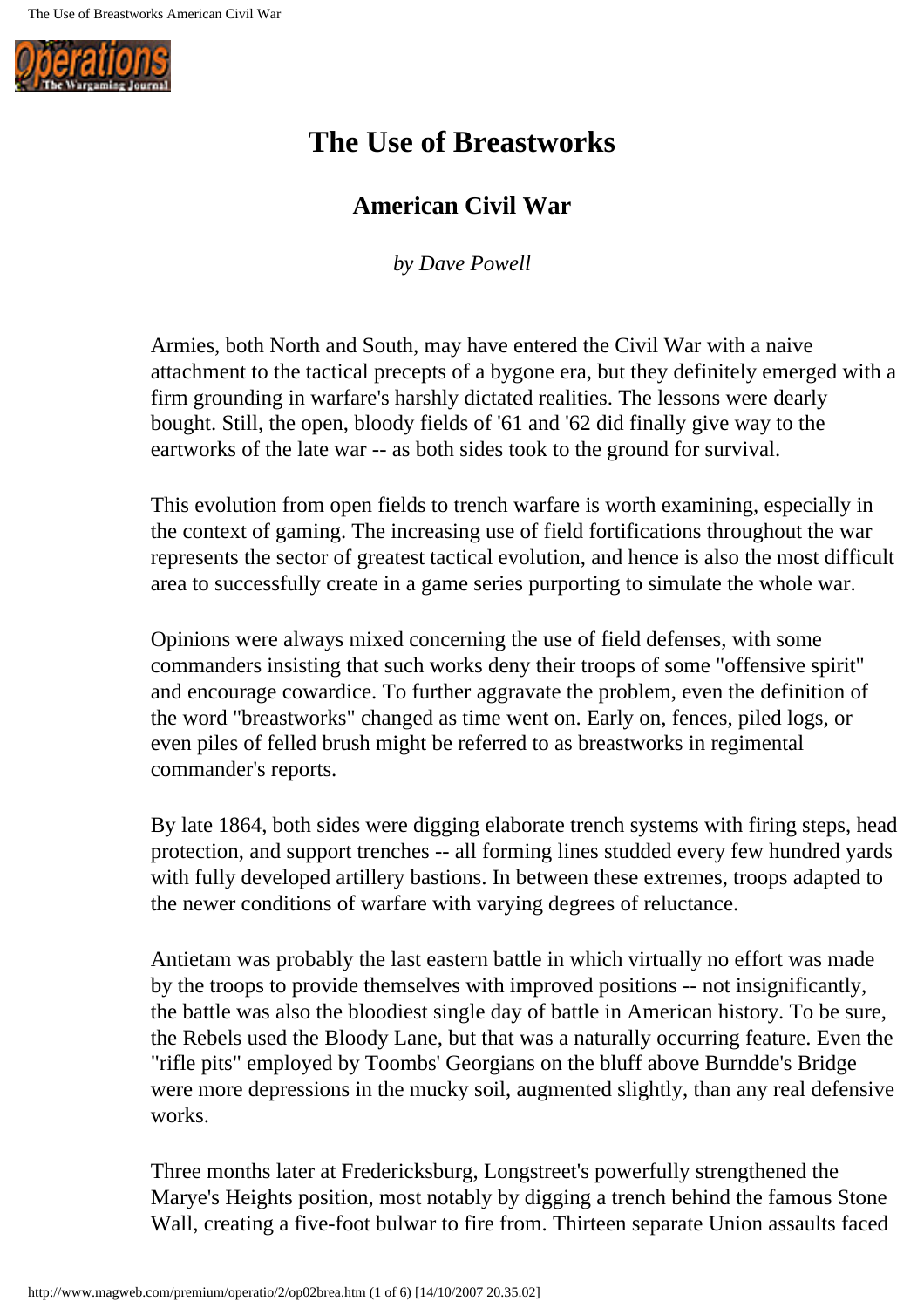against this line, with a staggeringly disproportionate loss ratio of attackers to defenders. The Union troops took notice, and, by the next May at Chancellorsville, a number of Union units could be found erecting defensive works -- mostly of the felled tree and piled brush variety.

Confederate defenses continued to develop as well -- when Lee moved on Hooker, he left Jubal Early to defend a heavily fortified line. In what became known as Second Fredericksburg, Union forces attacked this line and took it -- mainly because the small Rebel force was spread out over a great distance.

#### **Gettysburg**

Gettysburg, because of the voluminous writing it generated, provides a wealth of data about almost every aspect of the war -- breastworks included. The Confederates make little mention of any works being built there. This is of little surprise since they were on the attack all three days. The Union provides interesting glimpes at the diversity of effort being applied at the time.

On the night of July 1st, John Geary (commander Second Division, 12tb Corps) told his officers that he was adverse to building rifle pits because "it unfitted men to fighting without them." In reply, the Third Brigade commander, George Greene, said that "The saving of life was of far more consequence to him than any theories as to breastworks...and [his men] would have them if they had time to build them."

As a result, the men on Culp's Hill erected quite strong breastworks -- much to the dread and annoyance to Rebels listening to the ring of axes all through the night.

The very focal point of Pickett's Charge provides further illustration. Holding the line at the famous 'Clump of Trees' was Webb's Brigade (2/2/2) and speciflcally the 69th PA. The 64th placed itself behind a low stone wall directly in front of the Rebel objective.

They made very little effort to improve the two-foot high wall, augmenting it with only a few fence rails. No digging was done at all. Even the first rank, kneeling, was exposed from the waist up. The second rank, standing, was even more exposed. The wall certainly provided an easily defined rally point, and used as a guide to dress the battle line, but had only a limited effect in stopping enemy fire.

A few hunderd feet to the south, Hall's Brigade (3/2/2) strengthened their positions by digging. They too were placed behind low stone walls with added fence rails, but they also piled up dirt with whatever utensils came to hand. Unfortunately, shovels and picks were not available, and no doubt this lack of tools also contributed to the haphazard nature of the Union defenses.

The tool problem was soon to be corrected, as more commanders cast aside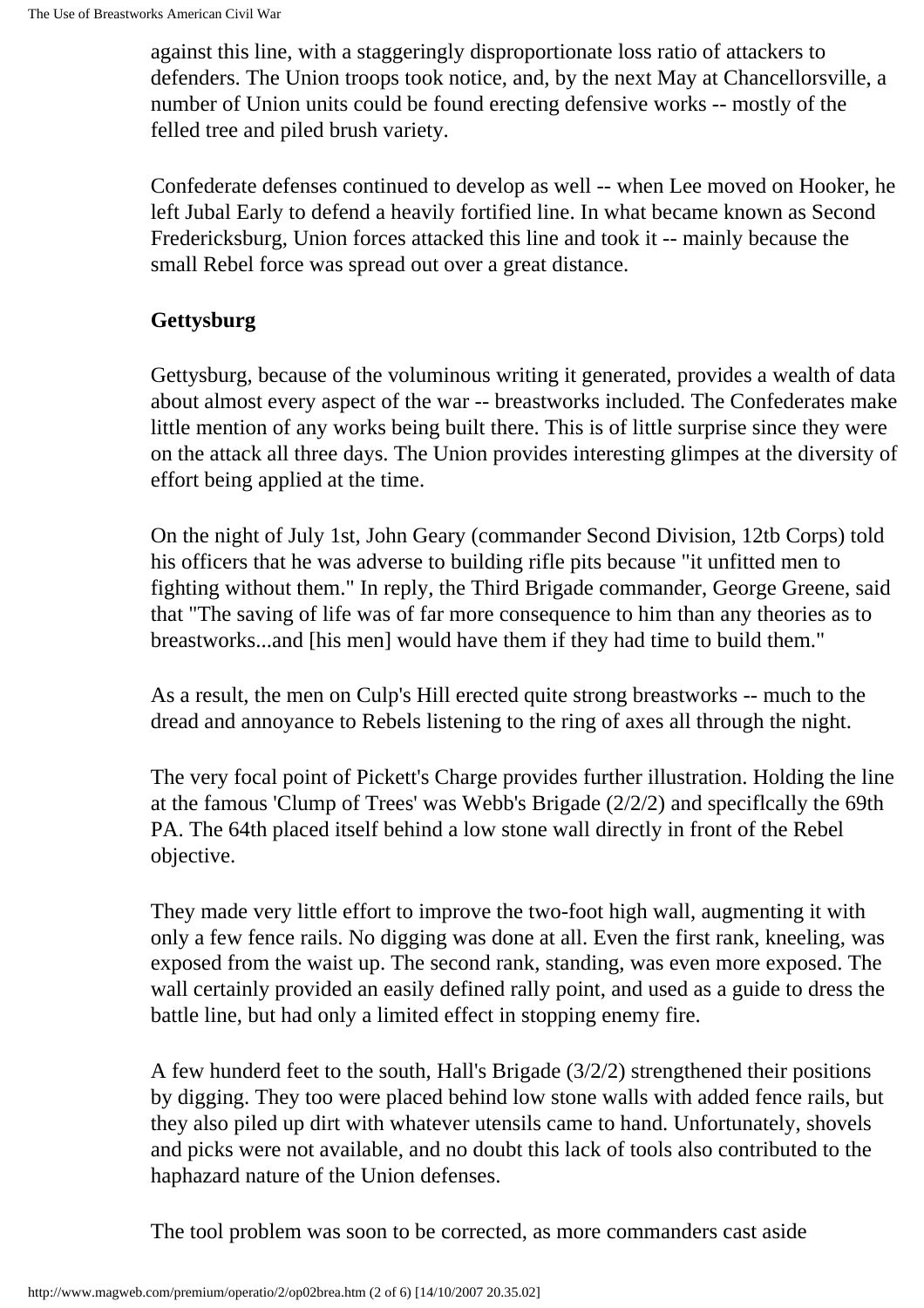impractical notions like Geary's for the very real protective benefits of earth-works. By the time of Mine Run (fall, '63), both armies were digging in quite extensively and digging tools were making their way further forward.

#### **Final Transition**

The final transition came with abruptness, for being two years in development. In the Wilderness, both sides dug in, but their works were of the piled logs and dirt type- effective, but not very elaborate. There was a tendency for troops to start digging in almost immediately, but the lines were usually occupied for less than 24 hours.

A week later, at Spotsylvania in the middle of May, a quantum improvement in breastworks occurred. Now, with a little more time in one place, trenches with log retaining walls sprang up strengthened by headlogs and other over head cover. The first phase had begun somewhere between May 7th and 12th. It would end with the complae trench systems of Petersburg, ushering in a new phase of war. Not until the final hours of the Appomattox retreat would the Army of Northern Virginia again be driven to open field campaigning.

#### **West**

In the west developments mirrored those in the east. At Stone's River (Dec. 31 '62 to Jan. 2 '63) little mention is made of breastworks, but by Chickamauga (September '63) both sides were routinely using intermediate-style works. One of the best descriptions of later defensive works is provided by Jacob Cox, a Union General in the Atlanta campaign. Cox even pinpoints the transition to universal adoption of digging in -- occurring in June '64 in front of Dallas and New Hope Church, Georgia. From that point forward, he claimed, the Federals developed the habit of erecting works at every significant stop, and of converting them into full trenches if in position more than a day.

Cox's description of worics routinely constructed by both armies bears mention, as it leaves little doubt that both officers and men were now convinced of the need for cover. The officers laid out the prospective line and -- while a skirmish line afforded protection -- the men set to work. A thick log revetment was erected, which in turn supported a thick wall 10 to 13 feet thick at the base. headlogs were emplaced to afford maximum cover and trees felled to the front to form an oostacle line.

Most significantly, the needed tools were now carried with the ammunition trains or with the troops themselves, and they were in relative abundance.

Unquestionably, these trenches were virtually impregnable when opposed by the offensive tactics of the day. Cold Harbor illustrated the futility of the offensive the best, places like Kennesaw Mountain and Franklin also readily show the disparity in loss between a dug in defender and his attacker.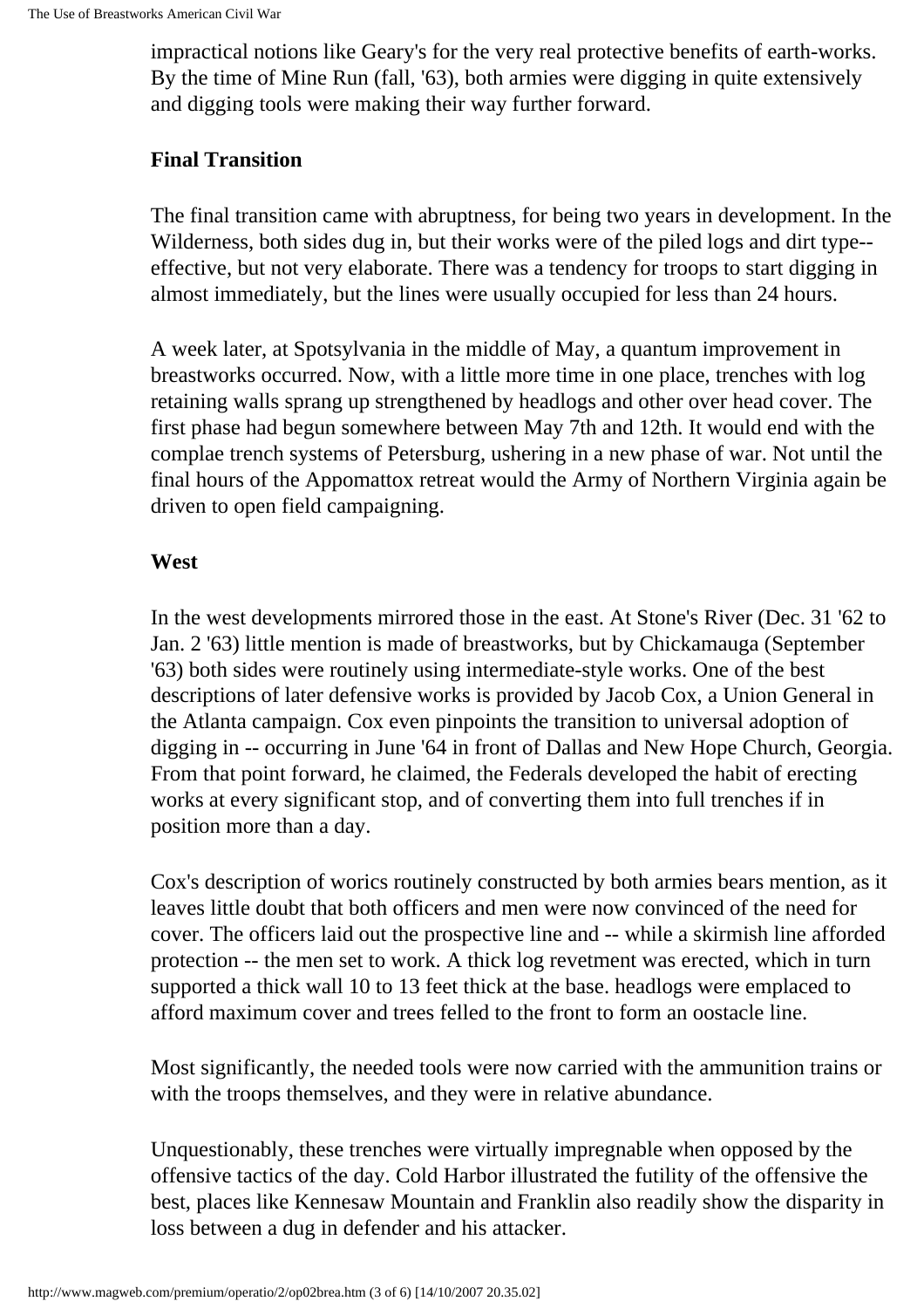#### **Rules**

The question is: How do you capture this evolving tactical concept in the relativdy static setting of a game? Such a rule needs to be easy to use but realistic enough to have meaning.

When we wrote the CWB series rules, we were unable to devise a satisfactory rule that was neither overly complex or too counter (read: cost) intensive. Not every battle could simply have the trench lines printed on the map as permanent features which is the reason for the trench defensive benefits on the various game charts. It was the middle period--winter '63 to summer '64--that raised the complexity issue.

What follows is a compromise. We don't intend to start adding countersheets to our games just to include the necessary 60-70 breastwork markers required of a mandatory rule. That solution would raise the game's final cost by some \$6-10 for what amounts to a small gain in realism.

*[Ed Note: Thc amount quoted in cost is actually quite accurate. Gamers typically underestimate the effect of small changes in manufacturing because they do notfully realize the impact of wholesale discounts and the like.]*

Hence, this optional set of breastwork rules is offered with the caveat that gamers will need to crease their own markers or borrow them from other games. The counters will need to be mared on one side with an "under construction" symbol, and the completed works on the other. A completed breastworks should afford three contiguous protected hexsides which correspond to the frontal hexsides of an infantry unit in line. For want of a more complex "learning process" rule, the following should not be used in games that are occurring before January 1, 1863.

## **1. Who Can Build Breastworks**

Only infantry units in line formation who are at least four hexes away from any enemy unit may build breastworks. Artillery and cavalry may occupy a finished breastwork hex, but may not build them alone. *Cavalry lacked both the tools and inclination to do such work, whlle artillery had the tools but not the manpower to do so.*

## **2. Construction of Breastworks**

On any turn, at the start of the Movement and Close Combat Phase, the player places any "under construction" markers he desires, and flips over any previously placed markers (from earlier) to their breastwork side as long as the infantry unit remains qualified as described above in 1. Under construction markers on units which are *not* at least four hexes from the enemy may not be flipped over, but may remain in place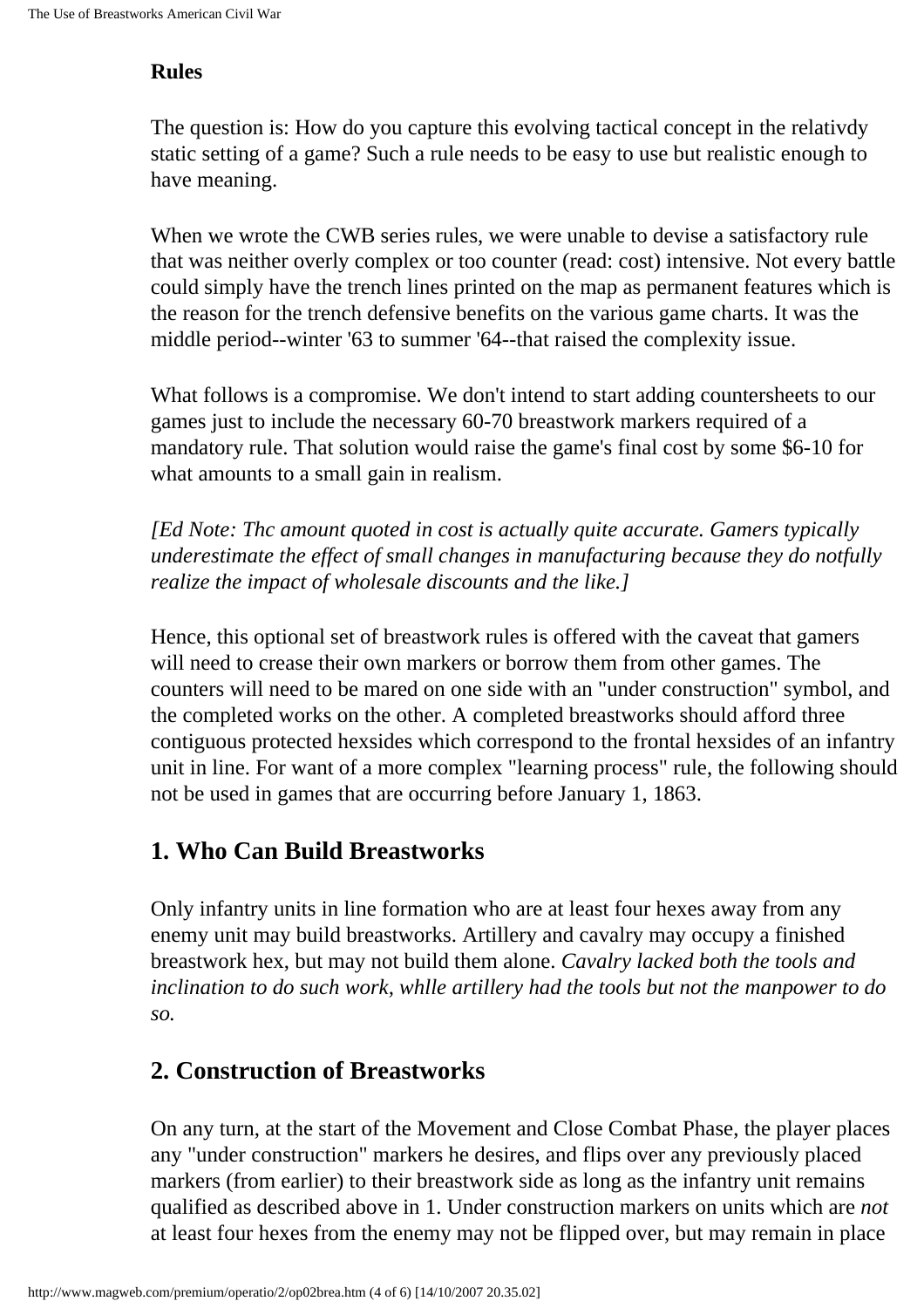indefinitely until the proper conditions are fulfilled. Any unit masked with an under consttuction marker may move, but if this leaves the hex without a qualified unit (as per 1, above) the under construction marker is removed.

## **3. Facing and Removal of Completed Breastworks**

At the time the marker is flipped to its completed side, it may be faced as desired.

Once this is done the marker may never change its facing. Only one breastwork marker is allowed per hex -- you may not create miniature forts using multiple markers. At the end of any Movement and Close Combat Phase in which a breastwork marker is alone in a hex, it is removed. If one side captures any breastwork hex via close combat, the marker is removed. A defender who successfully repulses an attacker keeps the marker, but if both sides vacate the hex, the marker is removed.

### **4. Effects of Breastworks**

A unit fired upon via breastwork protective hexsides alone (determined by the orientation of the marker) receives two benefits: a -1 to the die (not a column shift) on the Fire Table, and  $a + 1$  shift on the Morale Table. Furthermore, it is not required to retreat given a morale result marked with a single asterisk (\*).

## **5. Leaders and Breastworks**

#### *Considering that these rules are optional, consider the following very optional!*

In any game prior to 1 January 1864, a leader must successfully obtain initiative before any unit in his command may construct breastworks. Contrary to the Second Edition rules -- for this purpose only -- more than one leader may roll for a given formation, i.e. if a corps commander fails, his division commanders may check also. Independent units always have permission to build and do not need initiative.

# **Conversion of Breastworks to Trenches**

Units may only convert breastworks to trenches in a game occurring after 1 May 1864.

## **1. The Process of Conversion**

Breastworks may be converted into trenches by regularly qualified units which remain qualified for 12 hours of game time. While converting, these units may not move. If an enemy unit approaches within 4 hexes, the conversion is interrupted (see 2, below). Obviously some sort of wrinen record will need to be kept of units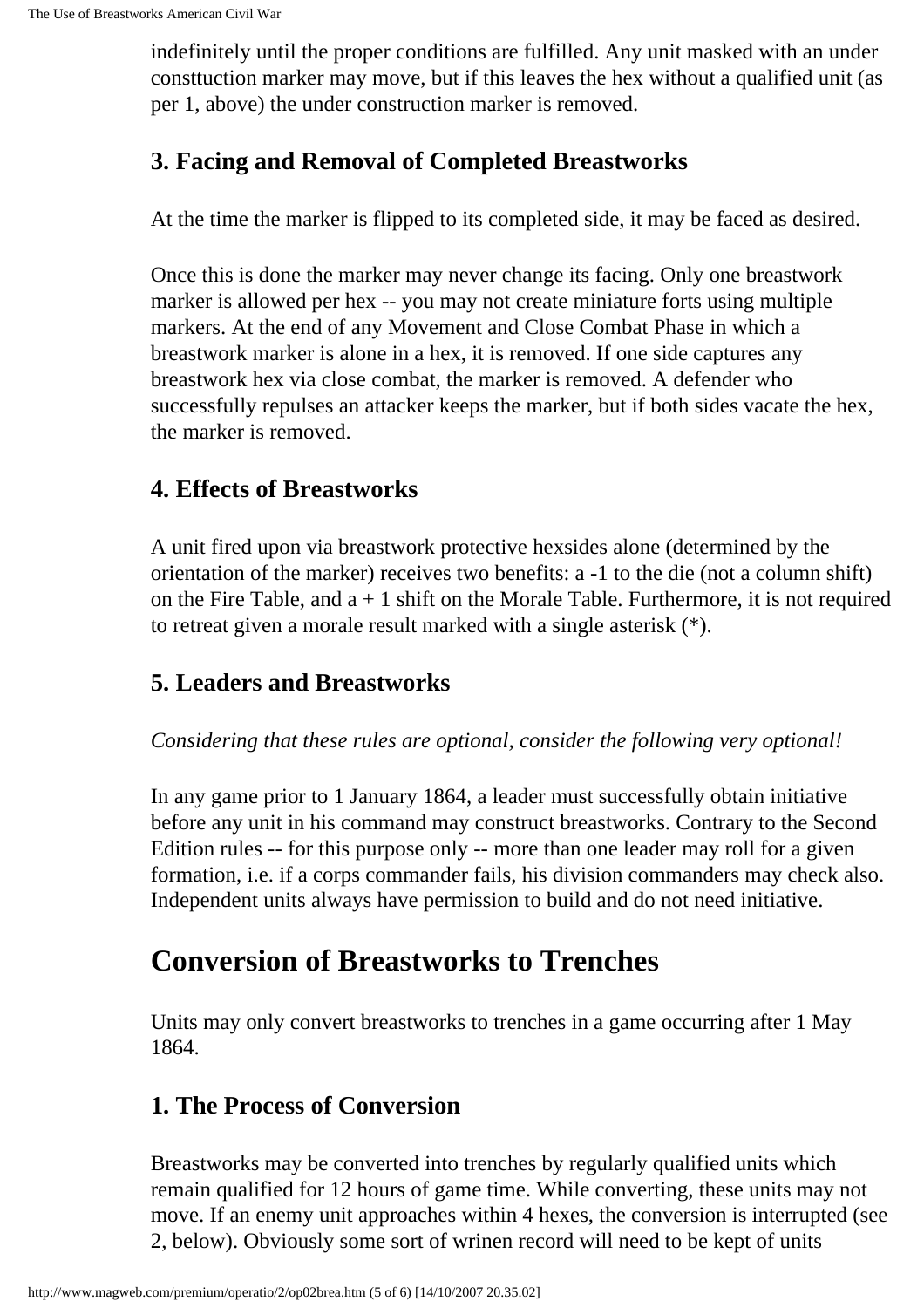attempting to convert and the elapsed time spent on conversion.

#### **2. Interruption of Conversion**

A unit thtt is interrupted does not lose accumulated time (unless, of course, said unit was forced from the hex in which case the breastworks themselves are forfeit) but instead may wait and resume accumulating time when it again fulfills the requirements.

### **3. Completion and Effects of Trenches**

At the end of 12 hours -- specifically at the end of the friendly Movement and Close Combat Phase replace the breastworks marker with a trench marker. I suggest using markers similar to the breastwork ones with double lines or a different color. Trenches provide protection only from fires through the same set of hexsides the breastwork marker did. The benefits are those given in the series rules and on the standard charts and tables.

Once completed, trenches are never removed from play (unless new trenches are built in the hex with a different facing, etc.) and either side may use them (given the facing of the trench marker.)

*[Ed Note: Save this article for use when Bloody Roads South comes out next April.]*

| Back to Table of Contents -- Operations #2                                    |
|-------------------------------------------------------------------------------|
| <b>Back to Operations List of Issues</b>                                      |
| <b>Back to MagWeb Master List of Magazines</b>                                |
| © Copyright 1991 by The Gamers.                                               |
| This article appears in MagWeb (Magazine Web) on the Internet World Wide Web. |

Other military history articles and gaming articles are available at **http://www.magweb.com**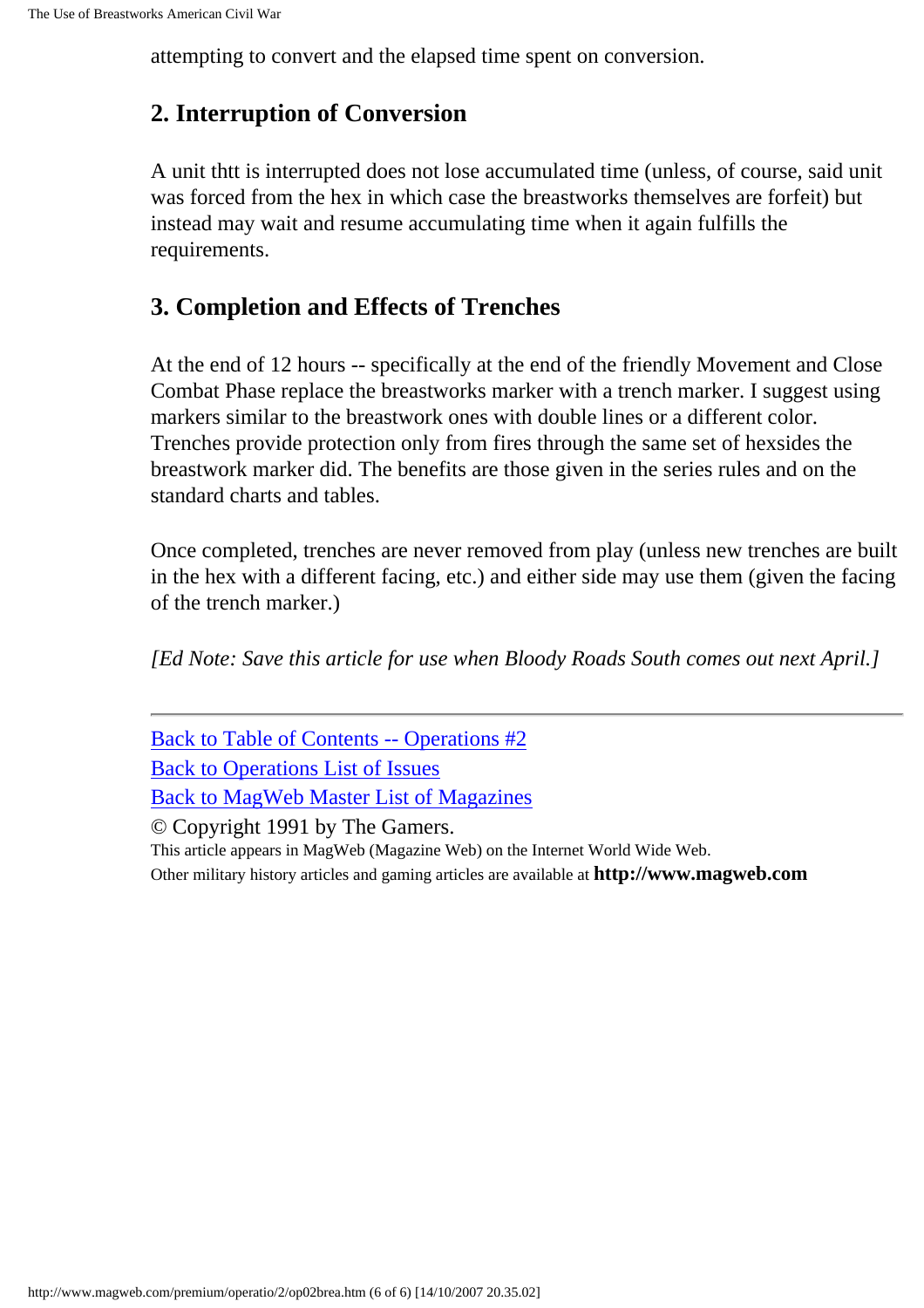

# **Technique of the Tank Platoon as the Point in an Exploitation**

### **WWII**

*Author Unknown Reprinted from Armor in Battle, US Armor School March 1986*

The writer was a tank platoon leader in an Armored Division and, as such, was often called on to be the point commander in exploitation missions.

The division used a "married" formation throughout. Consequently, when a tank platoon was assigned to the point, the armored Infantry counterpart also became part of that point.

Riding in the leading vehicle in an armored exploitation can, and often has proved to be, rather deleterious to one's health. At the very best, it is something of a strain on the nervous system. Of course, there is no way to make his task just wholesome, clean fun such as would appeal to any redblooded American boy. However, certain techniques learned over a long period of time, by trial and error, and from watching and noting the trials and erors of others, (coupled with an abundance of the "luck of the Irish") have worked well for the writer.

Ordinarily it was left to the tank Platoon leader to command this group and to decide on the formation to be used. Many, many variations were tried out by platoon officers. Severai factors had to be considered.

Flexibility was an important item. Terrain, weather, expected enemy resistance, and speed of the advance all entered into the picture.

One very troublesome factor was the lack of communication between the half-tracks of the Infantry platoon. If a fight developed and these half-tracks were scattered, the problem of control was acute, (particularly after replacements had been made).

As has been previously stated, several variations became somewhat standard. One of these was tank and half-track alternately. This formation has several disadvantages. For example, it spreads the tank fire power out too far and makes the platoon leader's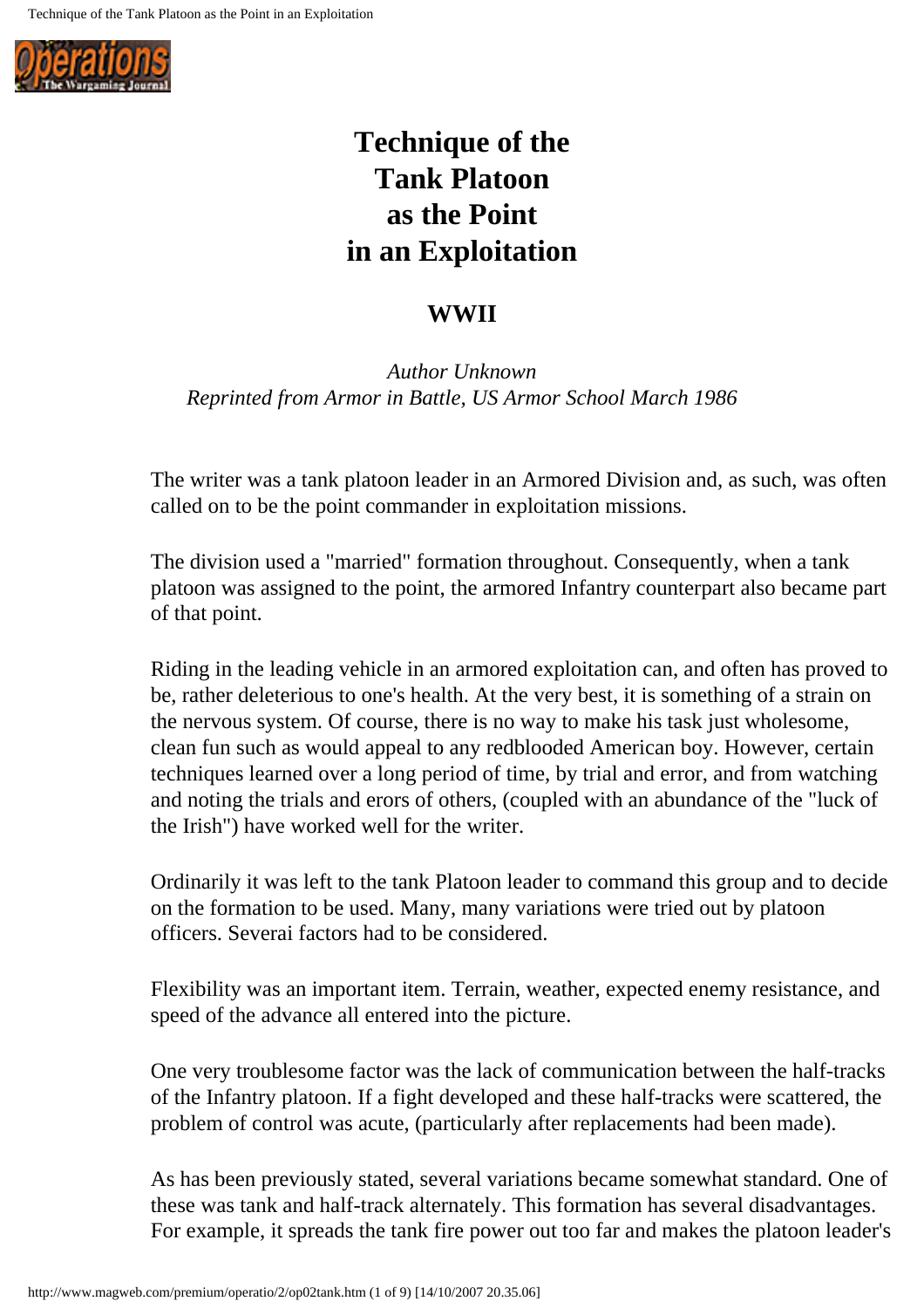control problems more difficult. Then, too, the Infantry control problem is extremely arduous. An outstanding tank platoon leader used this formation, however, and it worked pretty well while he lasted. His chief argument forit was the fact the each infantry squad could protect the tank ahead of it from close-in antitank measures.

However, the writer believes the disadvantages outweigh the advantages in this case.

#### **Formation**

Another formation used by many platoon leaders, was three tanks, the Infantry platoon leader's half-track, the other two tanks, then the four other half-tracks of the Infanty platoon. This system enabled the Infantry platoon leader to be far enough forward to see and size up the situation or confer with the tank platoon leader when necessary. In addition, his platoon was all together and far enough back so that it wasn't necessarily under fire and could form and attack as unit.

This formation worked out quite successfulily but it less a thin-skinned vehicle rather far forward and the Infantry platoon leader was still too far from his platoon. Then, too, the half-track hampered, to a degree, the firing of the two tanks behind it. The writer used this formation for several months but finally lined up with the tanks in front and the Infantry behind in column and all together.

This formation put all the tanks up where they could be fired and maneuvered at will. Each tank supported the one in front, each had its sector to cover and the opposition quickly felt the weight of the combined fire. Several instances occurred when a tank was hit but seldom did the antitank weapons get more than one.

The Infantry riding as a group were in good order and could, and did, dismount and get into action quickly on several occasions. A feat seldom, if ever, achieved by the other formations which have come to the writer's attention.

#### **Riding Infantry**

A great deal of eyewash has been written and spoken about the subject of riding infantry on the tanks. This was the rule in cenain outfits. It was not uncommon to see a half dozen thoroughly uncomfortable doughboys, often wet, often cold, and always unhappy, clinging precariously to the deck and sponsors of the leading tanks.

They were there as close-in anti-tank protection. Peculiarly, many died when the bazooka hit. Others were killed by antitank gunfire, machine gun fire, et cetera. If they *hadn't* been there the tanks by using wing man tactics and reconnaissance by fire had little or nothing to fear from bazooka men. If you were bazookaed in an exploitation, you were sleeping!

Of course, in a night movement, two or three doughboys on every tank is a good idea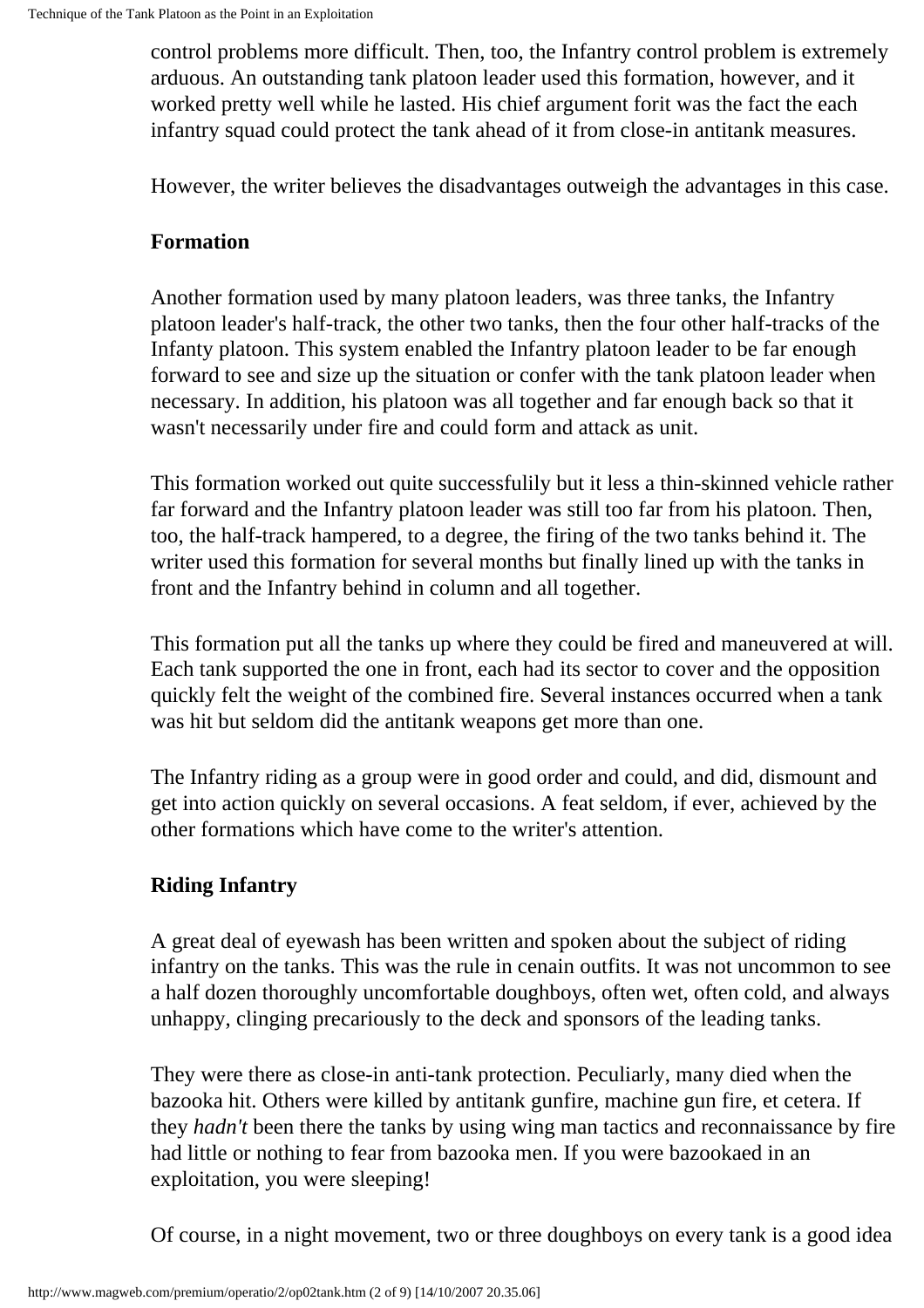and will offer some protection to the tank when it is standing still. Even then they should be relieved often so that they will be alert and energetic in playing this role.

In this advance party, where should the platoon leader ride? In our division and others, he mde the lead tank. As the late General Patton said, "You can't push a piece of spaghetti, you've got to pull it." Actually, of course, there were several advantages, chiefly the ones of officer prestige and platoon morale. However, it was not good for the morale of the platoon leader's crew necessarily, although the writer detected a bit of quiet swagger slipping out in his own.

Also, a trained officer should have been able to follow a prescribed route more easily. Unfonunately, this wasn't always the case. In fact, it is the writer's firm conviction that had the Gemmans torn down the sign posts, half the American armor would have been lost, or at least, noticeably slowed down.

The "Book" says the point should be a tank section, then the platoon leader, then the other tank section. This is a good idea. It is sound and workable. Too often when the platoon officer was in the leading vehicle, he became embroiled in a fire fight and was too busy properly to employ his platoon. Too busy, in fact, to report the situation to his company commander. This was confusing, ineffectual, and time wasting all around.

If the platoon leader was riding third he might have thatmoment ortwo in which to makehis dispositions and to report before becoming locked in the old 'do or die' business.

Another advantage is one of rotating the point job among all the tanks, keeping a fresh, alert man in front. Then there is the obvious saving in platoon officers, to train whom the government spends certain sizable sums.

#### **Movement**

Once the formation or order of march is decided upon the question arises: How should this advance party move? In the exploitation phase speed is of paramount importance. Speed makes for surprise and saves lives and cannot be underestimated. The fact that a swift, aggressive advance actually saves lives in the long run is indisputable. Nevertheless, there are certain methods of movement the advance party can use which will offer a better chance for survival, while accomplishing the mission, than others.

In short, there are certain small techniques which, if employed meticulously, contribute to a fast, uninterrupted advance and minimum losses. The most commonly overlooked of these techniques, apparent in many of our Armored Divisions, was caused by self styled 'aggressive' commanders, who in a mistaken lust for speed 'threw the book away'. This error, which has caused needless confusion and actual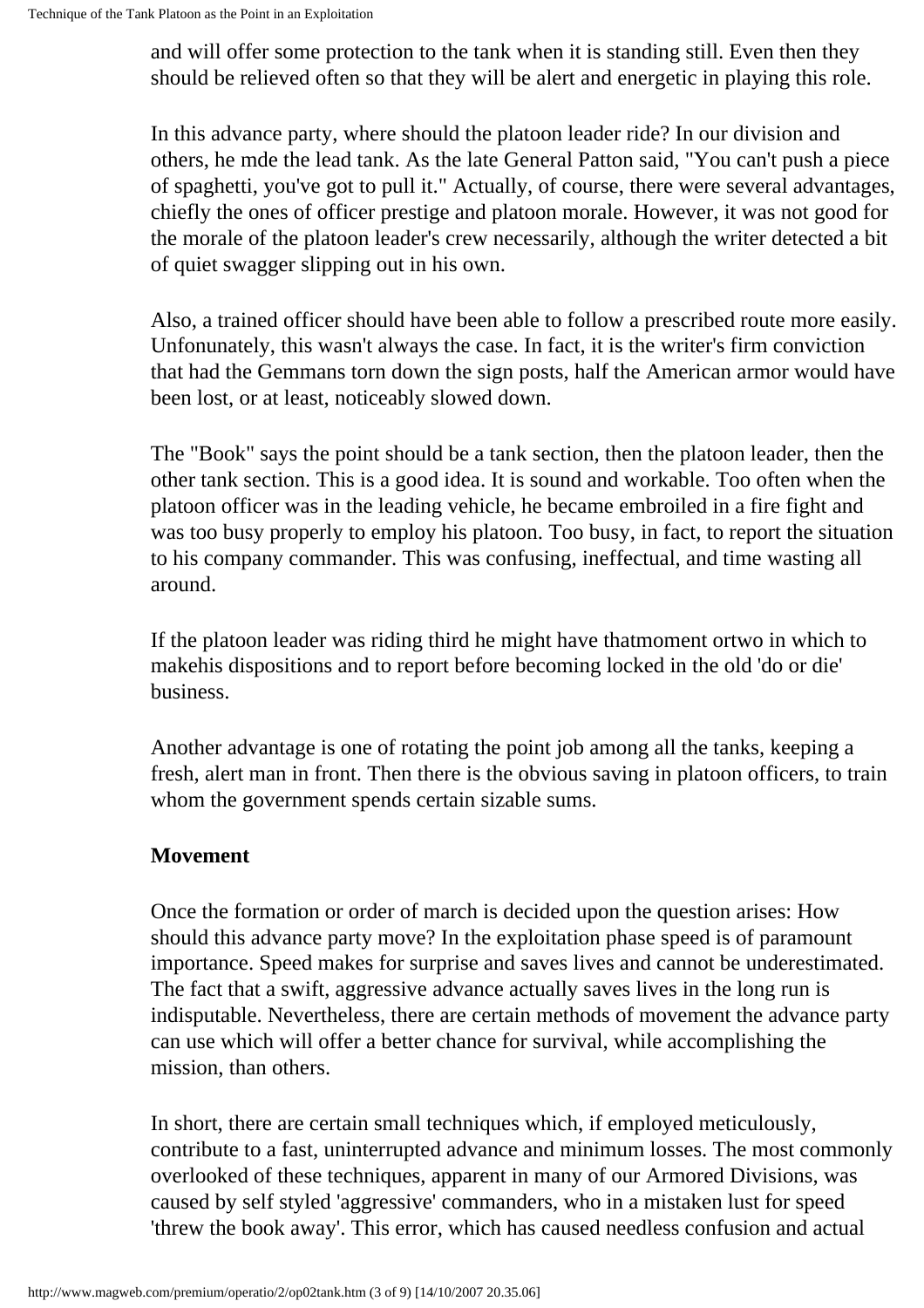loss of time, was the one of allowing no distance between elements of the advance guard.

What occurred was this. When the leading element ran into fairly stiff resistance it was committed piecemeal, chopped up, and a delay was occasioned by the resultant confusion. It there had been an interval, that is to say, a distance between the point, the advance party and the rest of the advance guard, the situation would have developed more slowly and clearly, and the commander of each element would have had time and space to exercise his command function and use his troops in a deliberate, sound, and tactical manner. Thus he could have brought to bear the force quickly to overcome the resistance.

Of course, the distance between elements should not be great, as one of the precepts of exploitation is to hit 'em hard and quick. However, a blind hammering, taking unnecessary losses, is not a part of the art of war, dependent, as it is, on tank production capacity of the home front.

How should the point platoon move? Should it move in column down the road at a uniform pace? This wu the usual manner in most divisions in exploitation phases. However, it is not the most intelligent and it is not the fastest. Furthermore, it is not the steadiest.

#### **Best Method**

The best method in every sense is a movement by bounds; that is, within the advance party. The wayithas worked superbly is this: the Advance Guard commander (leading tank company commander) rides behind the point platoon at some distance. This distance, of course, varies with the terrain, but usually should be sight or not more than five hundred yards. This Advance Guard commander rides at an even pace (often set by the combat commander). He is accompanied by an artillery forward observer, and possibly, by a forward air commander.

In front of him the point platoon works. The leading three tanks moving rapidly from cover to cover under protection of the second section. Great speed can be obtained by making these bounds in an alternate manner. When resistance is met, the Advance Guard commander stops, sizes up the situation and takes action immediately. There is a distance between him and the point and he is free to employ his support intelligently or to by-pass obstacles or strong points without the necessity of backbreaking and reversing the column.

This system was employed by the writer in the latter stages of the war during the advance to the Elbe River. It was discovered that by moving this way the Advance Guard actually had to be requested to slow down by an exceptionally fast moving Combat Commander.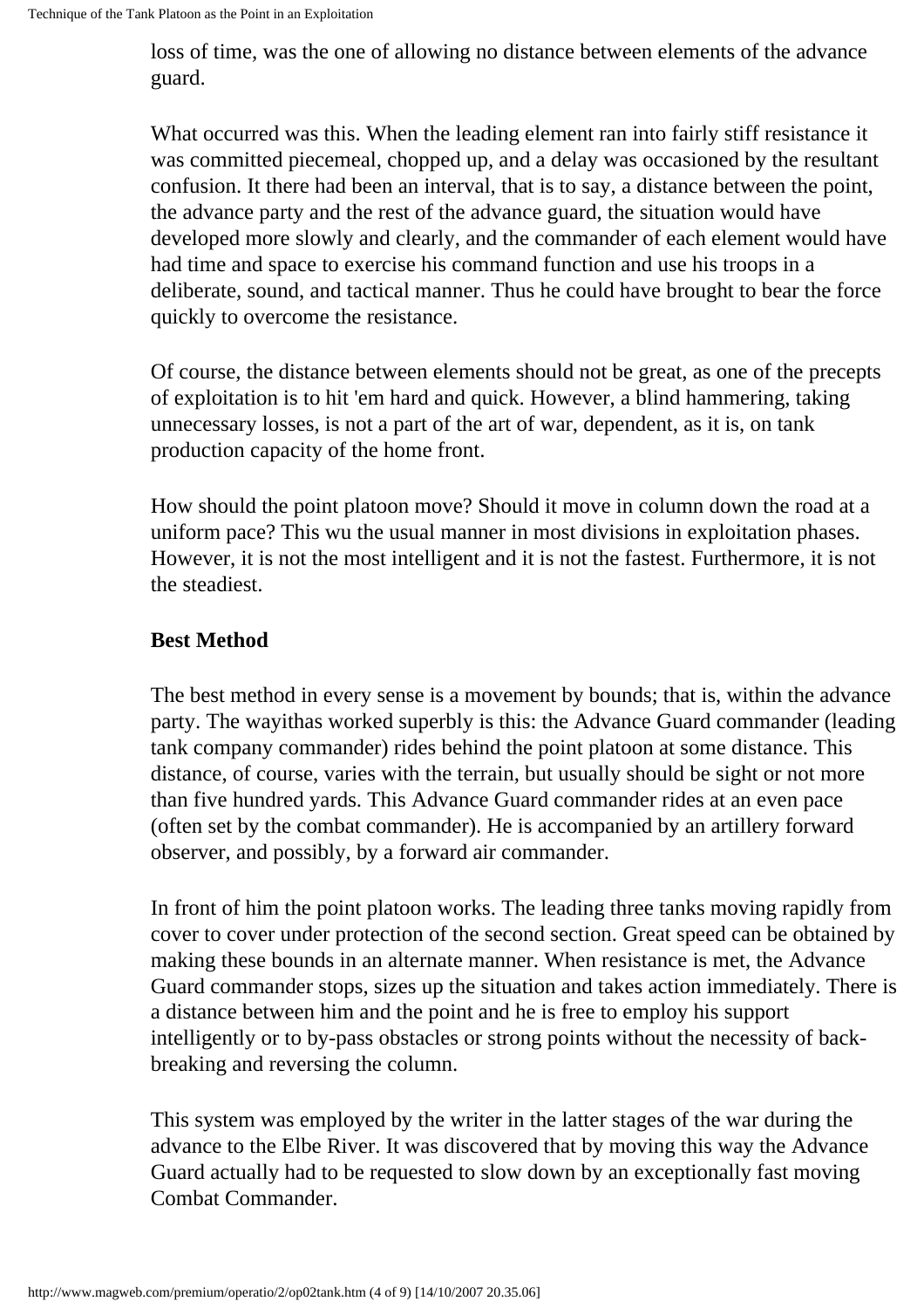#### **Lead Platoon Advance**

While on the point of movement, let us consider the method of advance employed by this lead platoon. As has been stated, the lead three tanks move quickly from cover to cover underthe support of the othersection. By quickly is meant top *speed*. In addition, these moving tanks should take what might be called evasive action (only, of course, if contact is believed imminent). If possible, terrain and weather permitting, these tanks should move abreast or in a modified wedge formation. Usually one on either side of the road and one continually criss-crossing the road.

The writer has said they move from cover to cover. Naturally the distance from one covered position to another may be great, in which case the length of the bound is limited to good fire support from the stationary section. Better not make it more than six hundred yards. These tanks now halt sudddy and the other section moves up fast.

The fastest method is for the platoon leader to pull out in front of this second section and lead it in a fast alternate bound. The safest way is to displace forward successively because the forward section, while halted, has had a chance to size up the route ahead, pick the next stopping place and perhaps reconnoiter by fire. This seems a good place to take the small matter of the use of binoculars.

#### **Binoculars**

The writer feels he can state without fear of contradiction that binoculars intelligently, quickly, and ceaselessly used by tank commanders saved many a tank. As is readily apparent to anyone who has tried they cannot be employed in a moving tank, even on the smoothest of roads. All of which is one of the greatest arguments for movement by bounds. A hasty reconnaissance through the glasses saves many a round of ammunition as the alternative is reconnaissanoe by fire. Too, it is the reason the writer stresses the fast move and sudden stop.

Early in the writer's experience, in fact, during his first hour or two of combat, he made the discovery that his driver was too well trained in the smooth stop. When ordered to halt, he coasted to a nice, easy stop. The writer put his binoculars to his eyes as the tank slowed and tried to observe ahead. The vibration made this absolutely impossible until the vehicle actually came to rest. During this fifteen or twenty yards of coasting, the writer was virtually blind and the tank was an easy target, not having even the small advantage of relative speed. Needless to say, it became a part of the driver's technique to halt as abruptly as possible when commanded.

#### **Reconnaisance**

This mention of binoculars leads naturally to a discussion of reconnaissance in general. In the exploitation phase of an armored advance, speed and surprise are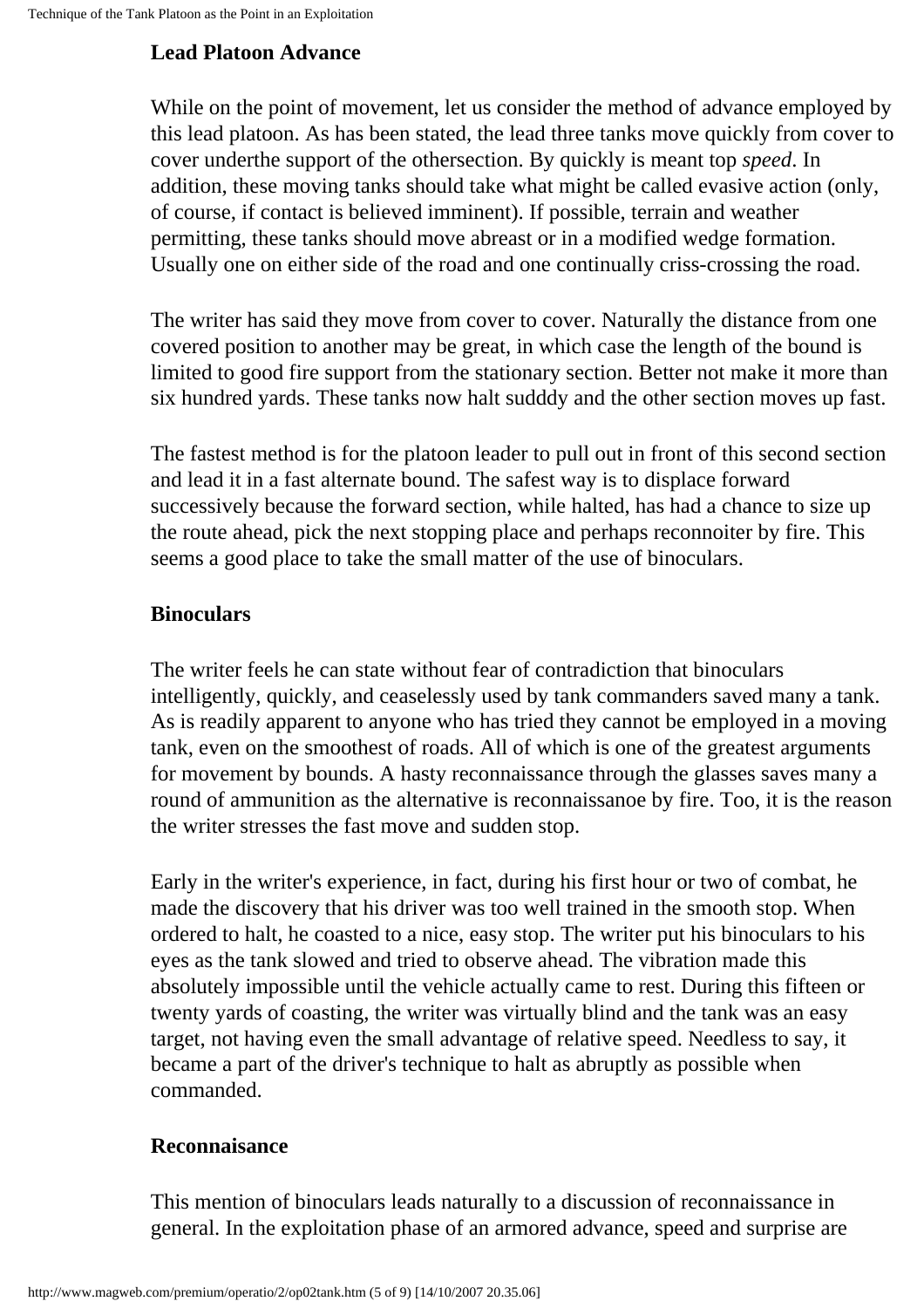essential ingredients. There will be no covering force, no reconnaissance ahead of this leading tank platoon. However, if this plaloon leader wants to give himself a chance for survival, he resorts to three types of reconnaissance (always remembering, though, that speed and surprise are potent advantages forhim and must not be marred by wishy-washy, over cautious progress).

These forms of reconnaissance are: use of binoculars, roconnaissance by fire, and personal dismounted reconnaissance. Added to these might be a fourth. This fourth is beyond words to describe. It is incredible to many people. This is the much sneered at "Nose for Krauts", which many of who believed, and still believe, we had.

Be that as it may, we can discuss the more orthodox methods. The use of binoculars has already been discussed to some extent. It is nearly superfluous to say that scupulous care must be taken care of them. Cleaning material must be handy to wipe away dust and rain. There is a nice, very precise length of the neckstrap. Naturally the focus settings must be known, in fact they must be instinctive. It might be mentioned here that, as he moves, the tank commander picks his danger spots and as soon as he stops, quickly scans each one, then goes back over them again more slowly.

We come to that highly controversial subject: reconnaissance by fire. On this subject the writer had two complete changes of opinion. During his first days in combat, he employed it extensively. Later it seemed distracting, to destroy the element of surprise. Then he gaily rode into a neat ambush just across the Rhine. From then on he fired on everything remotely suspicious on the ground that it was German in any case. Of course, the life span of tractors and other farm vehicles of suspicious sillouette was short indeed.

More seriously it should be said that reconnaissance by fire is almost a necessity of moving steadily. It is sometimes a waste of ammunition, but it has a decided morale factor. It is good for your morale and decidedly disturbing to the other fellows. However, it should be carefully controlled and done intelligently. A movement by bounds, permitting a good look through the glasses eliminates much firing. It is good also to have some sort of signal to notify those behind you that you are merely reconnoitering by fire. Say two short bursts from the co-ax. If this isn't done some of the Infantry behind in the half-tracks will start shooting thirties, fifties, and rifles at everything in sight, thereby thoroughly confusing the issue (which last phrase is every polite way of saying FUBAR).

Certain conditions call for fire reconnaissance such as heavy woods, hedge lined roads, isolated buildings on the flanks and others. The ammunition supply, particularly that readily available in the turret must not be depleted and in some cases may be an important factor restricting this probing fire.

The third type of reconnaissance is the one most often overlookod by tank officers. That is the dismounted personal reconnaissance. Often there wasn't time. More often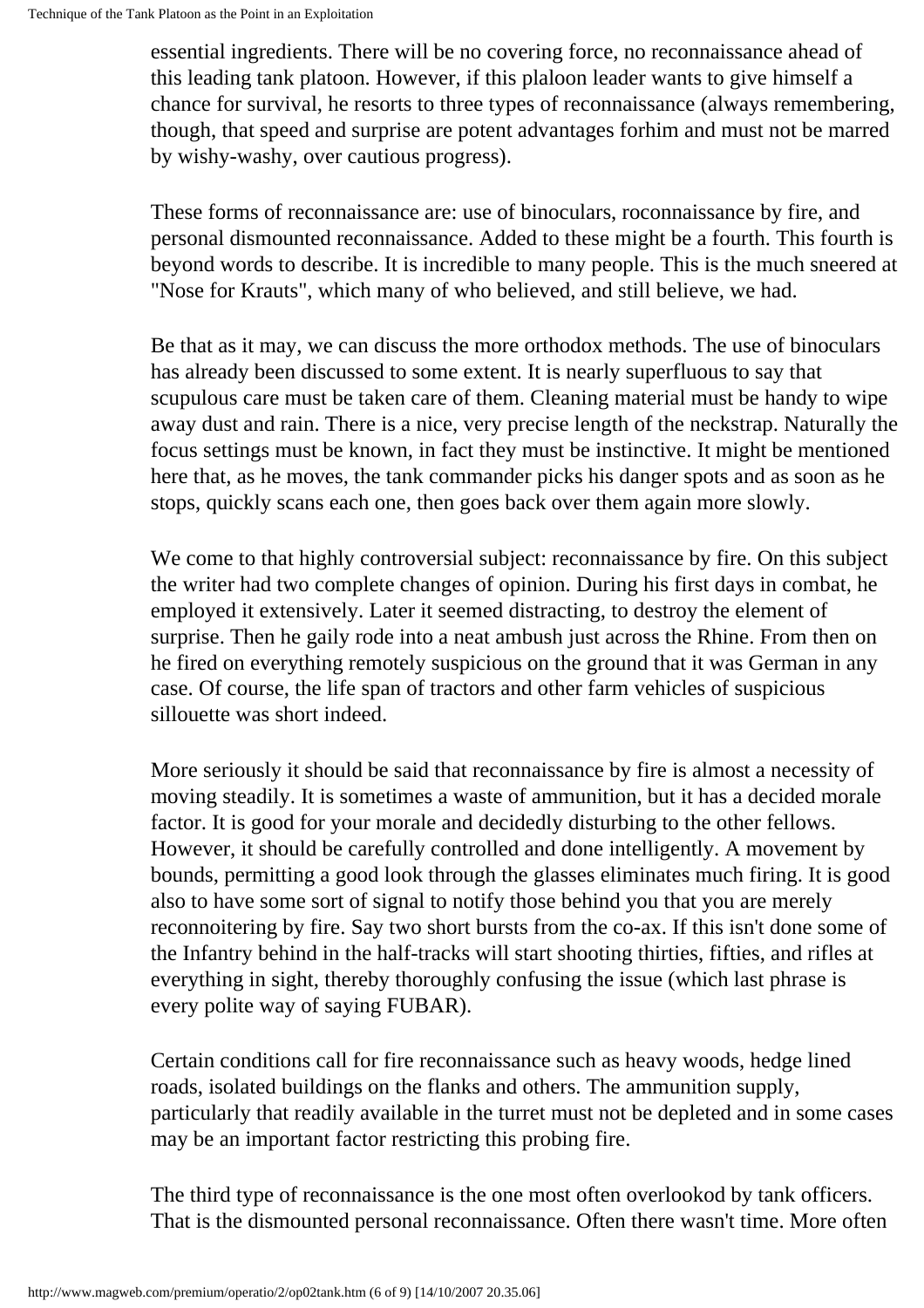the writer is inclined to believe it was merely an unwillingness to leave that steel shell and expose one's person in that lonely, lonely and so very quiet no-man's land.

Drawing again from his own experience, the writer became a believer on the third of August, 1944 when in Yvre, France, he turned a right angle corner in a narrow street and came face to face with a MK IV tank at the ridiculous range of thirty yards. The tank was manned and obviously waiting. Thanks to a gunner who needed no urging or even a command, the writer is presently able to pen this paper.

Thereafter, the writer dismounted and took a peek whenever it seemed indicated. It is better to sneak a peek over the crest of a hill and around the corner than to barge over or around with a tank. You can stretch your luck just so far!

#### **Control**

Much has been said about control. Control of the individual tank, the platoon and the oompany. First things must come first. Until one is able to control a tank almost as readily as a good rider controls a horse, he is not ready for designation, Tanker. This control is by interphone but that doesn't tell the whole story.

First there must be a system, a code, a standard procedure. Incidentally this should be standard in the platoon and the company at least. Actually it should be standard throughout the Ammored Foroes. Coupled with this procedure are certain other factors less tangible but mainly based on a close observation of each other by the commander and driver. This obviously can only be achieved through long practice and, while highly desirable, is not necessary as long as there is a standard procedure. That this procedure pays off was evidenced to the writer during the recent misunderstanding in Europe when, because of breakdowns and losses, it was necessary for to fight with seven entirely different crews for varying short periods.

Once this control of the individual tank is achieved (incidentally it involves set procedures between the turret crew members as well a gesture or a poke or a slap is quicker than the interphone) we move into control of the section and platoon. For speed and ease, hand and arm signals are a must and are only limited by the intelligence, state of training and ingenuity of the people involved. Another factor which makes these signals a necessity is the constant radio failure. This ever present failure was due not to design but to the tremendous abuse it was necessary to give the tank radios in pursuit of operations. They were turned on constantly and no time was available for maintenance.

Closely coupled with hand and arm signals was the setting up of simple but rigid standard operating procedures. Some of these were simple plays something like the plays used in football. Others were the sectors of responsibility. Each tank commander had his own and stuck to it. A system the writer employed involved his tank and the first section. When he halted or signalled a halt, the #2 tank habitually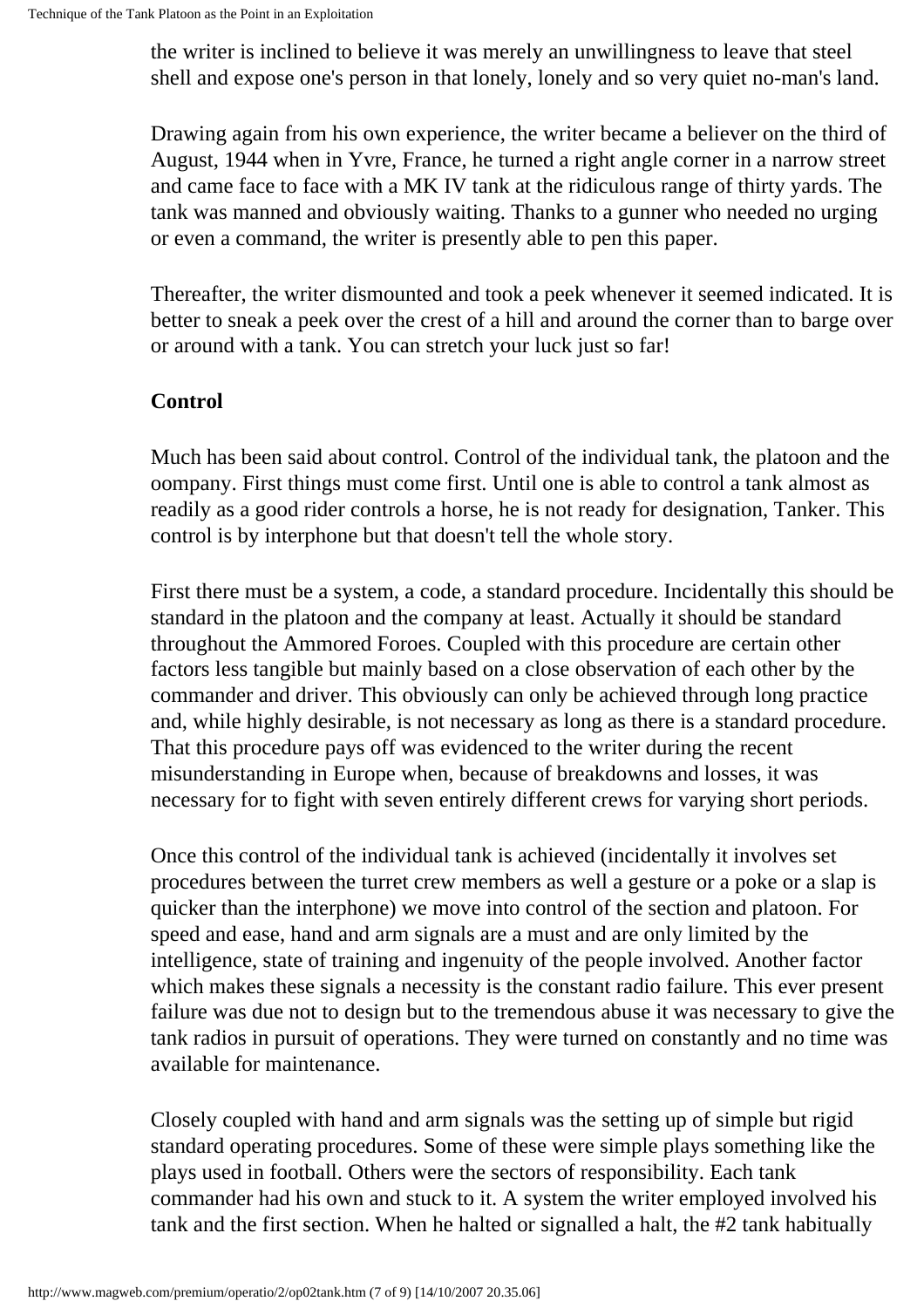pulled up abreast, if possible, and on the right and immediatdy scanned in that direction. The #3 tank performed in like fashion on the left. The following section took the responsibility for the extreme right and left flanks and prepared to move in either direction upon receiving a signal.

Connected with this is a lesson we learned through bitter experience. The German anti-tank guns, whenever possible, were sited to be mutally supporting and designed to suck one in, that is to say, to mousetrap the unwary. At first while using the system outlined above the #2 and #3 tanks would pull into their positions in good style. However, if the platoon leader was firing to his front their attention naturally was attracted and without order they began to fire at targets to the front.

Some of our people then got knocked out by fire from the flanks the worst part of which was the fact that no one saw where the shot came from. The experience made it necessary for the #2 and #3 tank commanders to ignore the front and to cover their own areas. Naturally they glanced quickly every moment or two towards the platoon leader for orders but rigidly covered the sector for which they were responsible.

It can be said that control within the platoon depends on many things. Experience and practice of course are the best ways of developing this control. Then there is the method of control often listed as the final resort in the texts. This is usually referred to as 'example of the Commander'. Nothing can take the place of this method. However, it will have no effect unless the Commander has achieved a reputation for intelligence, for skill and has been able to inculate in his people an unswerving all for one, one for all spirit.

While the writer does not necessarily advocate this policy for units larger than a platoon, he is convinced that nothing short of unqualified respect will do. If coupled with this respect, he can generate a spirit of absolute, utter comradeship his path will be easier, his chance for success then will be most likely.

The tank plaloon leader is faced with a situation unique among officers. Each crew has five men. He is part of the crew of his tank. Obviously as a tank commander, he has many menial, purely physical duties to perform. He must help with the refueling. He must clean guns. He must help change tracks. He stands guard duty in combat. It is necessary for him not only to perform these duties but he must do them expertly. He cannot ever exhibit fear for he must zealously guard the morale of his men.

During an exploitation when men and machines are pushed to the limit, his job is multiplied many times. These are the times when his good nature cannot, ever momentarily, fail. All this can be accomplished easily if the leader has a genuine affection for his men and thoroughly understands their weakness and their strength and respects their inherent nobility.

This paper has no footnotes, no references but is the result of one man's research, his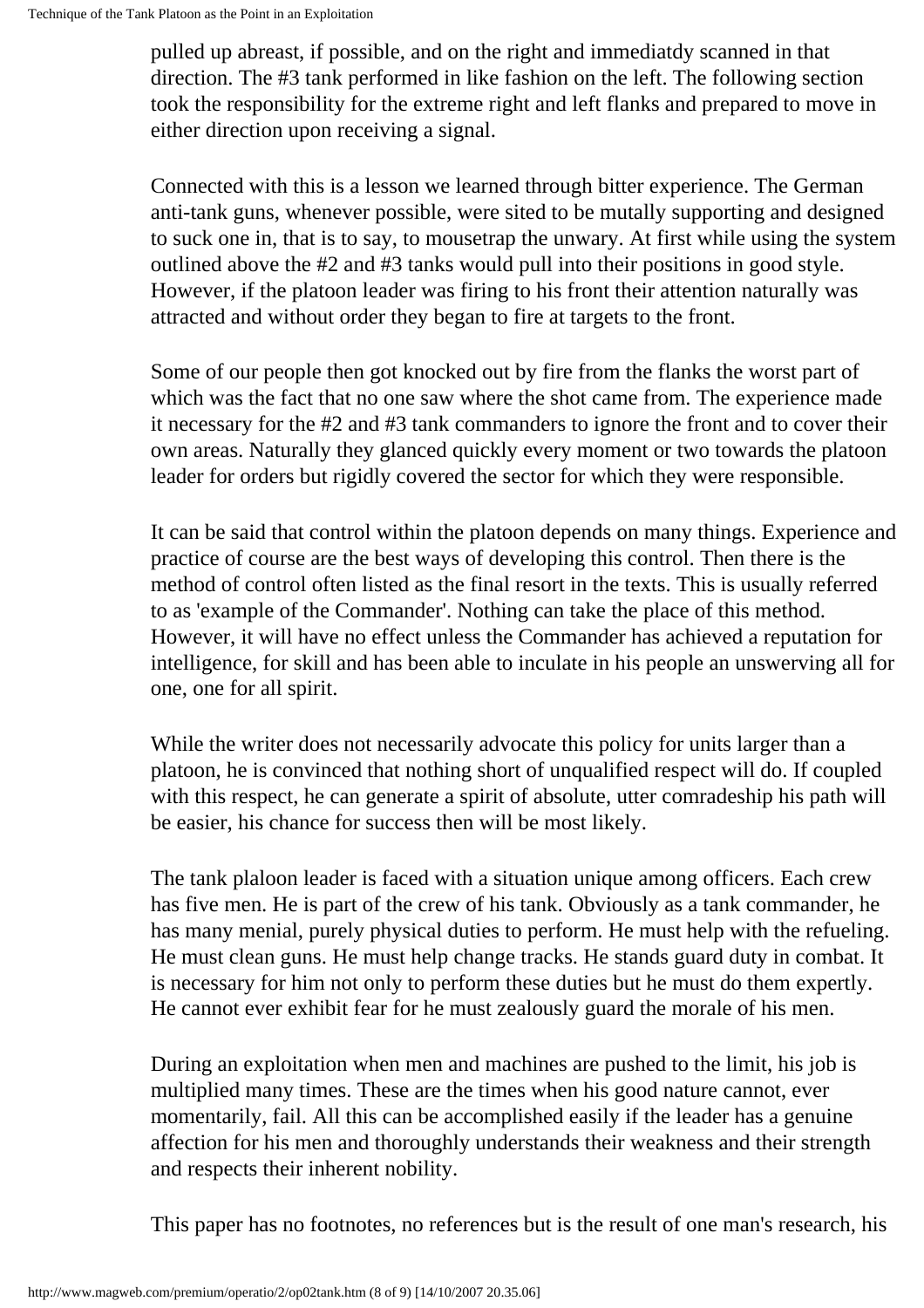trials and errors and the trials and errors of many others who are now represented by a white cross somewhere in Europe.

[Back to Table of Contents -- Operations #2](#page-0-0) [Back to Operations List of Issues](http://www.magweb.com/premium/operatio/operiss.htm) [Back to MagWeb Master List of Magazines](http://www.magweb.com/premium/maglist.htm)

© Copyright 1991 by The Gamers.

This article appears in MagWeb (Magazine Web) on the Internet World Wide Web.

Other military history articles and gaming articles are available at **http://www.magweb.com**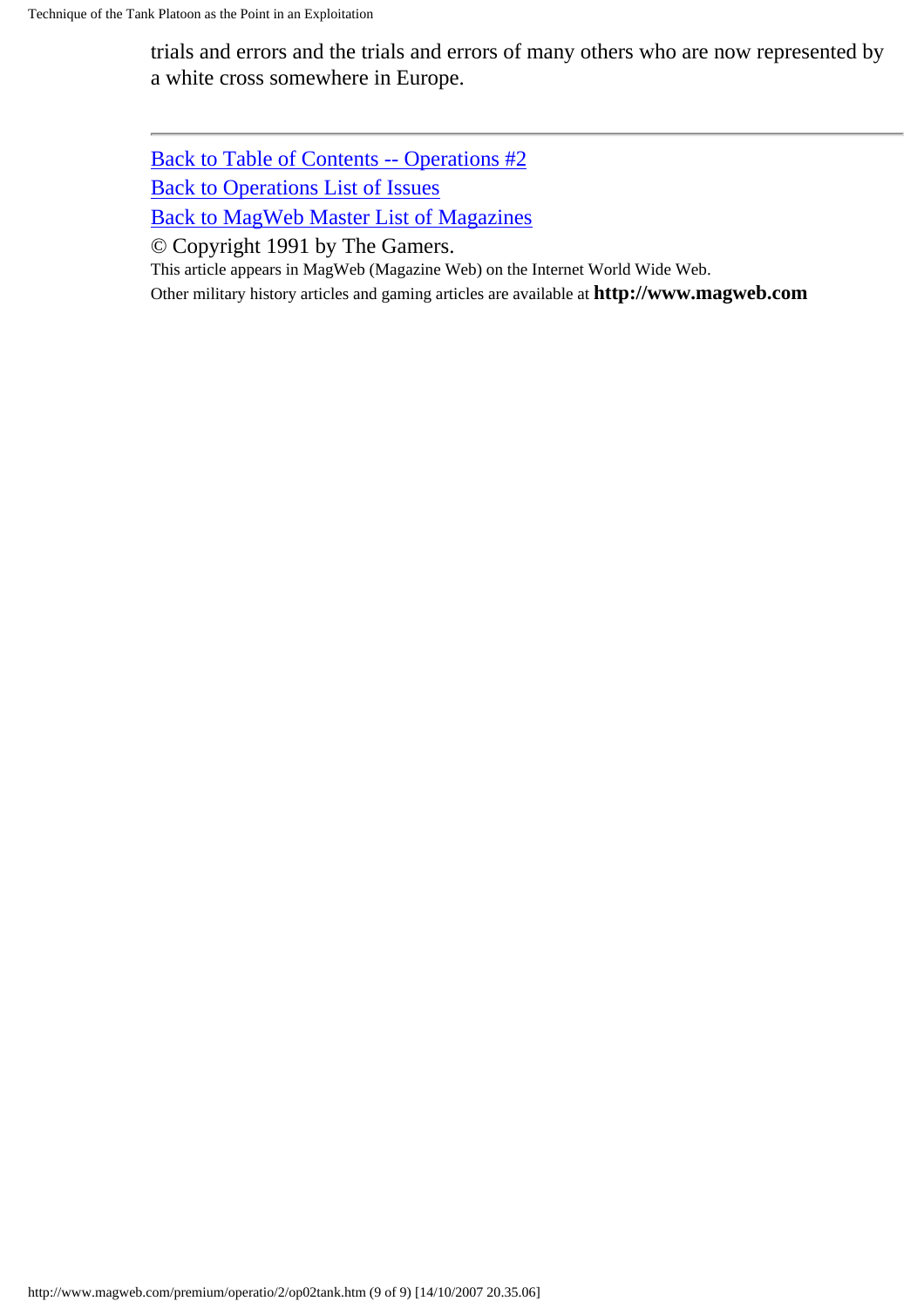

# **Origins 91 Report**

## **Convention**

*by Dean N. Essig*

Origins this year was the best show of the last four years or so. From a sales standpoint (using our booth as a measure -- the only figures I deem truly reliable), this year's show was almost as good as the last three *combined!* It was at least three times greater than last year's abysmal showing at Atlanta. From my discussions with other manufacturers, our success was matched by their making the whole show measure in relation to the sales we could both see and count. It was a good one.

New products unveiled in Baltimore were:

| Avalon Hill -- Battle of the Bulge, nth edition.<br>Robin Hood (a movie tie-in). |
|----------------------------------------------------------------------------------|
| GDW -- Stand and Die.                                                            |
| <b>TSR</b> -- Pacific Theater of Operations                                      |
| <b>GMT</b> -- Alexander                                                          |
| 3W -- Roark's Drift                                                              |
| Pacific Rim -- Counterattack #3 (Believe it or Not)                              |
| Victory -- The Peloponnesian War                                                 |
| and, of course, Barren Victory.                                                  |

Much to our disappointment, Clash of Arms did not have Ligny or Quatra Bras available and Fresno had no finished games at all.

We had interesting discussions with several very kind industry types, among those to add to your "good guys" list are: Marc Miller of GDW, Gene Billingsley of GMT, and Ed Wimble & Steve Rawlings of Clash of Arms. Gene, much to our approval, managed the difficult task of bringing GMT through its troubles last year (explosive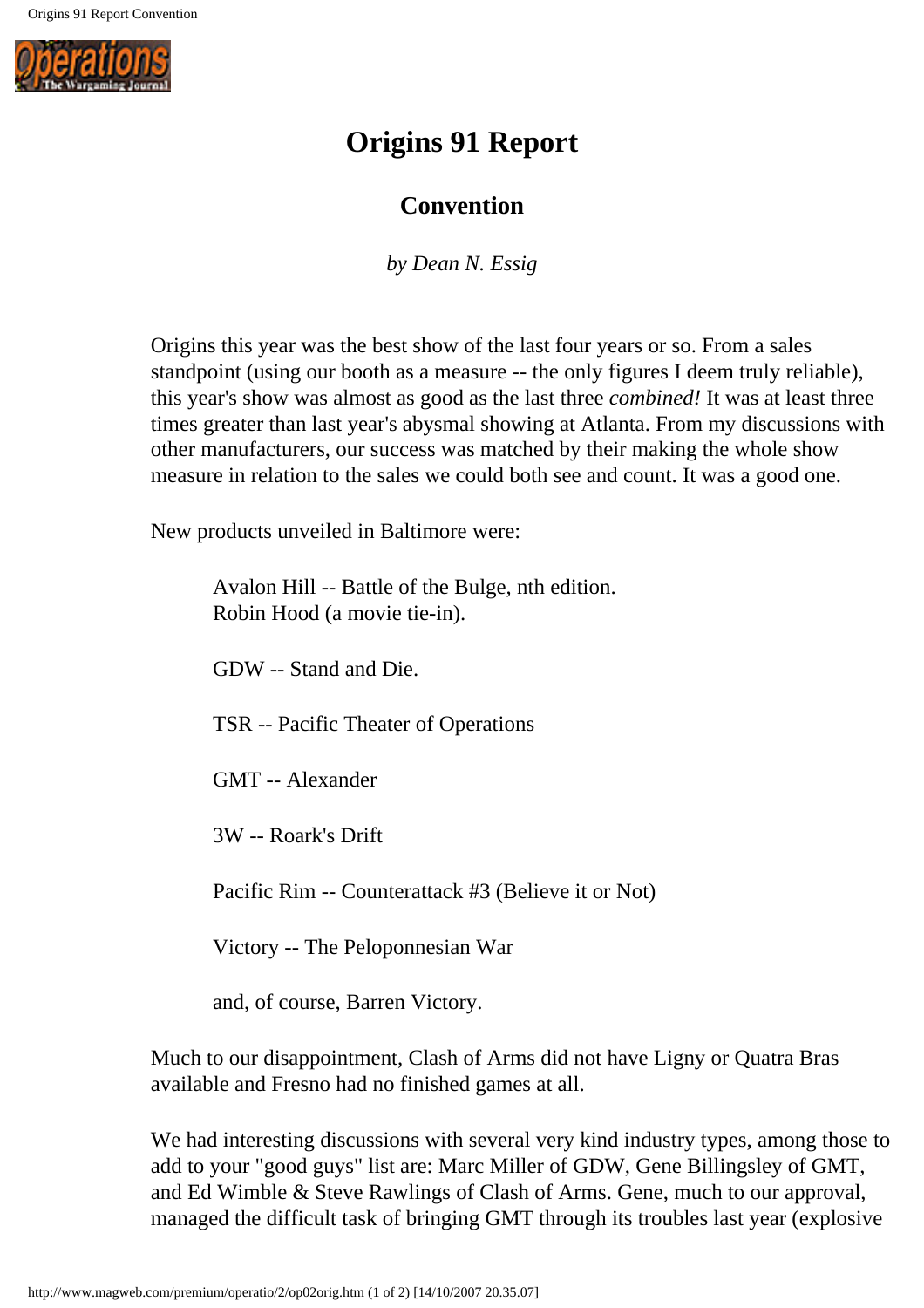partnerships are not a pretty sight) and seems to have stabilized operations. Our hats are off to him.

Richard Berg had a booth from which to squeeze some more sales out of SDI's ship wrecked hull. From our vantage, however, he seemed to spend most of his time discussing mail fraud laws with unhappy purchasers of Blood and Sand. Much of the time the booth was left in the hands of his son -- until Sunday, when Richard departed early in the day -- without much fanfare.

Our usual lecture circuit was followed by a small but very astute and interesting audience. Thanks to all who anended and especially those who stayed after to chat or went to the 8:00pm talks. The questions showed that the listeners had a good knowledge of the rules and systems in our games and numerous good discussions were had. Thanks.

Next year, we will be sharing an island booth with Clash of Arms and GMT -- a sort of wargaming redoubt in the mass of D&D types who will be at Origins/GenCon in Milwaukee. Be sure to make plans to be there. It should be even better!

[Back to Table of Contents -- Operations #2](#page-0-0)

[Back to Operations List of Issues](http://www.magweb.com/premium/operatio/operiss.htm)

[Back to MagWeb Master List of Magazines](http://www.magweb.com/premium/maglist.htm)

© Copyright 1991 by The Gamers.

This article appears in MagWeb (Magazine Web) on the Internet World Wide Web.

Other military history articles and gaming articles are available at **http://www.magweb.com**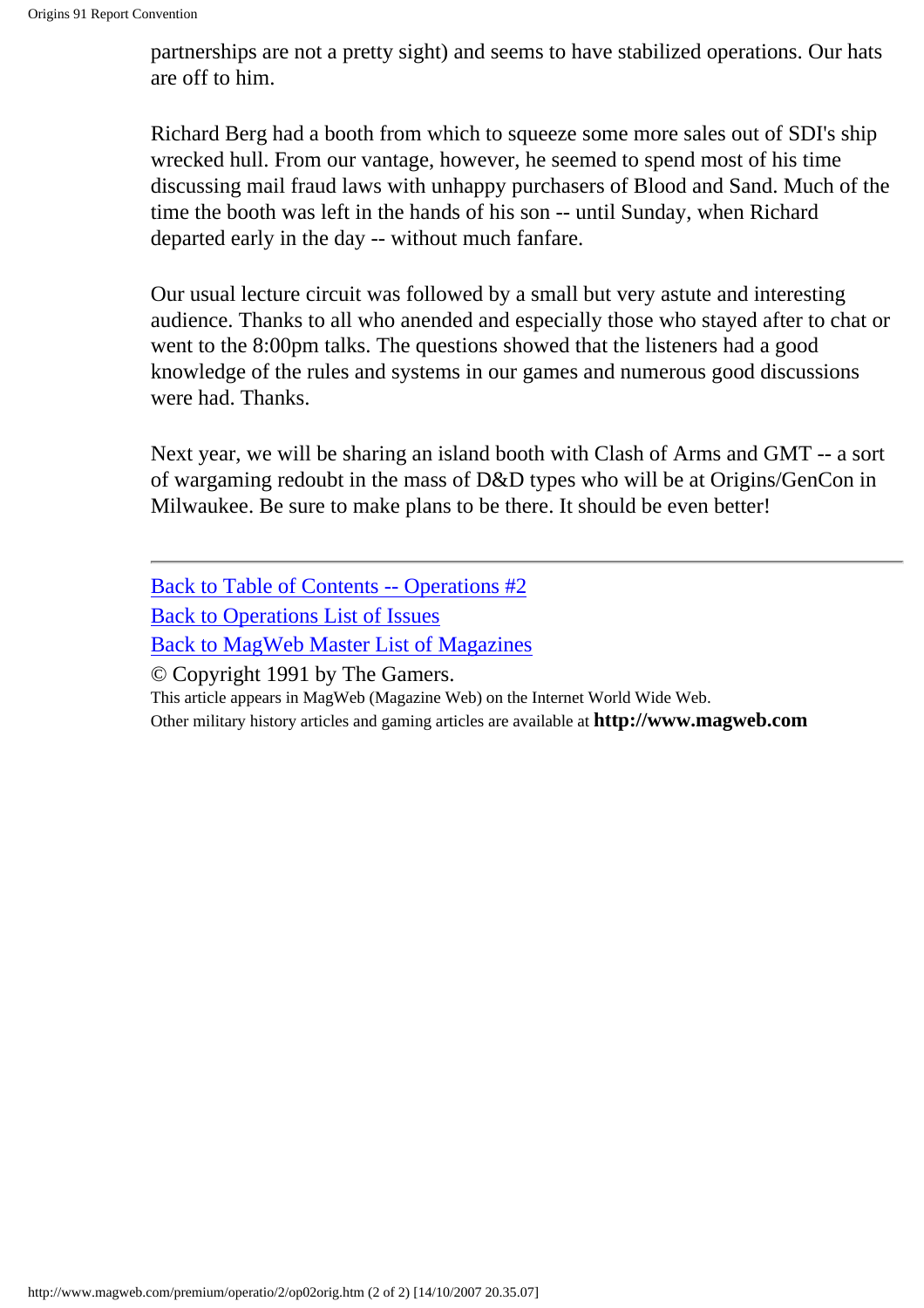

# **Enough Room for All**

## **New Companies**

*by Dean N. Essig*

This is a time to be inspired by our hobby. A number of small firms have broken forth to help diversify the quality and topic of the games being produced. This is the good and productive edge of the desktop publishing revolution with the proper equipment, anyone with a reasonable amount of skill can produce top-of-the-line wargame graphics. We, as well as others, are just now beginning to unleash the full potential of the systems currently available -- systems which give us a control and freedom of action companies of the past could only dream about.

My hat is off to those who have taken advantage of the new methods of production to bring us more and beuer games -- XTR (Command Magazinc), GMT, and Rhino come to mind as the forerunners of the new wave. You can take advantage of this too -- both as consumer and potential manufacturer. As a consumer, the new wave gives you more, better looking games and games of a range of topics not possible before.

Why? Because you (as the potential manufacturer) can for the first time produce a one-time release on your favorite topic and make it as good as "the big boys." I encourage you to do this -- and I'm willing to give you whatever advice I can if you give me a ring.

To produce high quality graphics, all a new company needs is a decent Macintosh computer with color capabilities, a good service bureau who can handle films, and a printer willing to be patient. Start small and grow into what you want to become - don't jump in with both feet loudly proclaiming your first "monster" release! When you have your "2nd Punic War" ready for distribution, give me a call or talk to the distributors listed in this issue. And, good luck -- you're on your way!

Where does this new wave of sprout companies leave The Gamers in the scheme of things? Basically, right where we were -- very comfortable. Do we feel threatened, etc.? Of course not, the game industry is very small, but there is plenty of room for new blood and ideas. Cut-throat competition and market share womes not only do not matter, but are also harmful in thc longrun. Gaming is plenty large to hold a number of small firms who complement each other in topic, style and quality. Gaming is not large enough to sustain budding egomaniacs with dreams of hobby domination and such rubbish.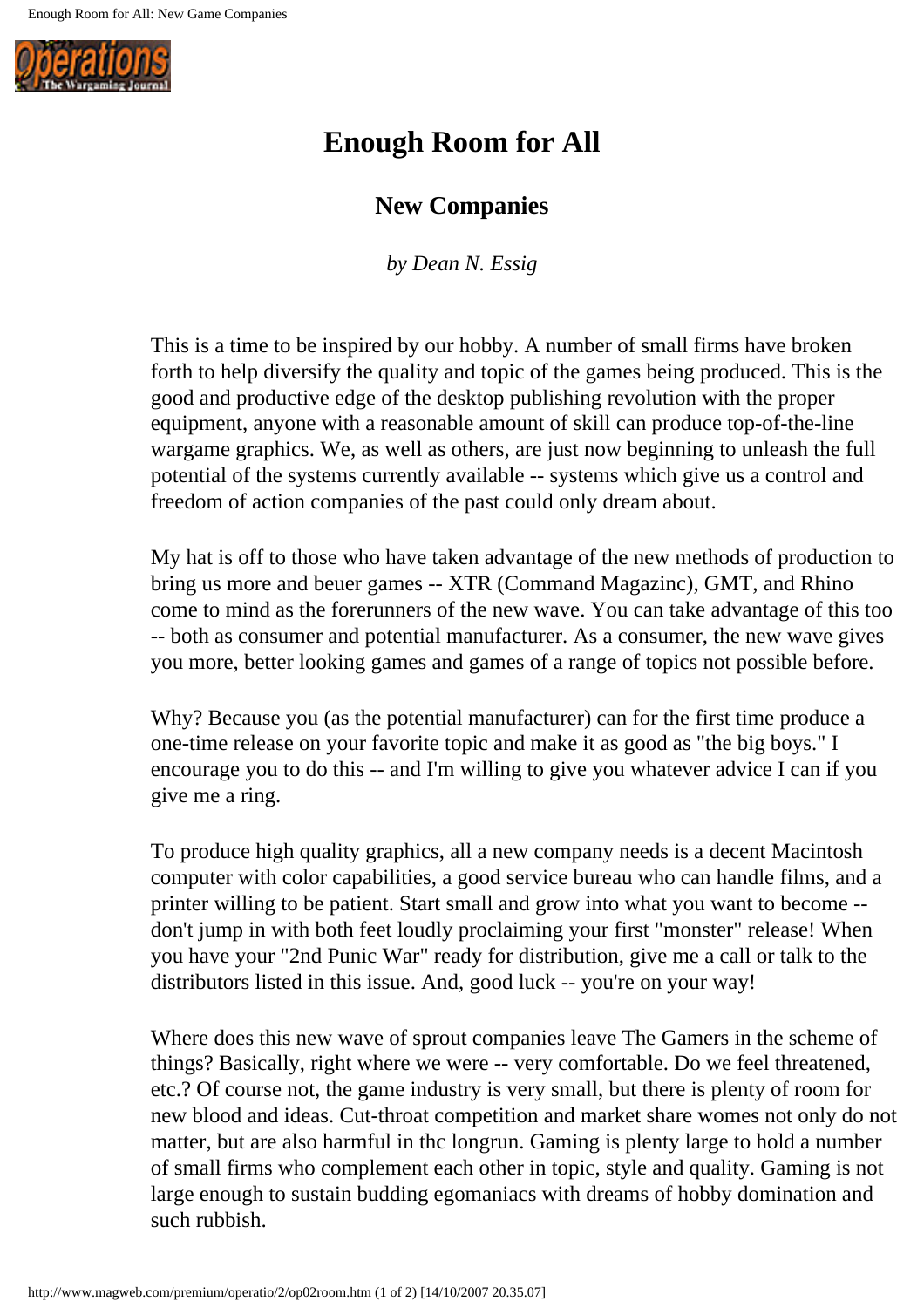Numerous small companies can give gamers altematives when one or another fails to meet expectations in quality, timeliness, topic, or price. You'll never have to support a company with crummy products because "the hobby will die" if you don't. There will always be someone waiting in the wings who is willing to give his game a try. And, that is the way I'd like it to be.

[Back to Table of Contents -- Operations #2](#page-0-0) [Back to Operations List of Issues](http://www.magweb.com/premium/operatio/operiss.htm) [Back to MagWeb Master List of Magazines](http://www.magweb.com/premium/maglist.htm)

© Copyright 1991 by The Gamers.

This article appears in MagWeb (Magazine Web) on the Internet World Wide Web. Other military history articles and gaming articles are available at **http://www.magweb.com**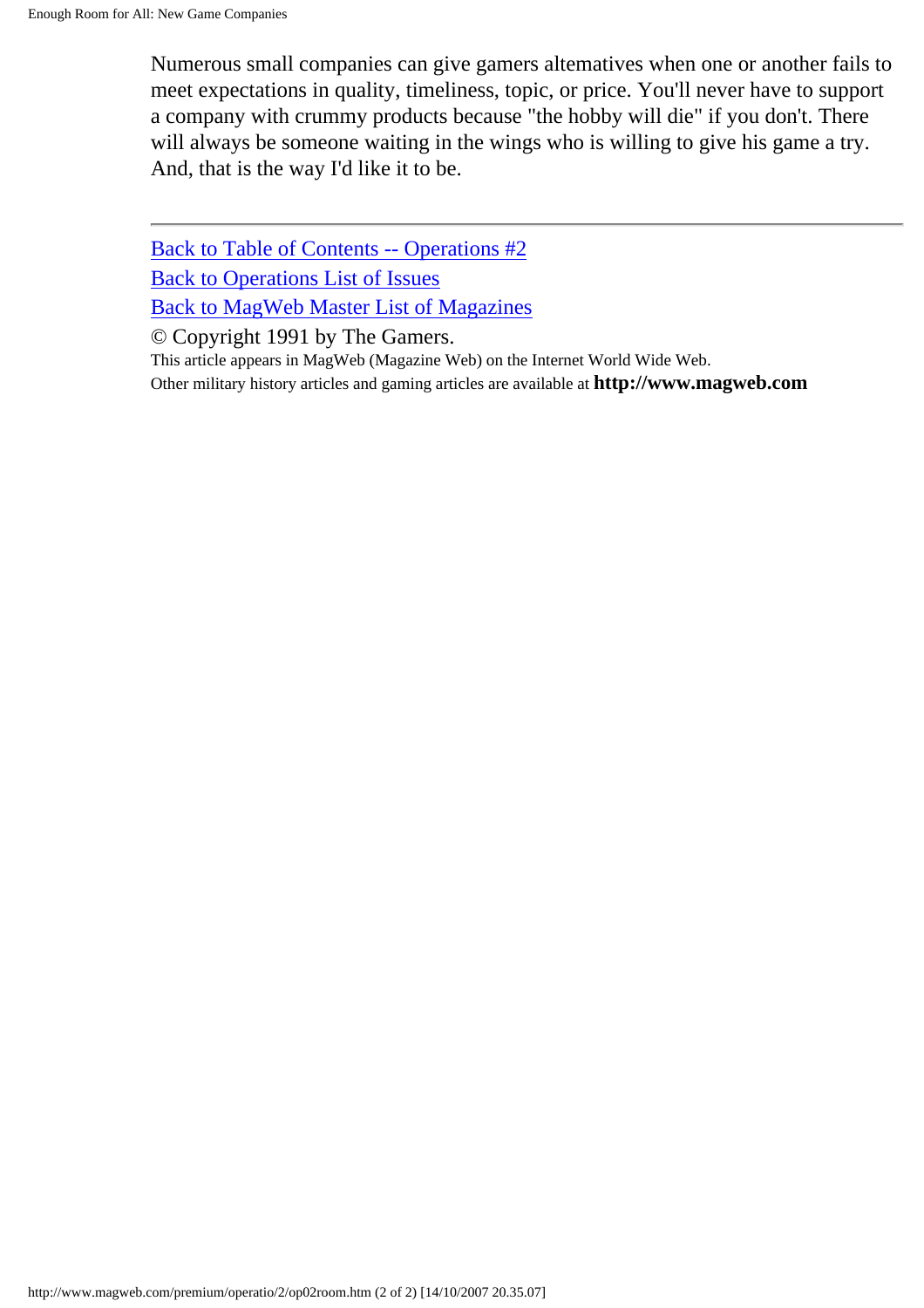

# **In Brief**

# **Editorial**

*by Dean N. Essig*

A common refrain in game reviews these days seems to be "games can't simulate reality, so why waste time trying?" This pontification being used as filler when the reviewer doesn't want to waste time studying the game and its play -- but that's another issue. Is this point valid? My views on the issue are below.

Games can never place the player in the shoes of the commanders who were there - that is simply true and should be obvious to anyone with a passing knowledge of both games and military reality. If you want to experience what "it" is like, I can suggest a better way than Bill Mauldin's in his book *Up Front*...

"Dig a hole in your backyard while it is raining. Sit in the hole until the water climbs around your ankles. Pour cold mud down your shirt collar. Sit there for forty-eight hours, and...imagine that a guy is sneaking around waiting for a chance to club you on the head or set your house on fire.

Get out of the hole, fill a suitcase full of rocks, pick it up, put a shot gun in your other hand, and walk on the muddiest road you can find. Fall flat on your face every few minutes as you imagine big meteors streaking down to sock you.

After ten or twelve miles...start sneaking through the wet brush...Give some friend a rifle and have him blast in your direction once in a while.

If you repeat this performance every three days for several months you may begin to understand why an infantryman sometimes gets out of breath. *But you still won't understand how he feels when things get tough."* [emphasis added]

The point is that a game can't let you in on what its really like -- and its a good thing too, because "realistic games wouldn't be too much fun. The problem I have with the reviewer's statement is that it is not attacking games on the grounds of "making it like the real thing" but that games not only don't, but can't, give reasonably accurate results. And, that's not right!

Games give a good approximation of real results -- given decent parameters and a good model (the game.) Much like the calculus which tries to simulate curves with an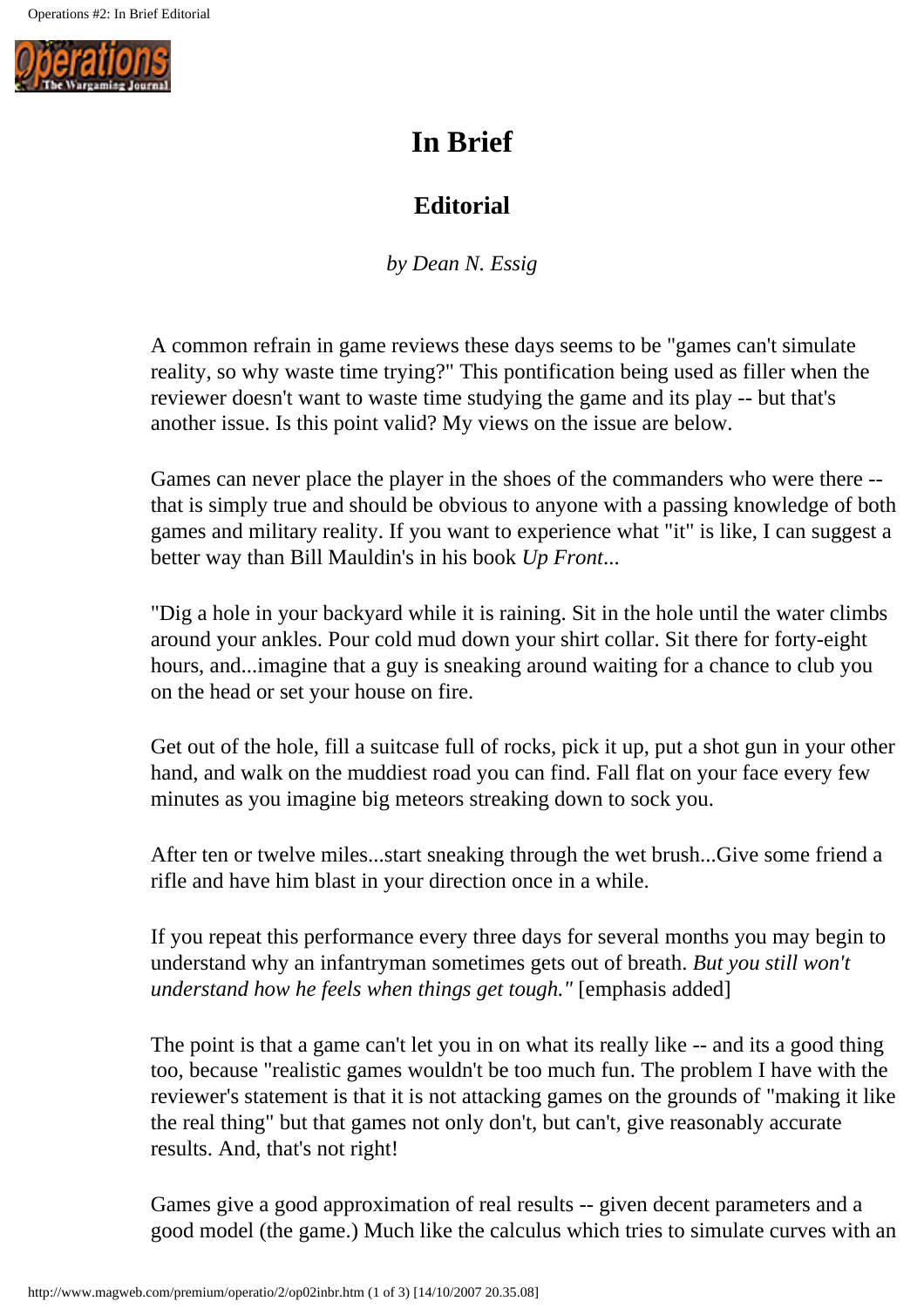infinite series of straight lines, wargames attempt to fit a square peg in a round hole by varying the number of sides. A very simple, abstract game might make a fairly good fit while a excessivdy detailed "simulation" misses entirely.

Why? Besause the number of sides on our wargame peg is not as clearly related to increases in detail as a simple analogy to calculus methods might suppose. Take tank kills. For a given weapon at a given range to kill a given target tank might be a 60% chance in real life. The ultra-detailed armor simulation, in an attempt to be very ascurate, breaks down the shot into as many as a dozen different parameters each of whish the designer must guesstimate the amount and significance of effects (there is no good hard data on many things gamers take as gospel.)

When he's done, the complicated game might end up with a grossly inaccurate final probability because the sum of the independently rated parameters is only an accumulation of their errors. Meanwhile, game designer B takes a wholly different approach. He simplifies the tank fire to a couple of easily identifiable values which very quickly generate something close to the 60 percent required. Game players will invariably think designer A's game is more accurate because of his dozens of carefully calculated (it seems) variables, while they will decry designer B's game as too simple to give good results. In actuality, the reverse is true -- but game players have accepted as fact that more detail means more accuracy.

Breaking things down into their relevant points is a product of modern education. Often a list of "important factors" is memorized and that list then passes for understanding. While the list may very well be true, it gives little clue as to the relative importance of the given factors or how the affect/relate to each other.

Can wargames simulate reality well enough to generate decent results? Yes, but only if the man behind the design is well aware of the interrelationship and relative importance of the differing effects he must give values for. There is no magical reference work to consult, it is all based on intuitive feel. Game players should not be buffaloed into thinking otherwise by a smokescree of numbers and separated values.

Many thanks to those who wrote letters and sent in game ratings. You'll see a few small changes to the chart as games "jockey" for position. The big change was in the number of "not enough votes" games. There are now a lot of one vote wonders in that list which will need a bunch of votes in order to make the chart's minimum of 25 percent. As always, we need more ratings for next time, more letters to publish, more Q&A questions, and articles...I have but two outside articles for this mag so far -- and that's not enough. Please write up your thoughts or, at least, send your ideas of things you want us to write about.

[Back to Table of Contents -- Operations #2](#page-0-0) [Back to Operations List of Issues](http://www.magweb.com/premium/operatio/operiss.htm)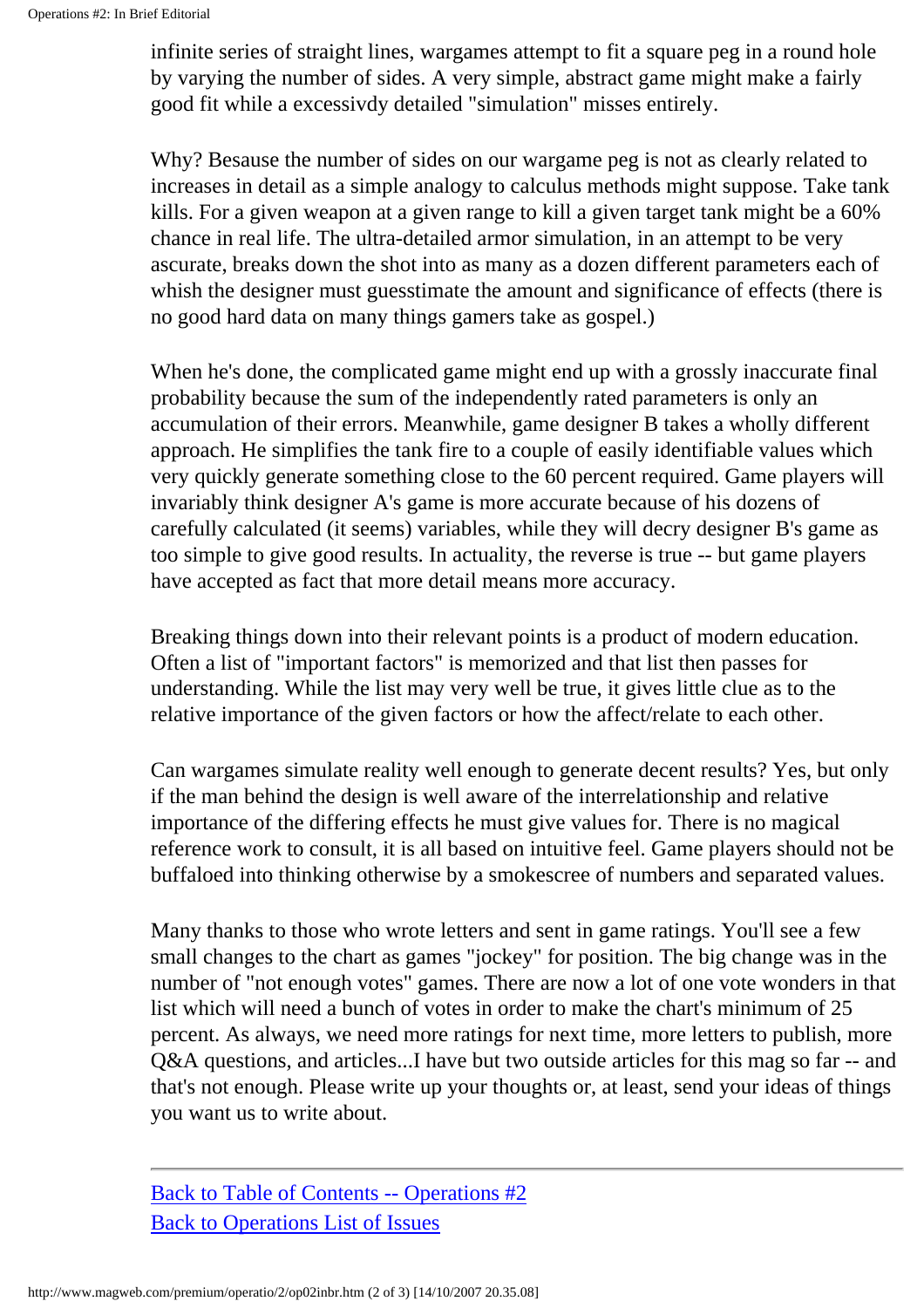## [Back to MagWeb Master List of Magazines](http://www.magweb.com/premium/maglist.htm)

© Copyright 1991 by The Gamers.

This article appears in MagWeb (Magazine Web) on the Internet World Wide Web. Other military history articles and gaming articles are available at **http://www.magweb.com**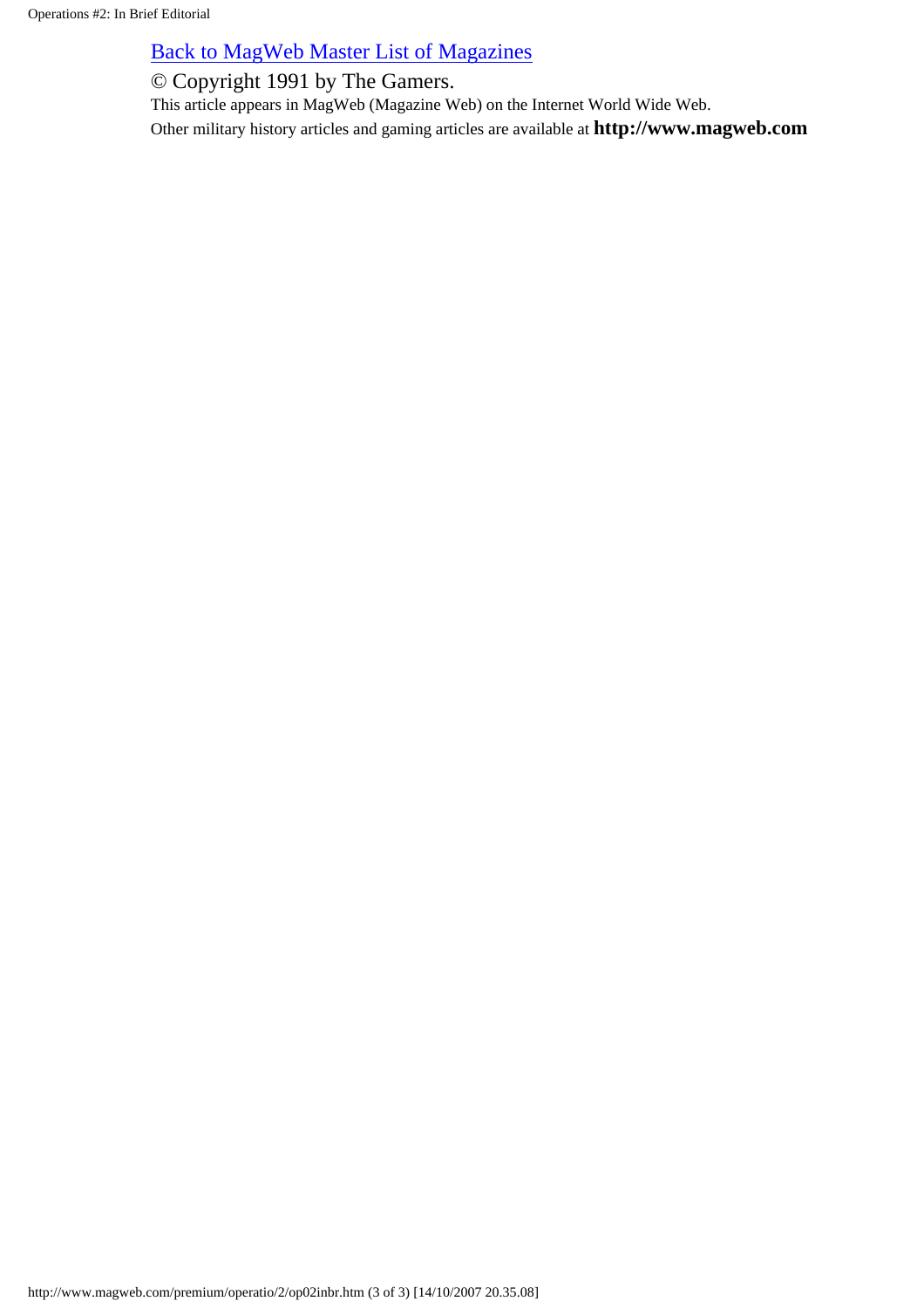

# **Out Brief**

## **A Company Philosophy**

*by Dean Essig*

While most game companies seem to have no philosophy of action at all, we like to think we have a company philosophy and that it is a good one. Con tained here is an overview of that philosophy, which (while not exhaustive) should be a good guide to our operations. This listing is not in any particular order, except that customer service ranks first by far.

## **1. Customer Service**

Wargamers have traditionally been treated like dirt. This practice is not only wrong and destructive, it is pathetic. Why gamers have put up with such an abysmal level of customer service, I cannot understand. Of course, many *didn't* and have now left the hobby behind. A dedication to customer service, in our eyes, begins (not ends) with the sale. Firstly, products should be shipped u soon as possible when the order arrives -- not weeks later-- and the order must be filled *correctly*. If a poor quality component slips through, immediate replacement should be expected. Telephone questions should be answered immediately with all respect and courtesy. Mailed rules questions should be answered right away (while they are important) not months later. The customer must be treated as a trusted friend -- not as a state enemy!

## **2. Product Quality**

The games we sell are the very best we can put together with our technical resources and skill. The game's design should highlight what we feel, through diligent study, are the salient features of warfare at a given time period and scale. Physically, the product should be as attractive and functional as we can make it. We make our fair share of errors -- but an effort is placed into action to make a few as humanly possible. And, we continue to learn, too. Look at the original *In Their Quiet Fields* counters if you have them. They look the way they do not because we didn't care, but because that was the limit of my technical knowledge at the time. Compare those to the *Barren Victory* counters and I hope you will be able to tell a matted improvement.

## **3. On-Time Performance**

This point must seem awfully trivial to our competitors, since they ditch it so often.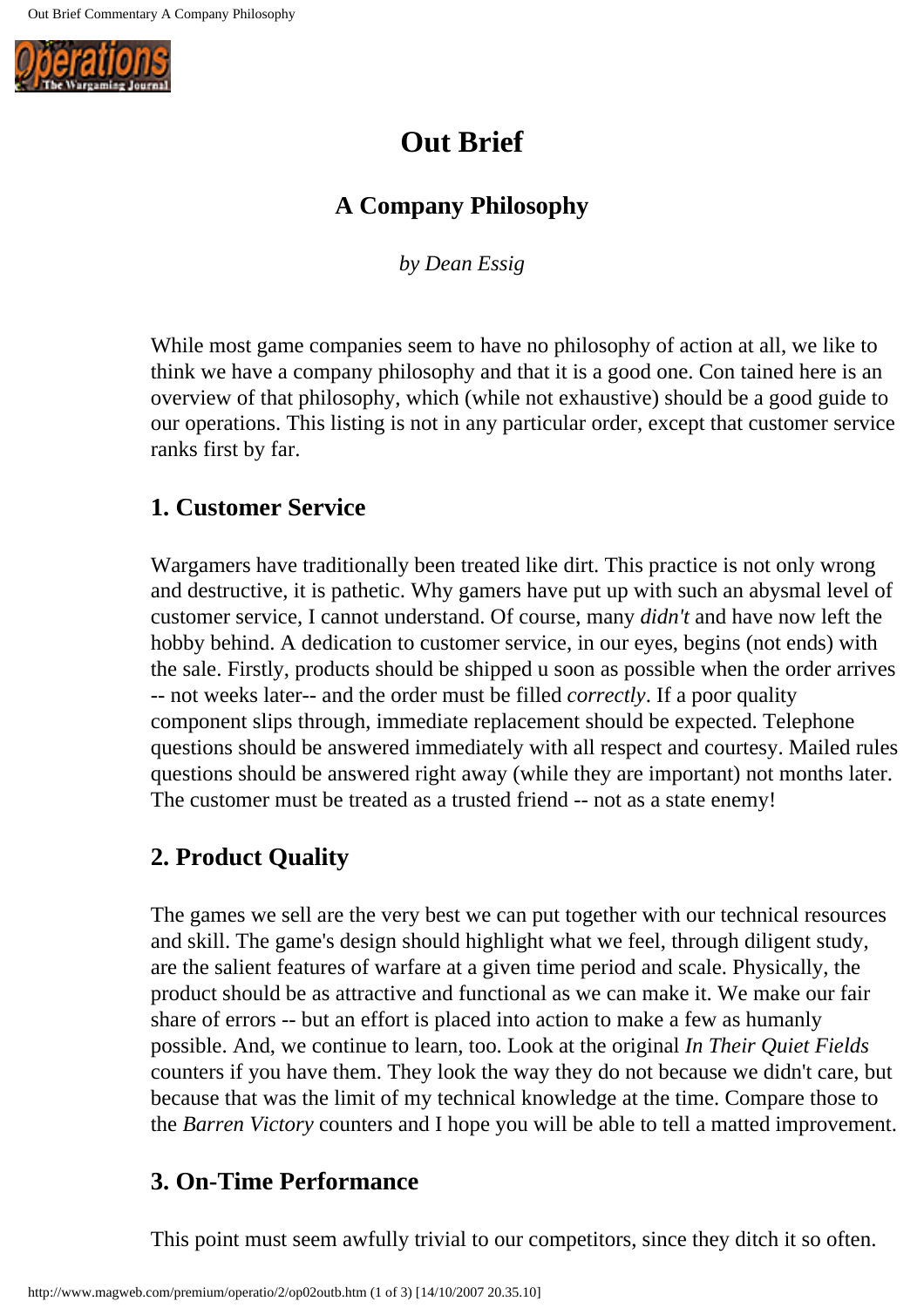what's peculiar is I don't understand *why*. Like us, they set their own deadlines. Is it that hard to set a deadline you can hit? On time performanoe is important. It's frustrating to wait months, nay years, for a game to come out -- only to find the end result isn't worth the wait. "But," they say, "we didn't want to *rush* to meet some deadline!" Yeah, right. We set deadlines we can comfortably meet. Like I said, I can't understand it.

## **4. "Entire Spectrum Product Line**

Every time we come out with a different type of game from what we had been doing, I get several letters asking if we had given up on X series games and if all we were going to be putting out were Y series games from now on. Relax. We publish our production schedule out a year in advance, so there shouldn't be any great surprises.

What we are doing is also pretty obvious -- we are slowly covering multiple bases. Eventually, I hope to publish one or more titles per year in each series. This should give something for most everyone. The number of series will slowly increase over the years -- covering more time periods and scales. Dead ends (if any) will be dropped and successful series will continue.

In addition to the above, a range of complexity levds will bo provided for. Actually, this amounts to "normal level" series (TCS, CWB, OCS) which provide a definidve look at a time period and scale, and our "simpler level" series (SCS) which give a lower complexity treatment with a given trade-off in accuracy, detail, and complication.

## **5. Responsible Attitude**

Along with on-time performance, we refuse to follow any "announce every game idea" policy as seen elsewhere. We make promises we can deliver. If we can't deliver, or have a reasonable doubt, we don't promise it. Its just that simple.

## **6. Professional Behavior**

In basic terms this means keeping one's head above the surrounding muck. Avoidance of designer to reviewer shouting matches, etc. That is, even in the case where we are literally baited by the reviewer as in the case of the infamous Bloody 110th "review." In a business sense, this means payment of bills on time, correct charging of orders and records of customer credits and debts. And, all of the topics before and after this one.

# **7. Sturdiness, Solidity, and Stability**

All the above are aimed at this one. Giving you guys something you can count on.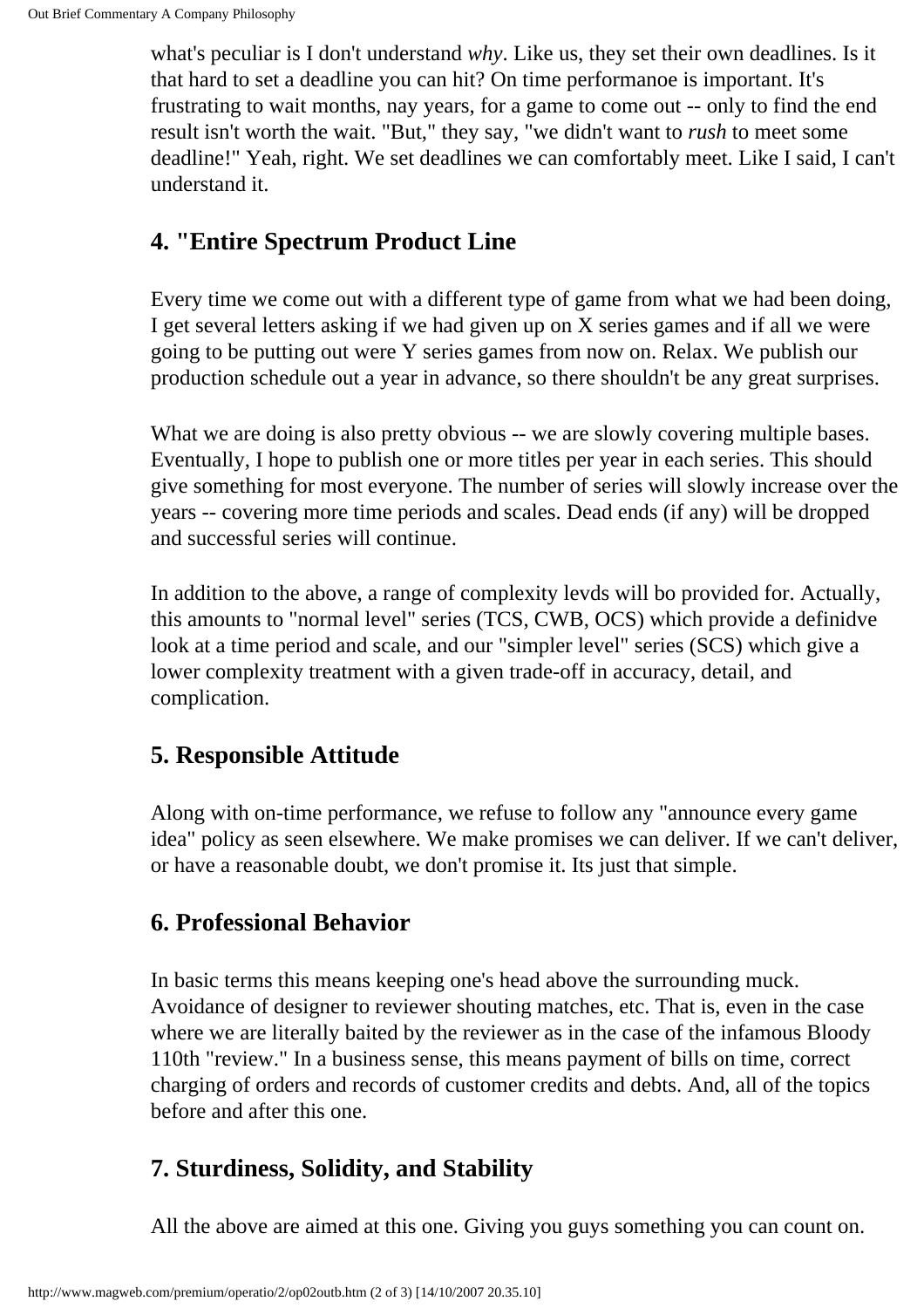We do what we say we will and say what we are going to do in plain terms. If you send in a pre-pub, you get the game when we said you would. If something isn't right, we'll make it right. Instead of trying to keep up with our latest batch of promises, you can yank out a year old "Up and Coming" column to find out what is coming out when. Also in order to promote stability, our course has been one of slow steady growth. I can happily admit we achieved our original goals quickly and set new, slightly higher, ones. This process of continual adjustment will continue.

That's the way I want to run a business. It's the way The Gamers Inc. has been run since its startup. Sure, we had to learn a lot on the way, and make a fair number of mistakes, but these were our guiding principles from day one. Our education continues...

[Back to Table of Contents -- Operations #2](#page-0-0) [Back to Operations List of Issues](http://www.magweb.com/premium/operatio/operiss.htm) [Back to MagWeb Master List of Magazines](http://www.magweb.com/premium/maglist.htm) © Copyright 1991 by The Gamers. This article appears in MagWeb (Magazine Web) on the Internet World Wide Web. Other military history articles and gaming articles are available at **http://www.magweb.com**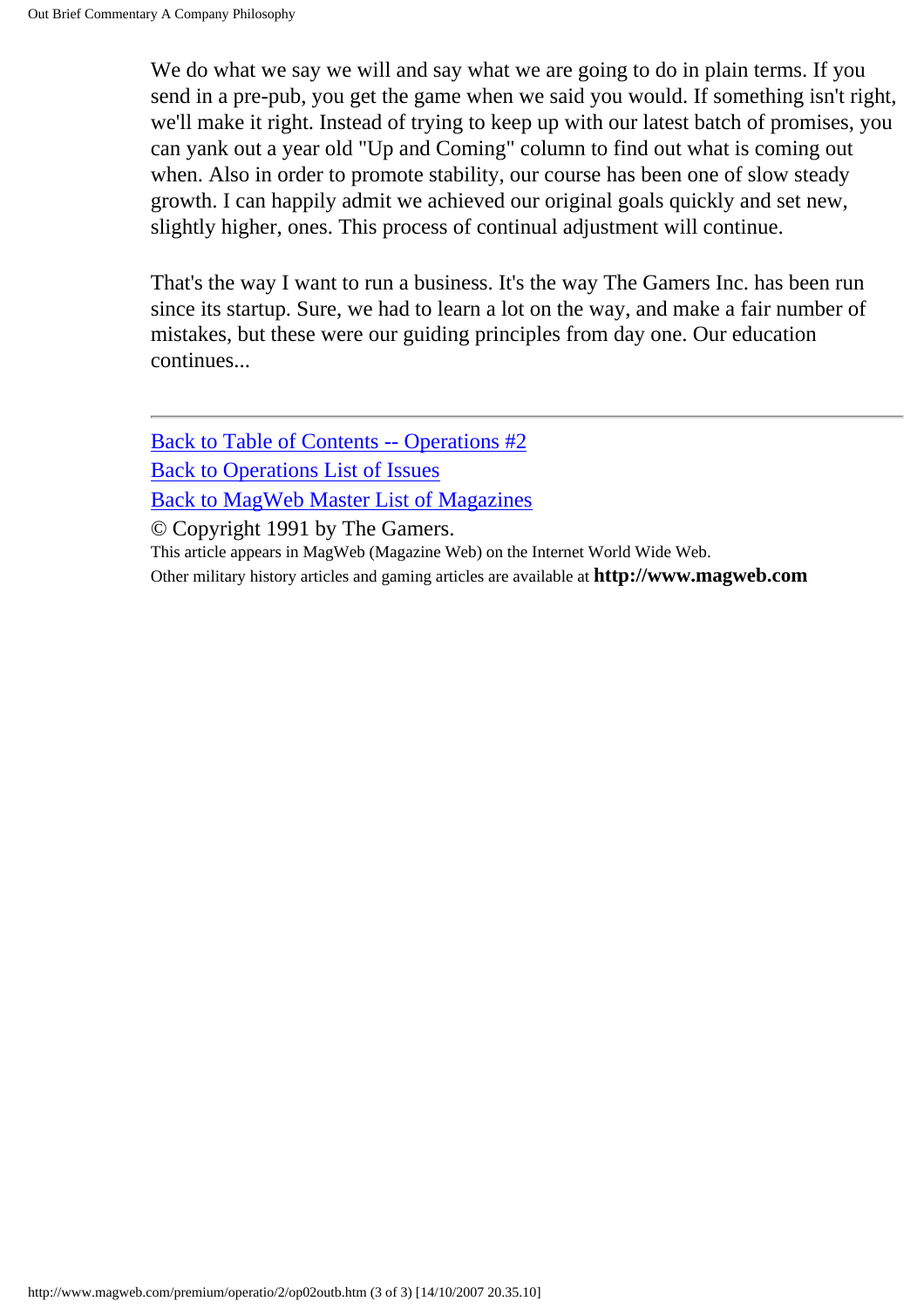

# **Civil War Brigade Series**

# **Q&A**

#### **Do orders from army HQ to a corps have to static exactly how divisions Ln the corps are to fight?**

No. As long as they remain within command radius, divisions can be used as desired as the corps attempts to fulfill its mission. Such detail may be used if desired, but it is unneeded.

#### **Can HQ's move about as desired or do they need orders?**

Except for the army HQ, all HQ's may only move if such movement b required by their orders, or the player is executing an emergency Corps retreat. Otherwise, HQ's are to be considered to be nailed in place by giant stakes driven into the ground. The army HQ, however, is completely free to move about as desired -- it is above such restrictions!

#### **Should orders be executed in the sequence they are received, or what?**

Newly accepted orders supercede old orders as they are accepted. The player may write as patt of the new order to finish the operadon in progress before starting on the newer command.

#### **How do division commanders give divisional goals to cavalry brigades?**

In the same manner as a corps commander must stack with the brigade in question.

OK, since the division commander must always stack with one of his brigades, does he have to drag a brigade with him when going to pick up another brigade winch is away somewhere with a divisional goal?

Literally speaking, the rules state he would have to drag 1000 men withhim todo such apick up. If payers agree, a more flexible appmach would be to allow the leaderto issue a divisional goal to brigade "A" to stay in place, and then go ga brigade "B." Technically, this is not allowed, but it is a very rare occurrence that is not accounted for in the rules.

#### **To reinforce marches for both sets of 2 MP's, can I go directly to the 1 1/2+**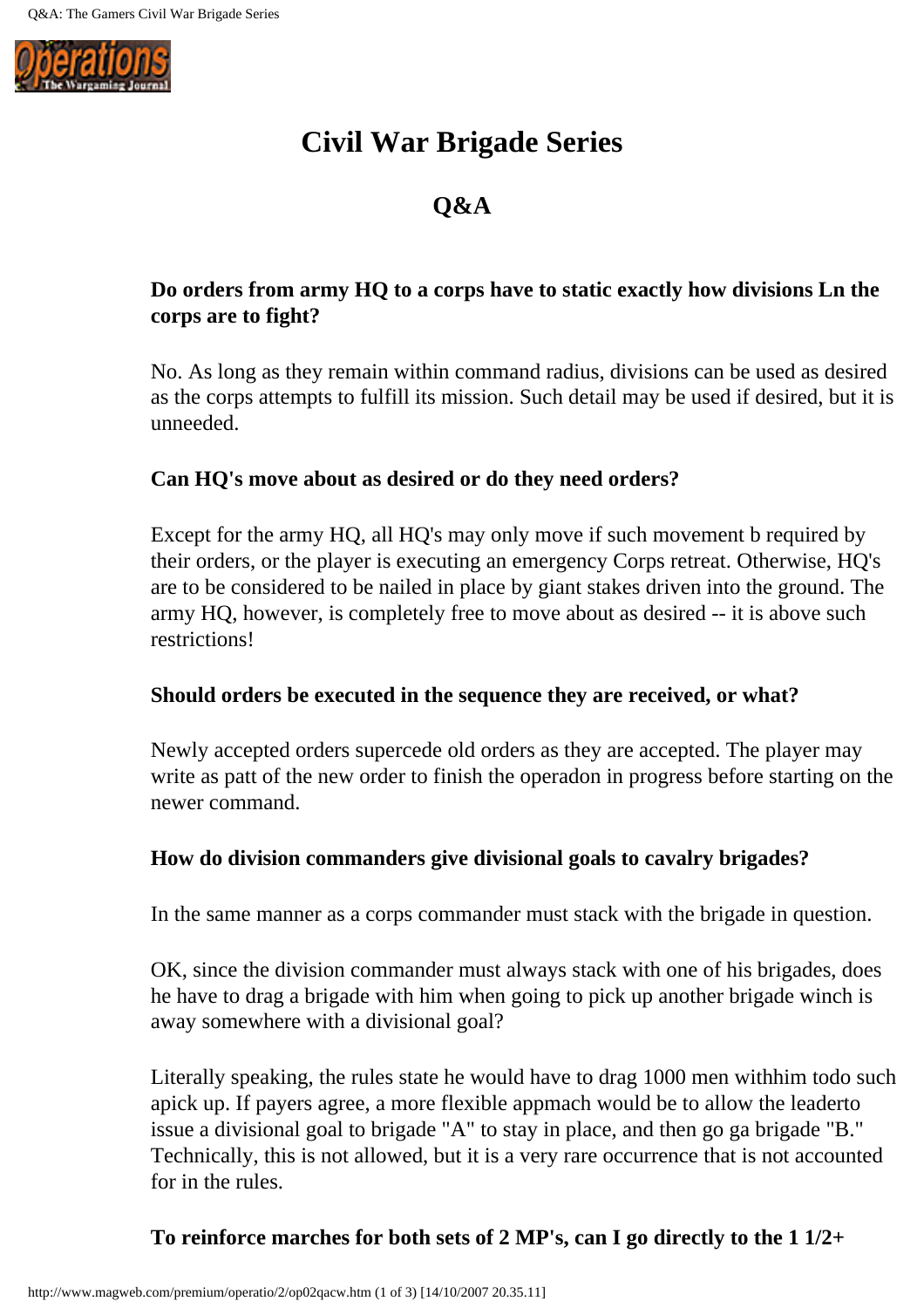#### **Straggler Table?**

No, you must first roll on the Straggler Table for the first set of two MP's and then again on the higher table for the second set.

#### **Are the Straggle Recovery Conditions enforced at the tune the marker is placed, when the die is rolled for recovery, or both?**

Straggler recovery conditions must be continuously from the time the marker is placed until the die is rolled. Any break of the conditions in-between causes the marker to be removed.

#### **In a close combat, an "additional morale check" is called for, does this involve thc Close Combat Morale modifiers?**

No, it is a normal morale check only.

#### **What happens to morale check results and the morale checks after fire loss in close combat?**

These are ignored. Morale checks for a close combat are made as part of the close combat sequence only.

#### **Can I attack with wrecked brigades into a close combat?**

Not mendoned in the first edition, this is expressly prohibited in the second edition.

My game does not mention any anti-initiatives, how do I find out what they should be? What are they anyway!

If the game's designer does not include any anti-initiatives or ody mentions them for a few leaders, all unnamed combinations are assumed to have an anti-initiative of zero. The designer will only include these when needed. Anti-initiatives represent the friction between a commander and his superior, which contributes to a lack of desire of the subordinate to stick his neck out. He will do as told, but nothing more.

#### **My unit, sadly, has to retreat in a rout. It is at the head of a column of other troops. If I draw a line from the fire to my unit, a direct rear route will take them right through the column. Do I have to retreat in this way, or can I sidestep one hex and retreat along the column?**

Retreating the column. The path of least resistance to the routing troops and whatever little control over them their officers might have will be directed into getting their panic stricken men out of the way of the rest of the division (and avoiding a major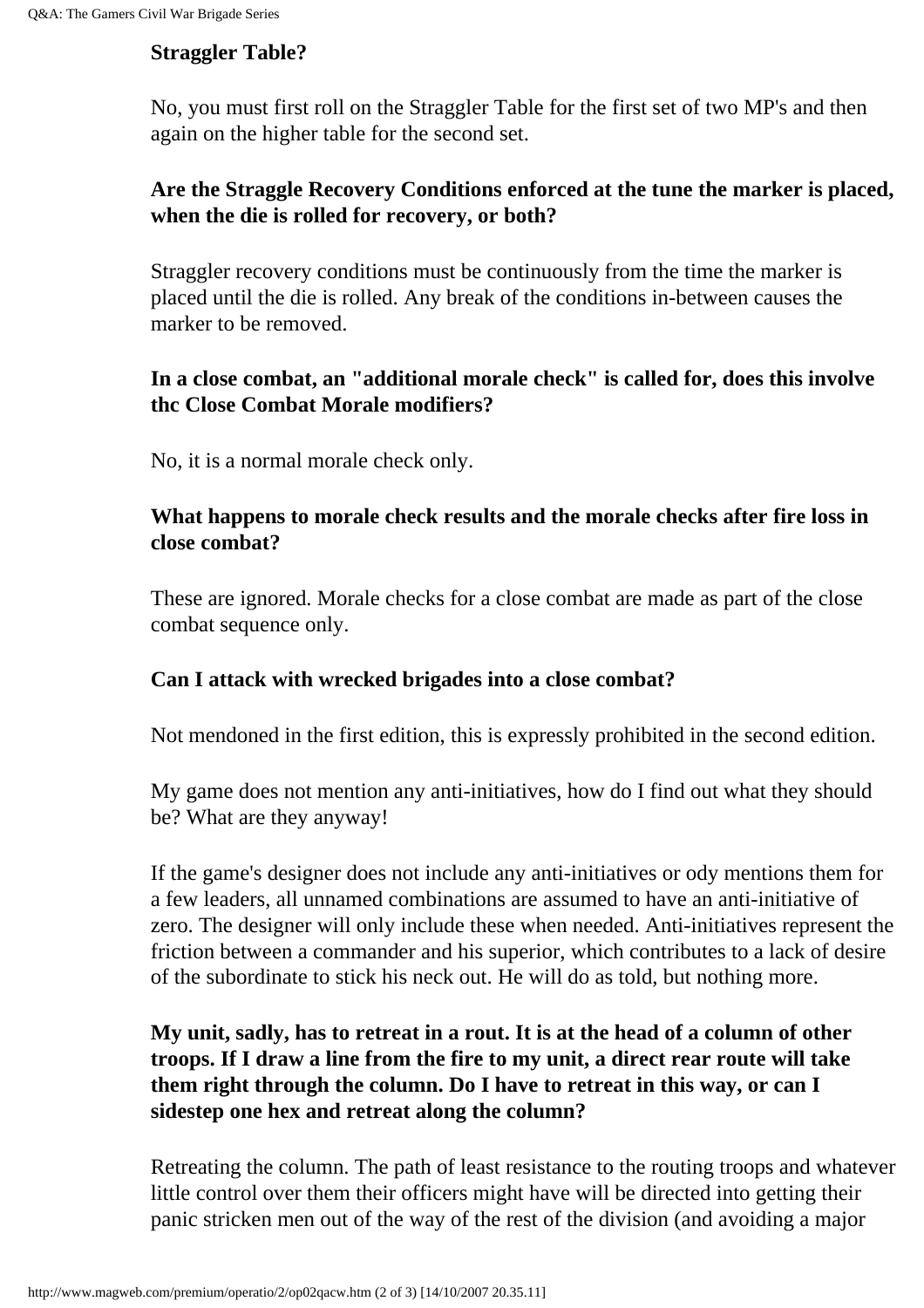catastrophe! ) This can be taken to extreme (with brigades running along in front of a line, parallel to the enemy, which is wrong and must be taken case by case to make sure the 'locally to the rear' rule is enforced.

#### **My retreating unit retreats into a ZOC. That unit, however, has already fired. Does this matter?**

No. The unit gets another shot at the unit violating its ZOC.

[Back to Table of Contents -- Operations #2](#page-0-0) [Back to Operations List of Issues](http://www.magweb.com/premium/operatio/operiss.htm) [Back to MagWeb Master List of Magazines](http://www.magweb.com/premium/maglist.htm) © Copyright 1991 by The Gamers. This article appears in MagWeb (Magazine Web) on the Internet World Wide Web. Other military history articles and gaming articles are available at **http://www.magweb.com**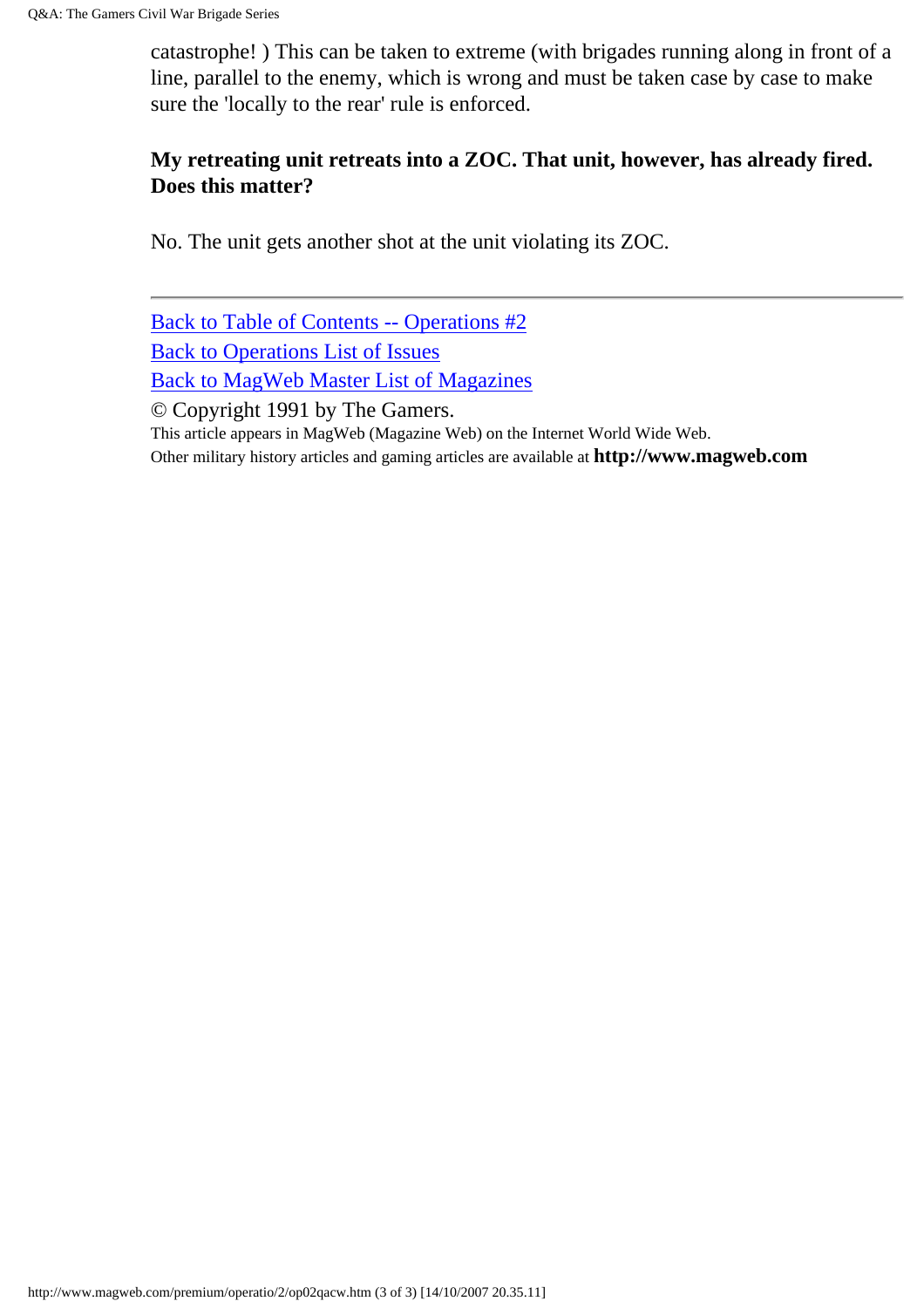

# **Civil War Brigade Series**

## **Game Errata**

*by Dean Essig*

# **1-01 In their Quiet Fields, 2nd Edition**

1. M/D/M/2 should be M/DH/2 on the counter.

2. 1/3/2 and 2/3/2 are overstacked in the initial set up. Place 1/3/2 in any adjacent hex.

3. A number of Loss Charts were shipped which were improperly printed. If you do not have both Union and Confederate Charts (printed on one big sheet in the 2nd Ed), let us know and will replace your sheet with a correct one.

## **1-02 Thunder at the Crossroads**

1. There are no Corps-level anti-initiative ratings for either side.

2. There is no Entry Hex 1. In all cases, the Union player gets points for Controlling Entry Hex H, instead.

3. The Confederate player gets 10 VP for Entry Hex E (not F) and 5 VP for Entry Hex F (not G).

4. Each wrecked Union Cavalry Brigade is worth three (3) VP's, not one.

5. Current strength Chart

S/J/2--strength on 3rd and 4th days is 14, not 10. Stwl/J/2--strength on 3rd and 4th days is 10, not 14. B/Heth/3 -- strength on 2nd, 3rd, and 4th days is 8, not 9. A/Heth/3--strength on 2nd and 3rd days is 9, 4th day is 5.

6. Loss Chart corrections:

Iron Bripde (1/1/1) is missing five strength circles. (Note: this error is on the original,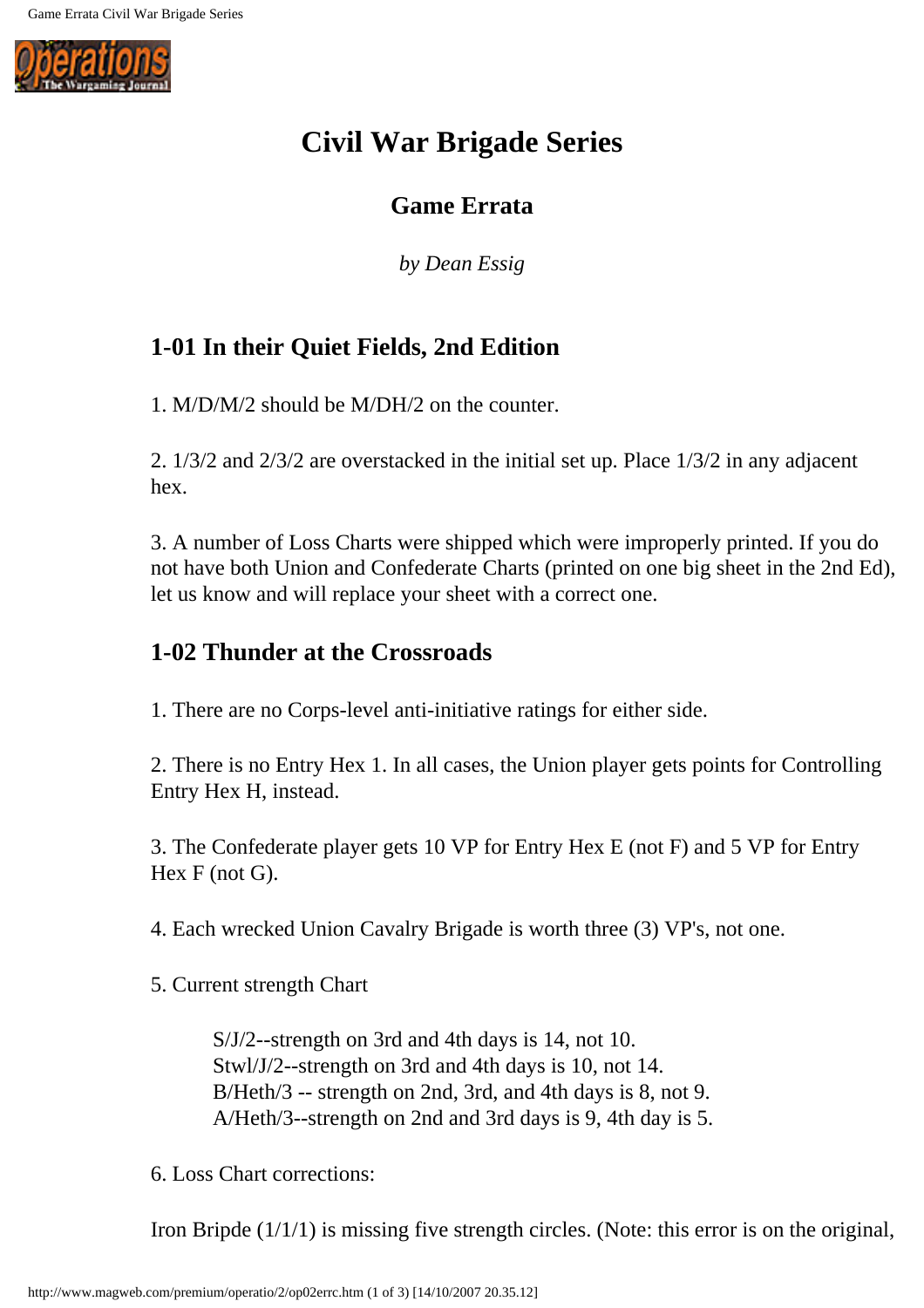two color loss charts only. Later loss charts, all in black, have corrected the error.)

2/1/3 should have an original strength of 22, not 12

7. Union Arrival Schedule:

At 12 noon July 2, Gregg and 1/VCav arrive with 1xCb, not 3xCb.

8. Confederate Arrival Schedules:

In order to correct a game imbalance, allow the Rebel army supply train to arrive at 4.00 pm. July 1, with Anderson's Division. This holds for both the Jackson Lives and historical orders of arrival.

9. Jackson Lives Scenario:

Two new divisions are created in this scenario, Ew/2 and LD/2.

Their wrecked levels are as follows: Ew/2 O/O LD/2 OOOOO/O

## **1-03 August Fury**

1. If for any reason a newly arriving unit finds its entry area blocked by enemy forces, it may appear, one Turn later, at the closest unblocked map edge hex, in my formation desired.

2.The CsARW Supply arriveses 9:00am., the 29th, at area A.

3. Remove The 3v Supply wagon from both Scenario 2 and 6 set ups. The wagon enters at 5:00a.m. on the 29th with McDowell which is the first turn of both scenarios and does not begin on the map.

## **1-04 Barren Victory**

1. There are two Entry Area F's on the map. The one on the North map edge should be a G. There are supposed to be two Entry Area G's.

2. The Ammo and Casualty tracks for both sides were set up from 1 to 10 instead of 0 to 9. Please use the 10 as the 0.

3. The use of Kershaw and MccLaws is not explained. McLaws is an optional unit for use when the "rest of M/1" variant is used. Kershaw is the normal commander of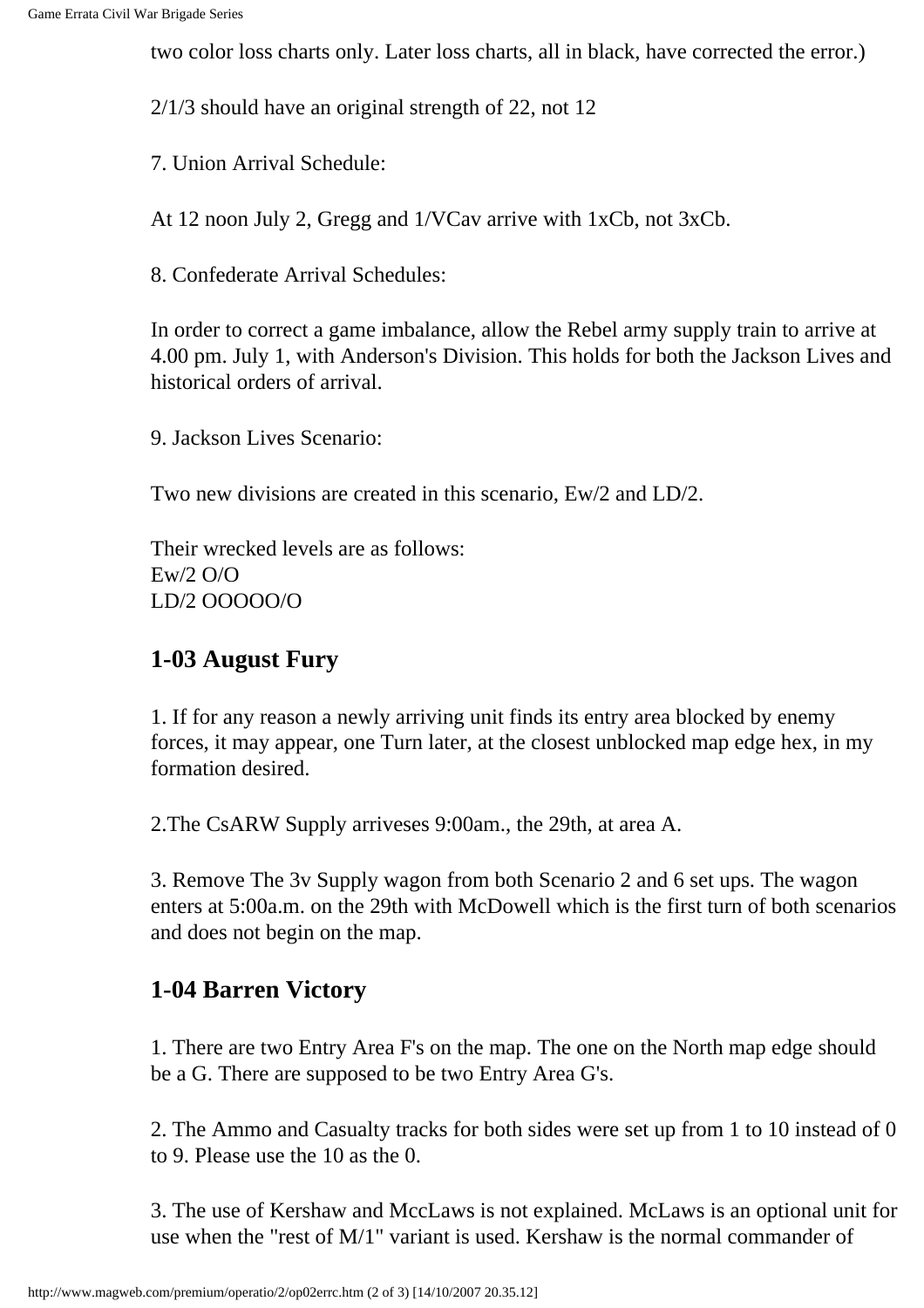M/1. When the regular reinforcements of M/1 come on the map he is their commander. When the option is used, ignore ershaw and bring on McLaws instead.

4. The example of forest in the terrain key was omitted. What the forest symbol looks like should be obvious. The use of the words "forest" and "woods" in the Terrain Notes of the rule book are inexact--read "woods" to mean open.

5. The dice rolls given as examples in the rules for Lee and Johnston to bypass Wing structure are incorrect. Johnston needs 11+, Lee needs 9+. The number listed for Bragg (12) is correct.

6. The two optional Reserve Corps Batteries -- Rb(5), Rb(2) should be omitted when seting up the game. Where the set up calls for "Reserve Corps, all" it is too easy to forget that these two batteries are optional and should not be set up. Be sure to keep them with the optionals.

7. The reference to "5" in 4.2f should be to 4.2e.

| Back to Table of Contents -- Operations #2 |
|--------------------------------------------|
|--------------------------------------------|

[Back to Operations List of Issues](http://www.magweb.com/premium/operatio/operiss.htm)

[Back to MagWeb Master List of Magazines](http://www.magweb.com/premium/maglist.htm)

© Copyright 1991 by The Gamers.

This article appears in MagWeb (Magazine Web) on the Internet World Wide Web.

Other military history articles and gaming articles are available at **http://www.magweb.com**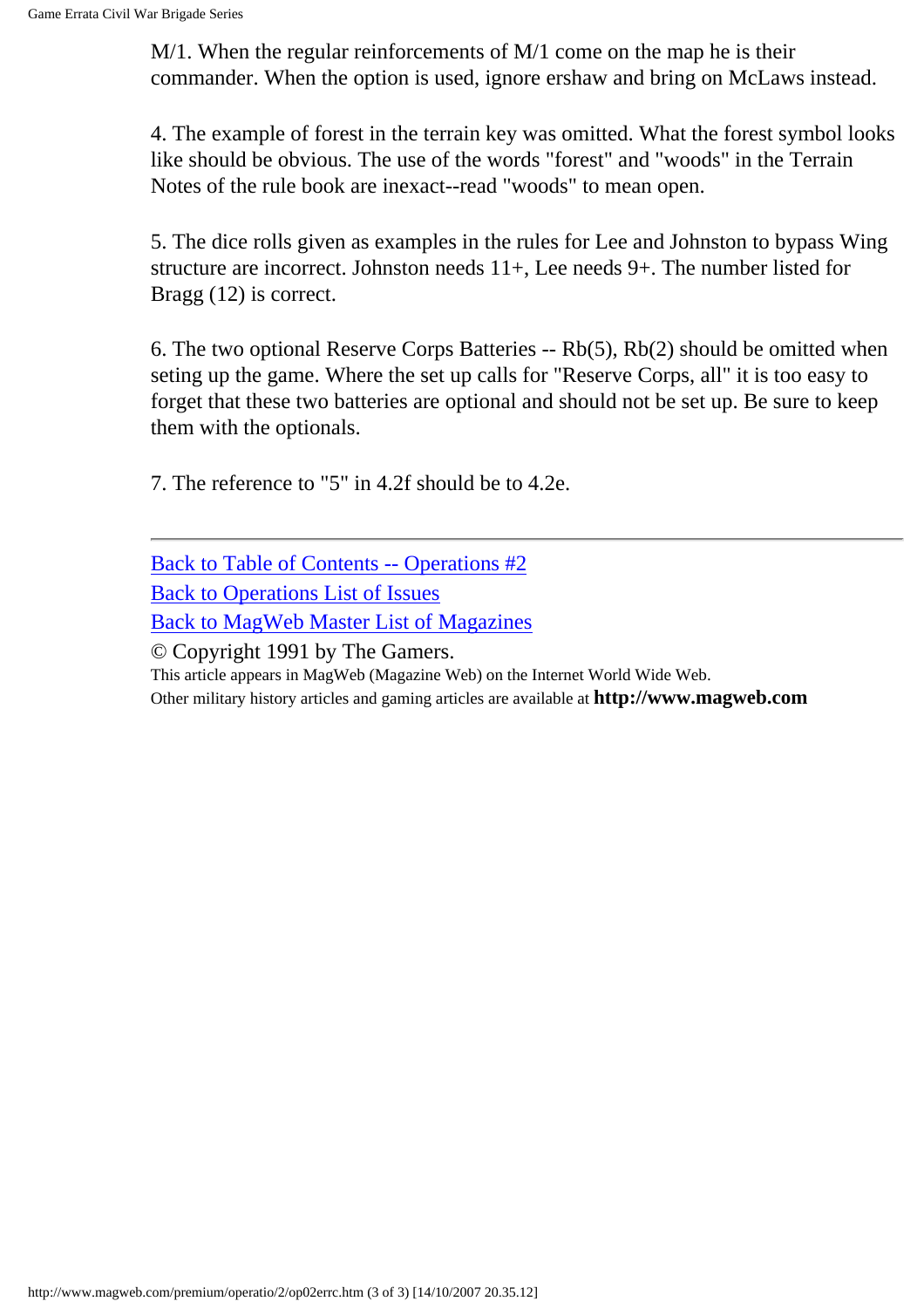

# **Tactical Combat Series**

# **Q&A**

#### **Why can't vehicles and infantry make smoke?**

Vehicle based smoke dispensers would be an unnecessary game complication and is already factored into the Point Fire Table. Infantry units have a very limited ability to generate very small amounts of smoke, as with the vehicles, this is already factored into the game's tables. Neither causes enough of a stir to warrant marking the map with smoke.

#### **What's the point of "Persistent Chem" markers in the Modern Expansion?**

They attack any unit which enters their hex after they land. Nonpersistent chem only attacks when it lands, persistent does this also, but then hangs around to make life tough for a while.

#### **What's the advantage of being in a Hasty Defense? You don't have dug-in status as Prepared Defenses, so what's the point?**

Hasty defenses are quicker to establish than prepared ones and the units won't have to "run away" like they would if they were "without orders."

#### **Since TRPs are chosen before play, must they be observable by friendly units at the beginning?**

No. TRP's are free to be established anywhere and do not have to be observed.

#### **What is a "section sized unit?**

A section is a two step unit usually marked with a two dot size in its unit symbol. About 12-15 men.

#### **Why does move mode units in a City/Village hex get a +1 terrain modifier on the Area Fire Table? Shouldn't this be a -1?**

+1 is correct. Move mode units are assumed to be in the street, moving. They may be taking advantage of the walls, etc., but they still must negotiate corners and cross in front of cross-streets, which are always deadly traps. They are exposed more than the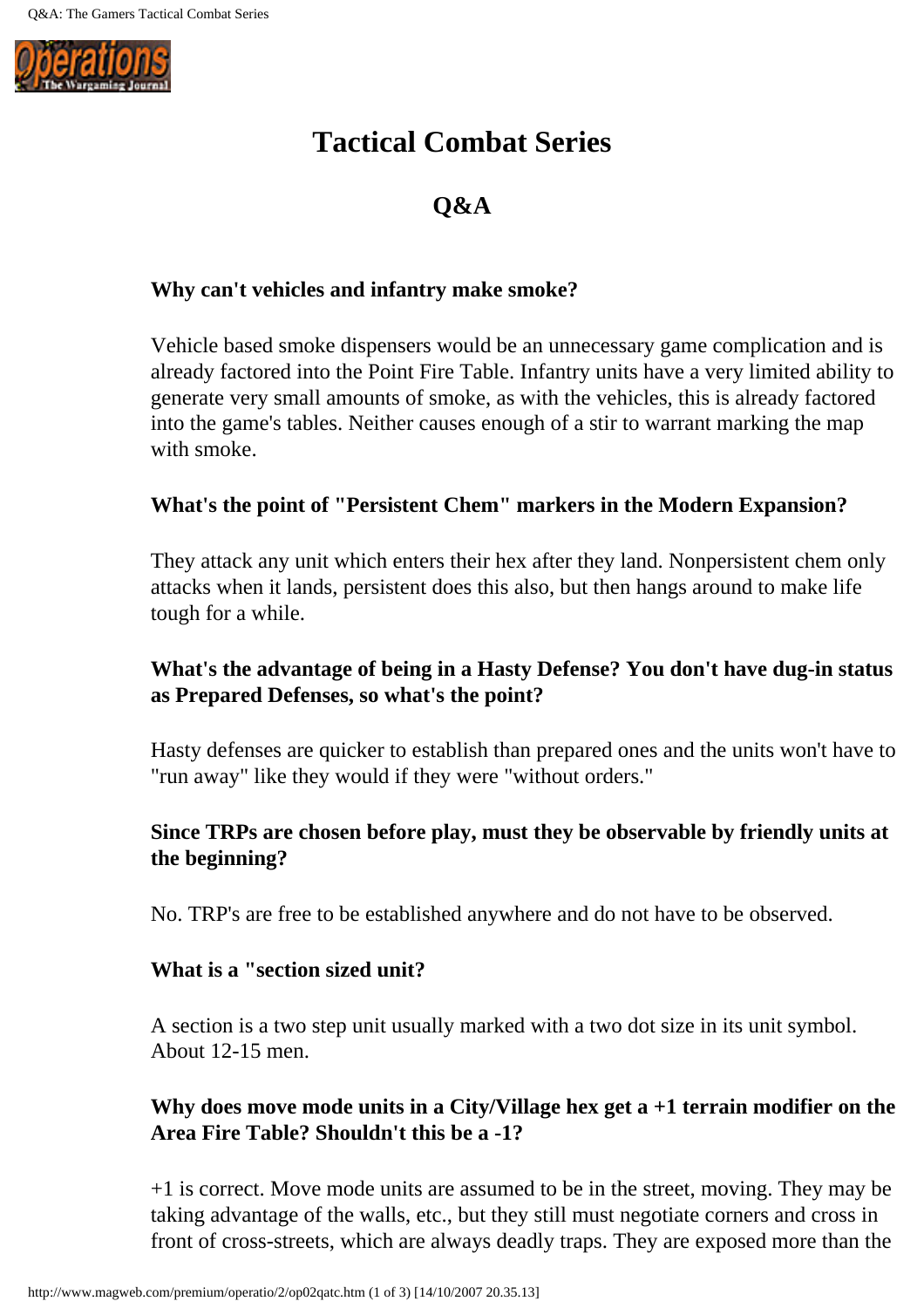usual group so they get  $a + 1$ .

#### **Does Mounted Infantry provide the -2 Die roll modifier against AT Rolls?**

In the standard TCS yes, in the Modern Expansion, no when speaking of enclosed MICV's.

#### **Can ICM (no effect on vehicles with defense of 2 or more) still roll on the Artillery/Mortars vs. Point Target Table?**

No. Once the bomblets are dispered, there is no large round left that might destroy a vehicle.

#### **Do Pop-ups in Suppressive Fire need an LOS or are they exempt as in overwatchfire?**

These pop ups are also freed from regular LOS. An LOS from 100 meters is needed to fire, but none before the pop-up.

#### **How are both type targets engaged by Chem attack?**

They are hit as area targets and as point targets.

#### **When using AA fires in the Suppressive Fire Phase, do all get to shoot? Or, do you alternate on a firer by firer basis?**

AA fires are like AT Rolls in that a firer can engage any number of targets. The problem is that they are not restricted by range as much and are less controlled because of it. As a literal interpretation, they all fire on each target in succession. The problem is that the original AA rules were written with air sorties in mind, and not on map helicopters. As a house rule, I would suggest adopting the firer by firer alternation when speaking of AA fires, allowing multiple AA attacks on a single target and of allowing the horizon to light up on a single target at a time.

#### **Some AA units require LOS but not visibility. Can these units fire through smoke?**

Yes. Smoke in this case is considered a "visibility hinderance" and nothing more. AA units of this type ignore smoke. Also, AA units which do require visibility may fire out of a smoke hex, but not through one.

[Back to Table of Contents -- Operations #2](#page-0-0) [Back to Operations List of Issues](http://www.magweb.com/premium/operatio/operiss.htm)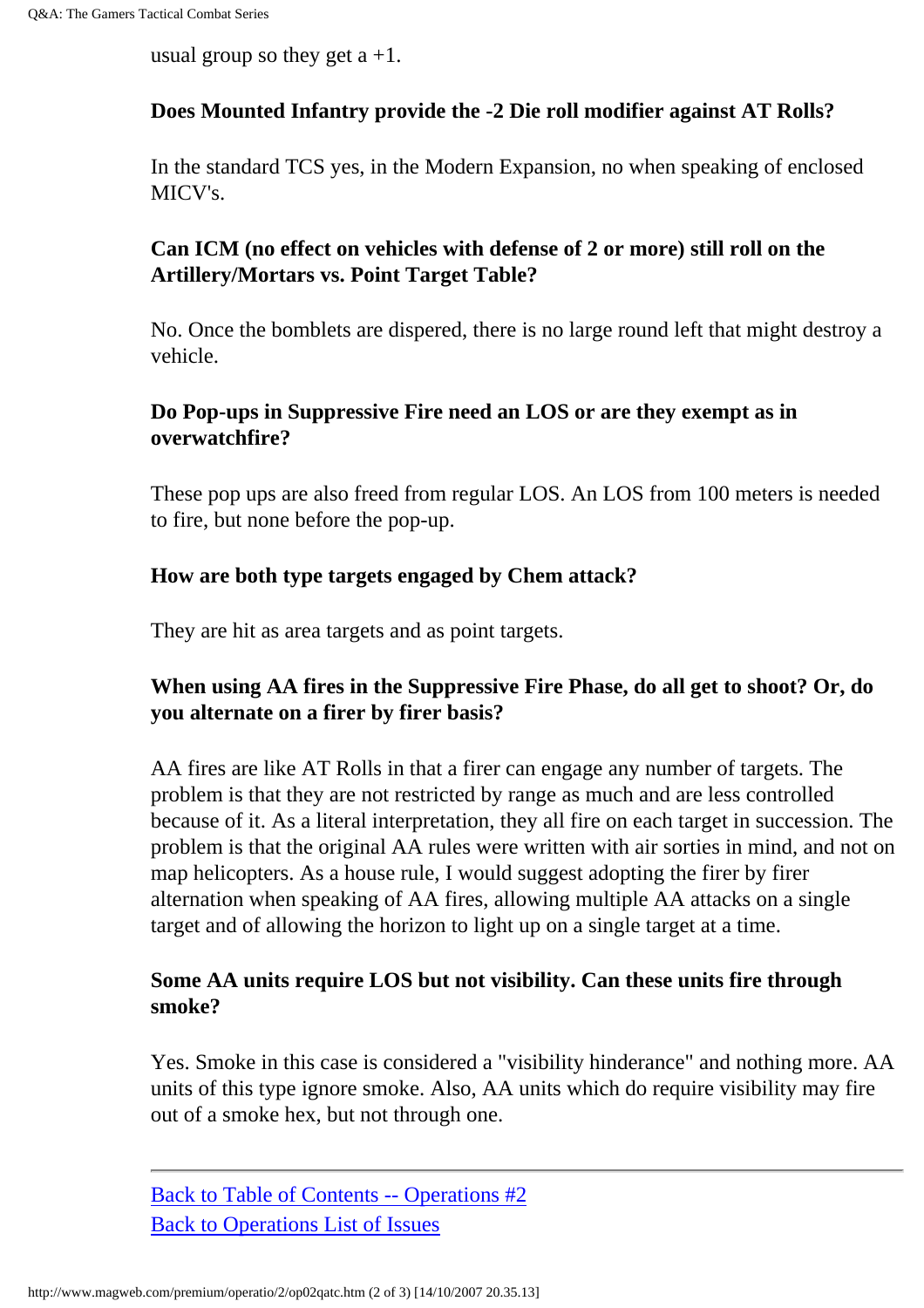#### [Back to MagWeb Master List of Magazines](http://www.magweb.com/premium/maglist.htm)

© Copyright 1991 by The Gamers.

This article appears in MagWeb (Magazine Web) on the Internet World Wide Web. Other military history articles and gaming articles are available at **http://www.magweb.com**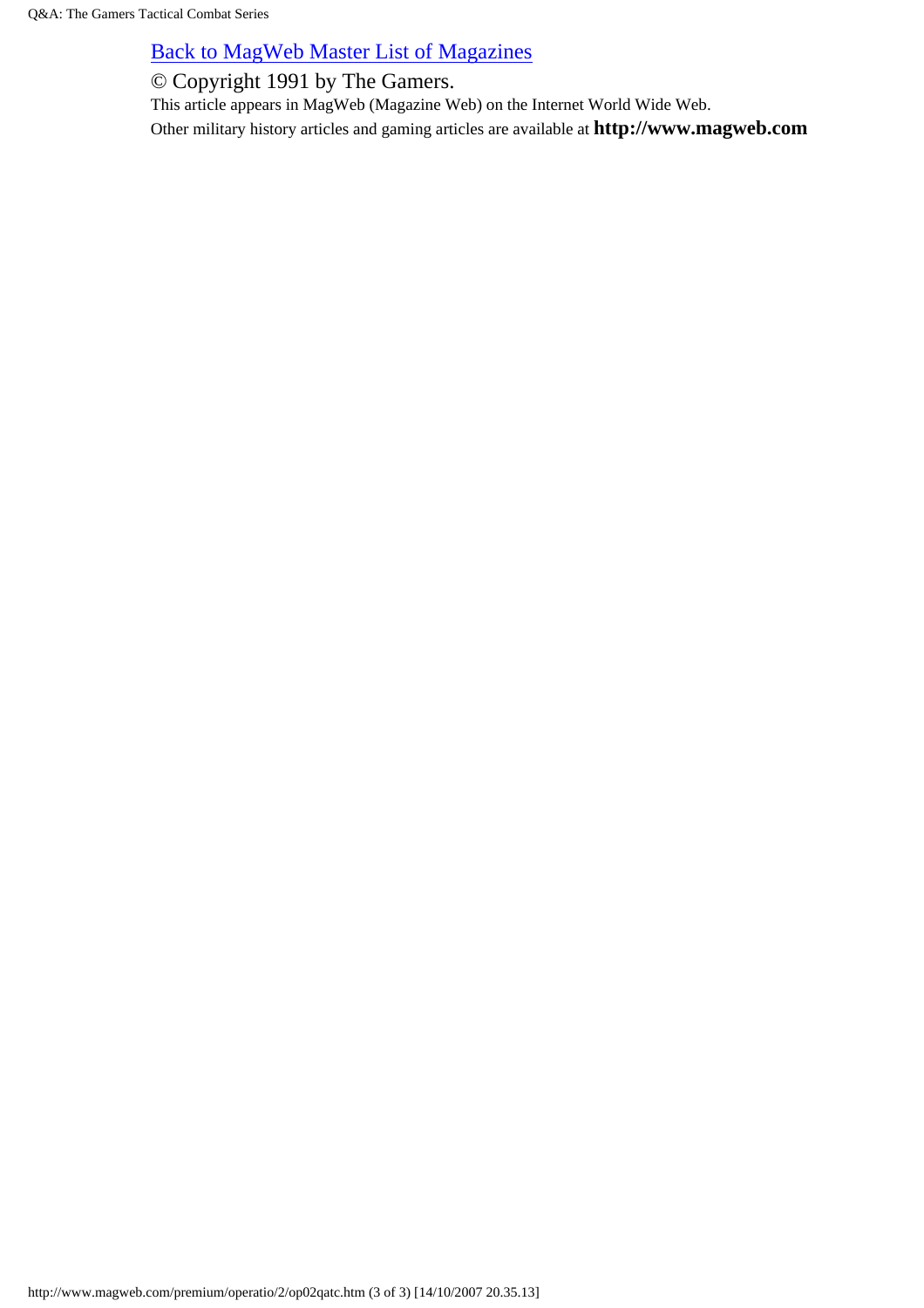

# **Tactical Combat Series**

## **Game Errata**

*by Dean Essig*

# **2-01 Bloody 110th**

1. Add the 38th PzJg Bn (all) to the Historical Order of Arrival to the other units arriving at 0200, 17 Dec 44. The 273 Flak did not enter the map is correct in not being on the Order of Arrival.

2. Only one German Bridge may be built during the game. If a bridge allows the use of Areas 3 and 4, the player need not wait to reduce Hosingen before using Area 3 when the bridge is up. Hosingen only makes units wait which are trying to enter Areas 4 or 5.

3. 2 PG Regimental troops, 2x Gw38(t), enter with 2/2 PG in the Historical Order of Arrival.

4. One 38th Pioneer Platoon was printed without a morale. All has the same morale as the others in its company (5).

# **2-02 Objective: Schmidt**

1. Teaching Scenario #4, Forward Observer, ignore the portion of the U.S. victory condition that calls for occupation of all of Vossenack.

2. Scenario 3: Ignore the German 150mm Artillery ammo supply. It is not needed.

3. Scenario 5: Under German Artillery Batteries Available, 1/843 should instead be the 1/4/89.

4. The German Fus/275th should have more boxes for each company, 1 through 4, instead of just one box for the batallion.

# **3-01 Force Eagle's War**

1. Two of 2/E's ITV's were printed with the same info on the front and back. The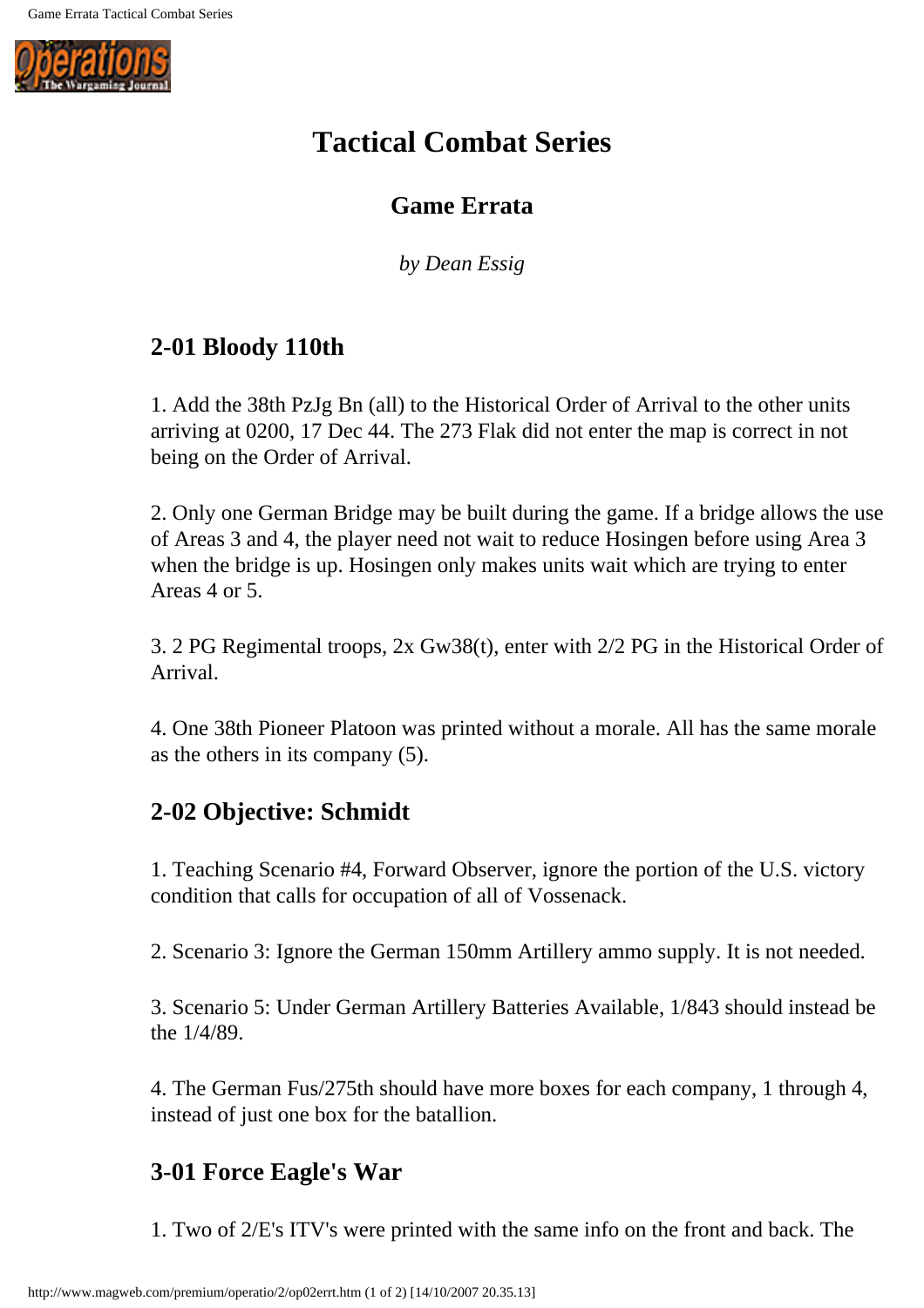backs of these units should read P B 15, like the others.

[Back to Table of Contents -- Operations #2](#page-0-0)

[Back to Operations List of Issues](http://www.magweb.com/premium/operatio/operiss.htm)

[Back to MagWeb Master List of Magazines](http://www.magweb.com/premium/maglist.htm)

© Copyright 1991 by The Gamers.

This article appears in MagWeb (Magazine Web) on the Internet World Wide Web.

Other military history articles and gaming articles are available at **http://www.magweb.com**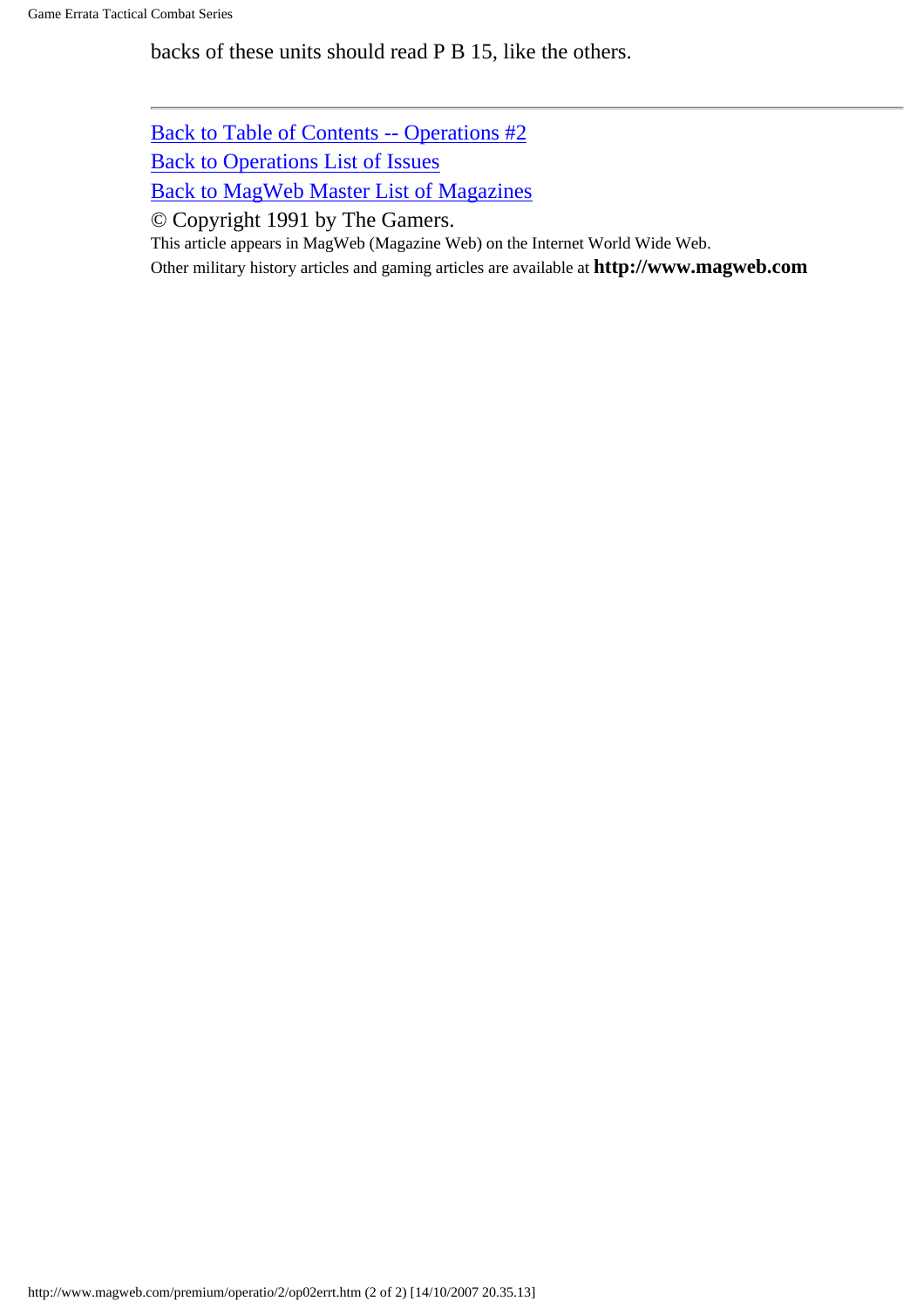

# **Once More Into the Breach**

### **Errata**

*by Dean Essig*

Probably the most frustrating thing I have to deal with is the problem of unintended errors which are generated when I fix something else. The below is an exampk of this phenomena. What appears to be a waste of space reprinting the TCs Addenda from the last time is actually a corrected version of the previous one. What happened? Well, to make a long story short, in fixing the number of die rolls for overwatch, I inadvertently made units nearly invincible at range three or less. The problern was spotted by Rod Miller during his game of Bloody 110th in which the sentence "When automatic permission is granted (range 3 or less), a permission roll of 6 is assumed." This means tht regardless of overwatch marking, someone will always get to shoot when a trigger cccurs at range three or less.

This was not intended. The below solves the problem by allowing the automatic permission (which will allow unmarked units to fire freely) but still requires the 6 roll on one die to get one or more marked units to fire. This brings about a more direct simulation. It would be difficult to close that last 300 yards but not impossible and the saving of units for "later" (by not firing overwatch too soon) should be important.

As it was, when units closed to attack, not only would lead fly thick and fast from unmarked units but every marked mortar battery in 25 hexes would light up the hex also. While I am of late a mortarman, and my thumbs permanently so, this is incorrect and excessive. The below should give a much better simulation. Thanks for bringing this to my attention, Rod.

## **Errata to the Second Edition TCS Rules**

Oops! The Mortar and AT gun symbols are still switched in the Weapon Unit types diagram on the top of page 3. You-know-who forgot to switch them when the 2nd Ed went to press..

### **89 Overwatch Fires (Simplification addenda, Optional)**

To simplify the die roll procedure, add the following to the given rules.

.. A roll for *Permission to Fire* is as follows. On a 5, overwatch fire by units which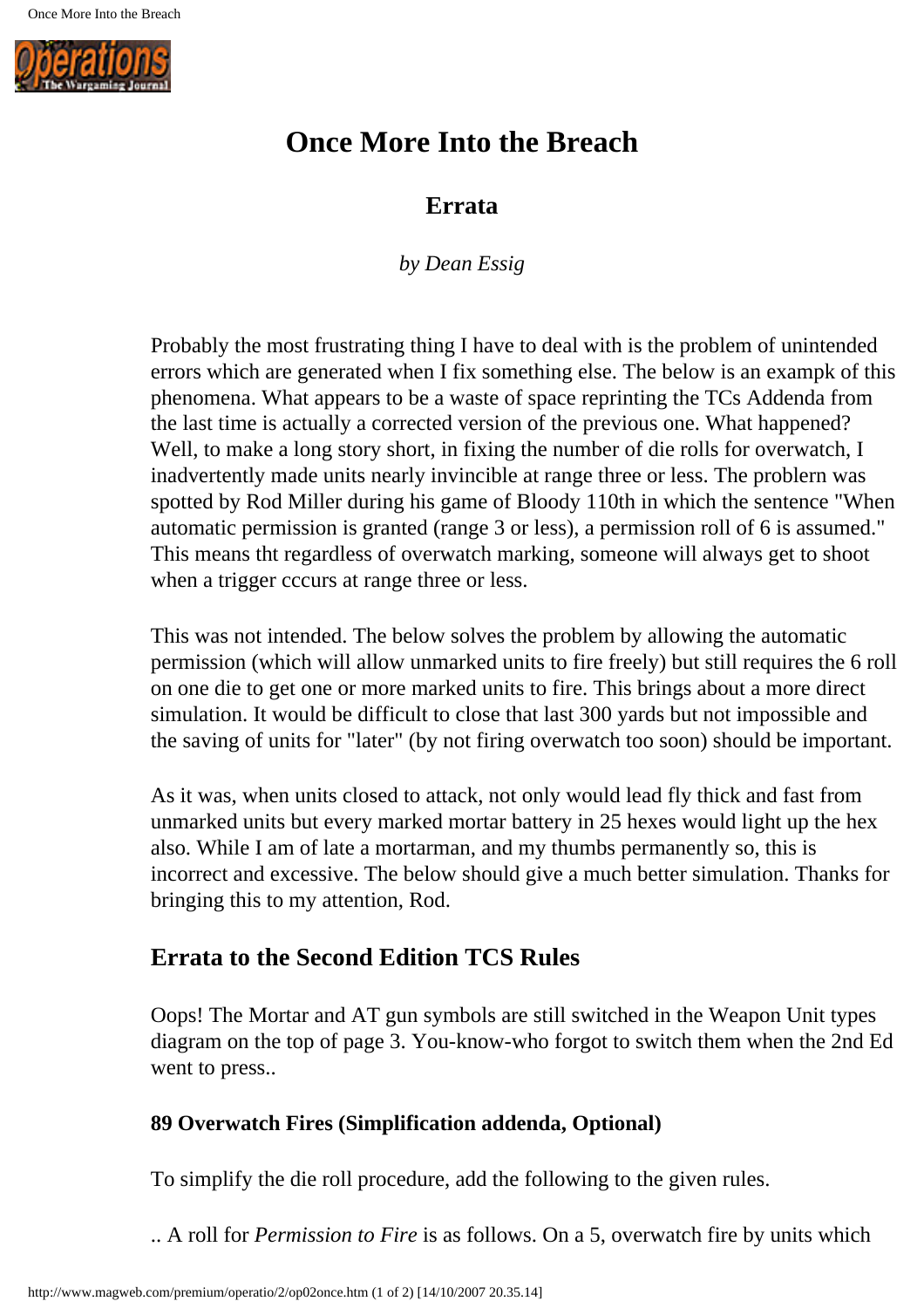are not overwatch marked as desired. On a 6, roll another die. This roll is the number of overwatch marked units that may fire in addition to any non-marked units the player desires to fire. When automatic pennission is granted (range 3 or less) roll of 5 can be assumed, but a die must still be rolled and a 6 hit to fue marked units. All other overwatch rules are in effect. The additional roll per overwatch marked unit is dispensed with. <>**12.5 Mode Change in Movement (Addenda Optional)**

Vehicle and carrier units (only) may change mode buing movement. Such units may change mode at a 1/2 cost of their movement allowance. This mode change may be made at any point in their movement as long as the required movement points are still available. Units that are overwatch marked and switch mode have the marker automatically removed. Mode change during the Mode Determination Phase is unchanged.

#### **Minor Weapons Different (Optional)**

This rule gives life to the minor weapons difference between  $+2$  and  $-2$  on the Point Fire Table. It is not needed for play, unless a given player is particularly concerned about such things. This rule has no effect on Point Fire Table columns other than  $+2$ to  $-2$ .

| <b>Attack - Defense</b> |  |                   |   |                            |      |
|-------------------------|--|-------------------|---|----------------------------|------|
| $ Dice Mod  +2  +1  0$  |  |                   |   | $ -1$                      | $-2$ |
| $-1$ on                 |  |                   | 1 | $ 1-2 $   1 - 4            |      |
| 0 on                    |  |                   |   | $ 1-2  1-4  2-5  3-6  5-6$ |      |
| $+1$ on                 |  | $ 3-6 $ 5-6 $ 6 $ |   |                            |      |
| One Die                 |  |                   |   |                            |      |

[Back to Table of Contents -- Operations #2](#page-0-0)

[Back to Operations List of Issues](http://www.magweb.com/premium/operatio/operiss.htm)

[Back to MagWeb Master List of Magazines](http://www.magweb.com/premium/maglist.htm)

© Copyright 1991 by The Gamers.

This article appears in MagWeb (Magazine Web) on the Internet World Wide Web.

Other military history articles and gaming articles are available at **http://www.magweb.com**